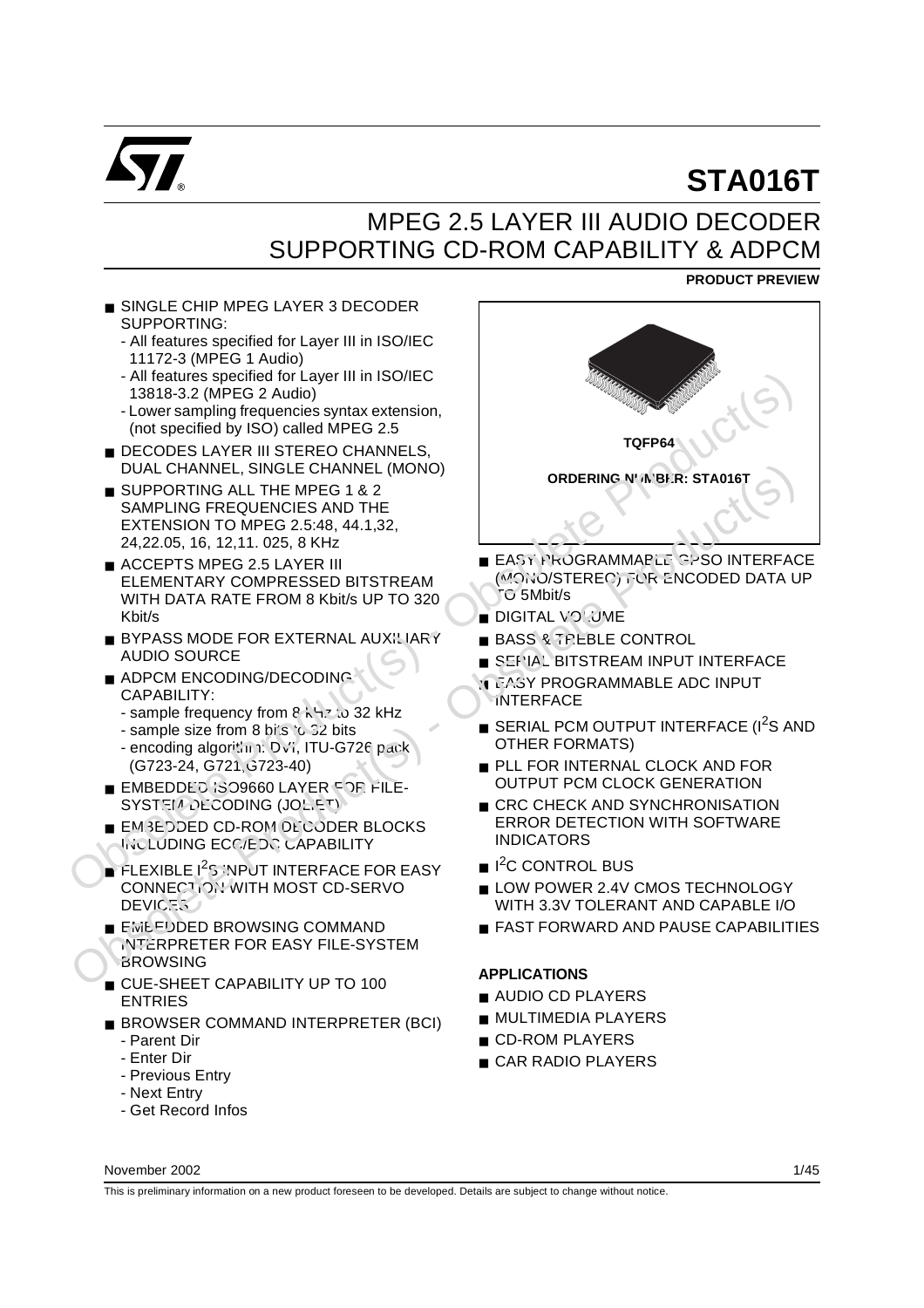## **DESCRIPTION**

The STA016 is a single chip MPEG 1, 2 and 2.5 Layer III audio decoder with embedded CDROM decoding capability. It can be easily connected to most existing CDDSP devices via a software configurable serial link. A tipical application block diagram is show in Figure 1. Besides MPEG decoding the device can also perform AD-PCM encoding/decoding from different audio sources and the encoded stream, for instance, can be stored on an external flash memory.

A useful bypass mode allow using this device also as an audio processor for volume and tone controls.

#### **Figure 1. Typical CD-Player application**



## **ABSOLUTE MAXIMUM RATINGS**

| Symbo'                            | <b>Parameter</b>                        | Value                         | Unit |
|-----------------------------------|-----------------------------------------|-------------------------------|------|
| $V_{D}$                           | Digital Power Supply at 2.5V (nominal)  | $-0.5$ to 3.3                 | V    |
| <b>V<sub>CC</sub></b>             | Digital Power Supply at 3.3V (nominal)  | $-0.5$ to 4                   | V    |
| $P_{LL}$ - $V_{CC}$               | Analog Supply Voltage at 2.5V (nominal) | $-0.5$ to 3.3                 | V    |
| V <sub>IH</sub> / V <sub>IL</sub> | Voltage on input pins (3.3V pads)       | $-0.5$ to $V_{C}$ +0.5        | V    |
| $T_{\text{stg}}$                  | Storage Temperature                     | $-40$ to $+150$               | °C   |
| $\mathsf{T_{op}}$                 | Operative ambient temp                  | $-40$ to $+85$ <sup>*</sup> ) | °C   |
| Тı                                | Operating Junction Temperature          | $-40$ to 125                  | °C   |

(\*) guaranteed by design

#### **THERMAL DATA**

| <b>Symbol</b>  | <b>Parameter</b>                       | Value | Unit |
|----------------|----------------------------------------|-------|------|
| $R_{th}$ j-amb | Thermal resistance Junction to Ambient | 85    | °C/W |

*ST*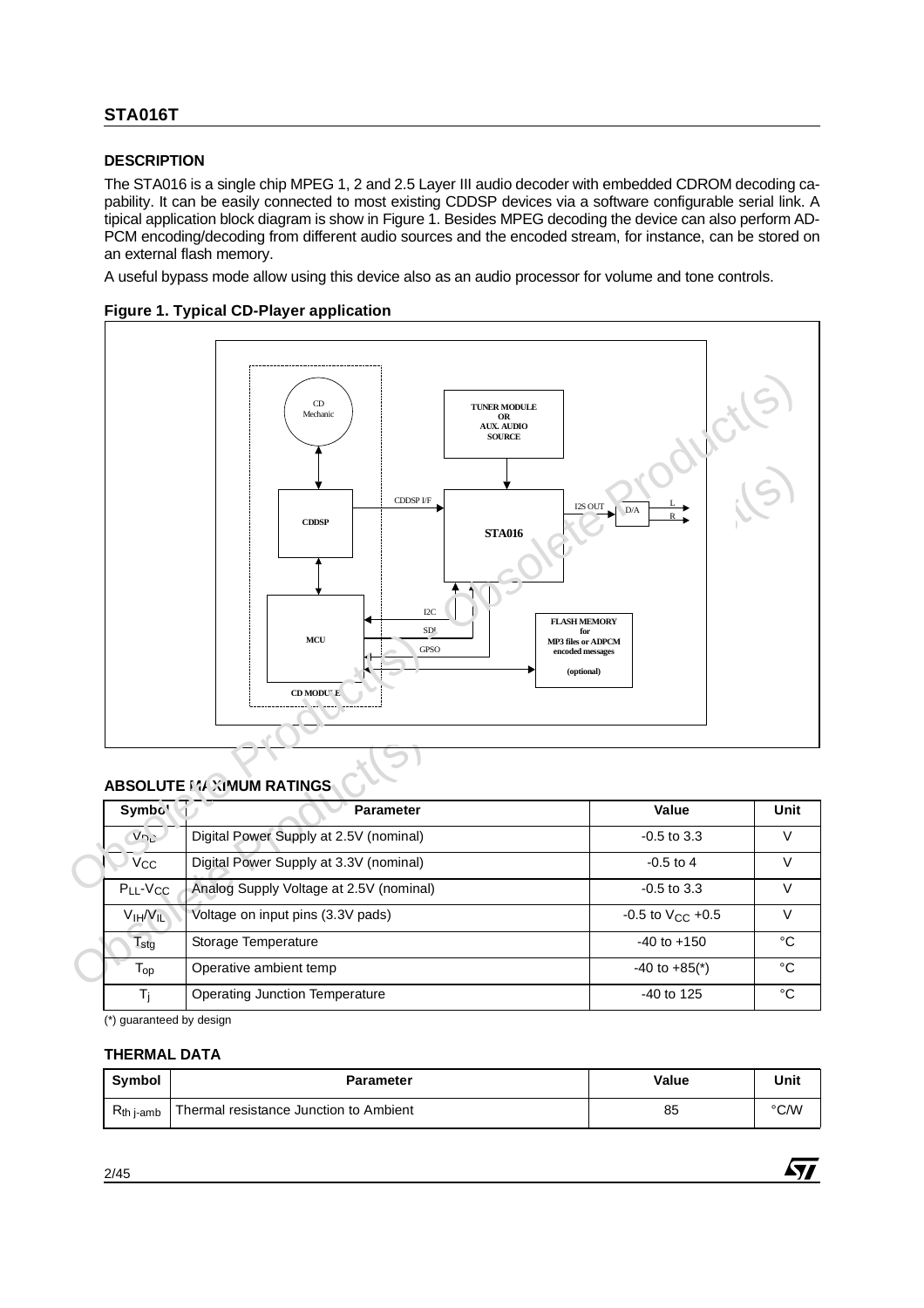## **1 OVERVIEW**

The device can decode/process data coming from three possible sources, as showed in Figure 2:

- **CDDSP serial link:** using this input interface, besides MP3 encoded data CD, it's possible to playback also standard Audio CD using the available volume and tone equalizer features of the device and allowing the use of only one D/A converter with no external analog switch.
- **SDI input interface:** through this input interface it's possible to decode any MP3 bitstream coming, for instance, from an external flash memory. This same interface is also used to decode ADPCM streams.
- <sup>12</sup>S input interface: this interface can be used both to encode an external audio source (with variable compression based on 4 different ADPCM algorithm) or to process an external audio source (tuner, for instance) through the DSP based volume and tone controls:this BYPASS mode can avoid the use of additional D/A converters or postprocessing units.

## **1.1 MP3 decoder engine**

| additional D/A converters or postprocessing units.                          |                                                                                                                                                                                                                                                                                                                                                                                                                                                                 |                 |
|-----------------------------------------------------------------------------|-----------------------------------------------------------------------------------------------------------------------------------------------------------------------------------------------------------------------------------------------------------------------------------------------------------------------------------------------------------------------------------------------------------------------------------------------------------------|-----------------|
| 1.1 MP3 decoder engine                                                      |                                                                                                                                                                                                                                                                                                                                                                                                                                                                 |                 |
| streams are supported.                                                      | The MP3 decoder engine is able to decode any Layer III compliant bitstream: MPEG1, N'FEC'2 and MPEG2.5                                                                                                                                                                                                                                                                                                                                                          |                 |
|                                                                             | Decoded audio data goes through a software volume control and a two-band seutilizer blocks before feeding<br>the output $1^2$ S interface. This results in no need for an external audio processo.                                                                                                                                                                                                                                                              |                 |
| Table 1. MPEG Sampling Rates (KHz)                                          |                                                                                                                                                                                                                                                                                                                                                                                                                                                                 |                 |
| MPEG <sub>1</sub>                                                           | MPEG <sub>2</sub>                                                                                                                                                                                                                                                                                                                                                                                                                                               | <b>MPEG 2.5</b> |
| 48                                                                          | 24                                                                                                                                                                                                                                                                                                                                                                                                                                                              | 12              |
| 44.1                                                                        | 2z.05                                                                                                                                                                                                                                                                                                                                                                                                                                                           | 11.025          |
| 32                                                                          | 16                                                                                                                                                                                                                                                                                                                                                                                                                                                              | 8               |
| 1.2 ADPCM encoder/decoder engine<br>used interface is selected via I2C bus. | This device also embeds an ultistandard ADPCM encoder/decoder supporting different sample rates (from 8<br>KHz up to 32 KHz) and different sample sizes (from 8 bit to 32 bits). During encoding process two different in-<br>terfaces can be used to feed data: the serial input interface (same interface used also to feed MP3 bitstream)<br>or the ADC inpul linterface, which provides a seamless connection with an external A/D converter. The currently |                 |
|                                                                             | Also to retrieve encoded data a specific interface is available: the fast GPSO output interface. GPSO interface<br>is able to output data with a bitrate up to 5 Mbit/s and its control pins (GPSO_SCKR, GPSO_DATA and<br>GPSO_REQ) can be configured in order to easily fit the target application.                                                                                                                                                            |                 |

#### **Table 1. MPEG Sampling Rates (KHz)**

## **1.2 ADPCM encoder/decoders engine**

*Ñ1*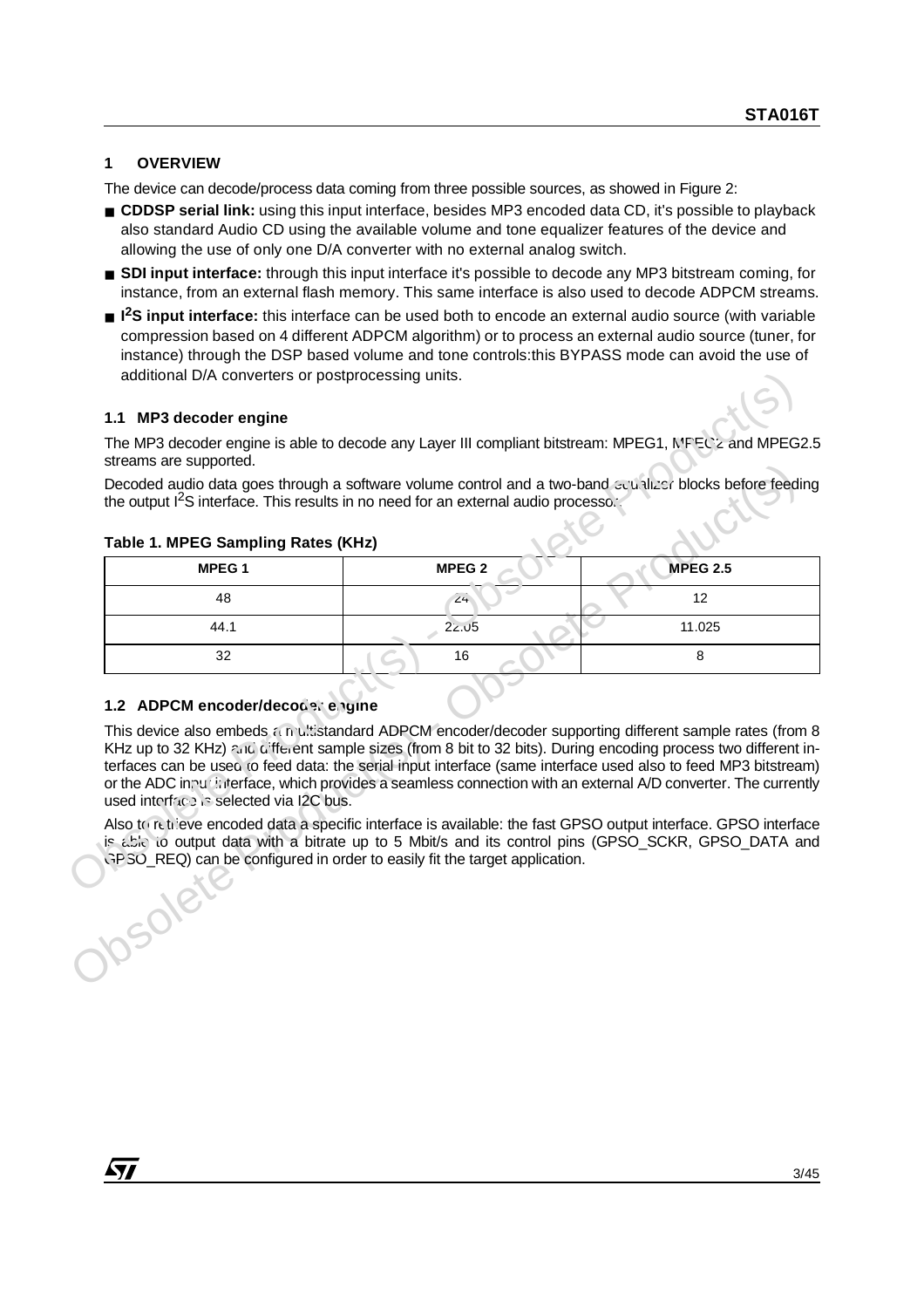## **Figure 2. Block Diagram**



The basic functions of the device can be fully operated via the  $I^2$  bus. Besides that the GPSO interface can be used to move huge amount of data this fast and flexible interface can achieve transfer rates up to 5 Mbit/s.

The embedded DSP firmware implements all the layers required to decode a standard data CD, as shown in the Figure 3:





The whole CDROM and file-system decoding task is performed by embedded firmware. The application MCU, basically, must manage CDDSP device according to STA016 requests. Three basic command flows exist:

- MCU -> STA016: commands used to handle decoder operation and to ask for specific information like filename, filelength, sector raw data, etc. This flow will use  $I<sup>2</sup>C$  (GPSO for special operations) interface.
- STA016 -> MCU: this channel is used to retrieve inquired information and to inform MCU that a CDDSP

57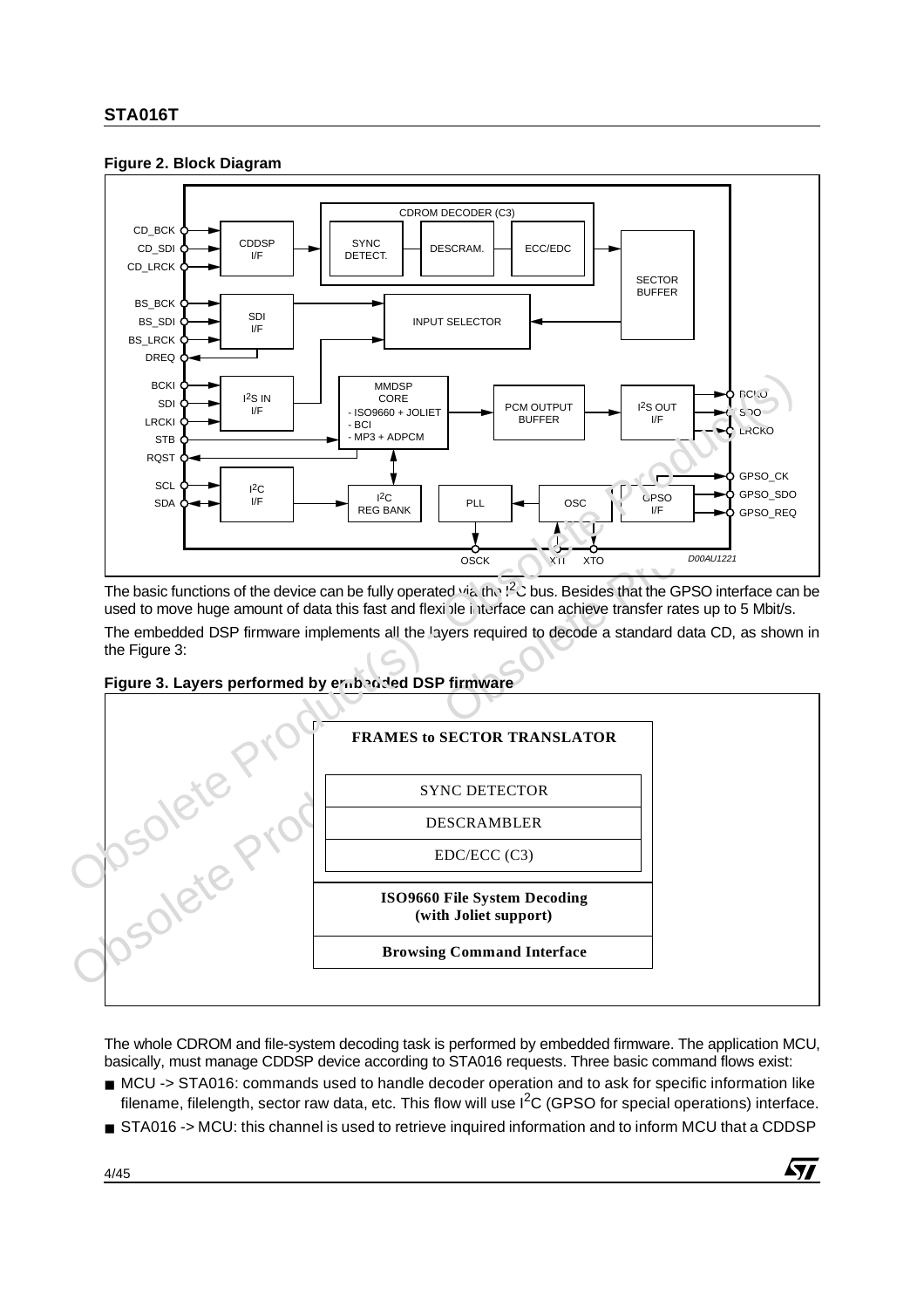specific operation must be performed (like pick-up repositioning). This flow is based on I<sup>2</sup>C link plus an additional interrupt signal in order to avoid time consuming polling techniques.

■ MCU -> CDDSP: the CDDSP management is fully up to the application MCU. This architecture allows maximum flexibility and easy migration from existing CDPlayers to MP3 CDPlayers.

#### **PIN CONNECTION**



## **PIN DESCRIPTION**

| <b>PM</b>              | <b>Pin Name</b> | Type | <b>Description</b>                   | <b>Sourde/Dest</b> |  |  |  |  |
|------------------------|-----------------|------|--------------------------------------|--------------------|--|--|--|--|
| <b>CDDSP</b> interface |                 |      |                                      |                    |  |  |  |  |
|                        | <b>CD LRCK</b>  |      | DSP Interface left/right Clock       | From DSP           |  |  |  |  |
| 3                      | CD_SDI          |      | DSP interface serial data            | From DSP           |  |  |  |  |
| $\overline{2}$         | CD BCK          |      | DSP interface bit clock              | From DSP           |  |  |  |  |
|                        |                 |      | <b>SDI</b> interface                 |                    |  |  |  |  |
| 9                      | BS SDI          |      | Bitstream interface serial data      | From MCU           |  |  |  |  |
| $\overline{7}$         | <b>BS LRCK</b>  |      | Bitstream interface left/right Clock | From MCU           |  |  |  |  |
| 8                      | BS BCK          |      | Bitstream interface clock            | From MCU           |  |  |  |  |
| 4<br><b>DREQ</b>       |                 | O    | Bitstream data request               | To MCU             |  |  |  |  |
|                        |                 |      | <b>PCM IN interface</b>              |                    |  |  |  |  |
| 13                     | <b>BCKI</b>     |      | ADC bit clock                        | From ADC           |  |  |  |  |

 $\sqrt{27}$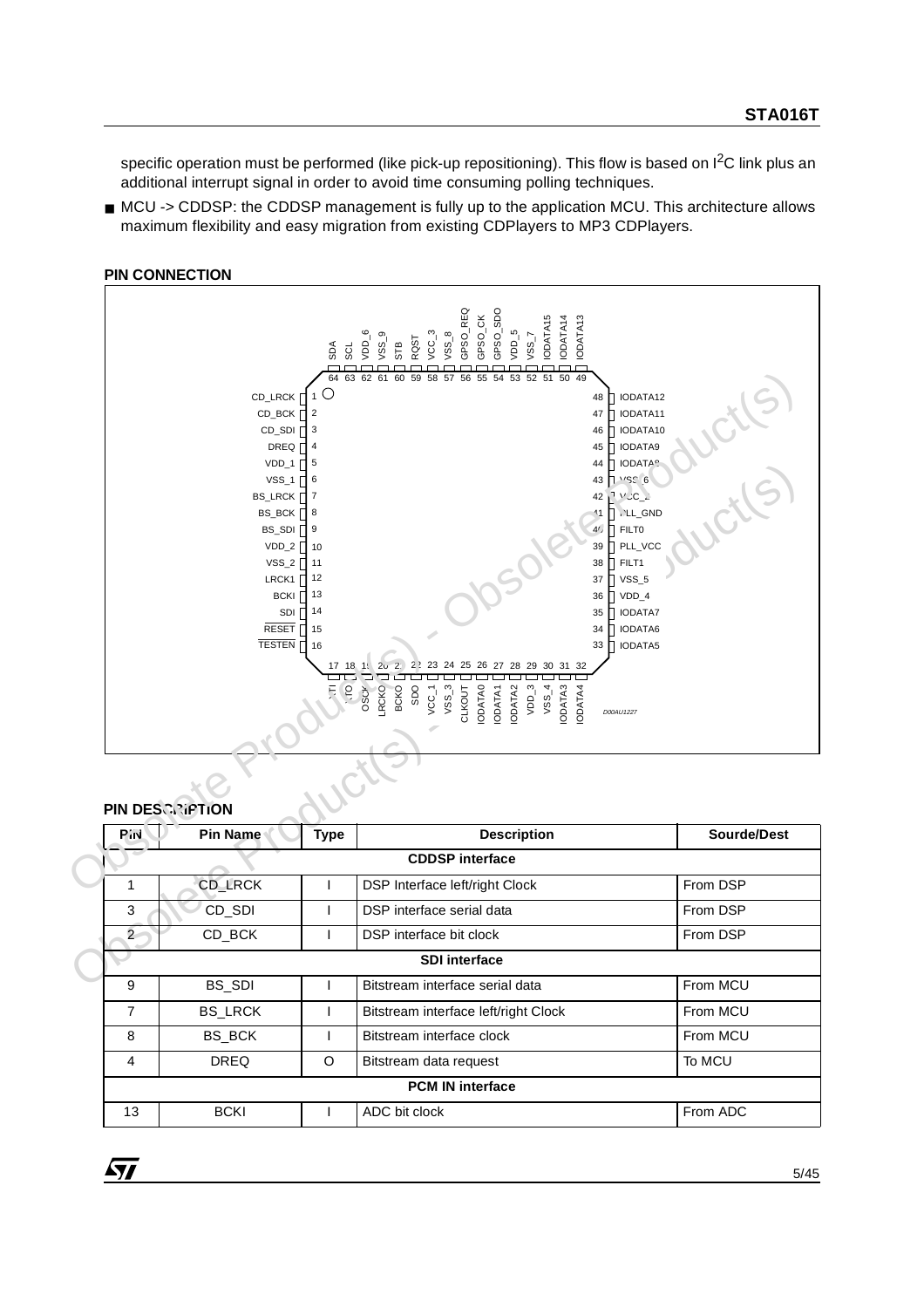# **PIN DESCRIPTION** (continued)

| <b>PIN</b> | <b>Pin Name</b> | <b>Type</b>             | <b>Description</b>             | Sourde/Dest    |
|------------|-----------------|-------------------------|--------------------------------|----------------|
| 14         | SDI             | $\mathsf{I}$            | ADC serial data                | From ADC       |
| 12         | <b>LRCKI</b>    | $\mathbf{I}$            | <b>ADC left/right Clock</b>    | From ADC       |
|            |                 |                         | PCM OUT interface              |                |
| 20         | <b>LRCKO</b>    | $\circ$                 | DAC Interface left/right Clock | To DAC         |
| 22         | <b>SDO</b>      | O                       | DAC serial data                | To DAC         |
| 21         | <b>BCKO</b>     | O                       | DAC bit clock                  | To DAC         |
| 19         | <b>OSCK</b>     | O                       | DAC oversampling clock         | To DAC/ADC     |
|            |                 |                         | <b>GPSO</b> interface          |                |
| 55         | GPSO_CK         | T                       | GPSO bit clock                 | From MCU       |
| 54         | GPSO_SDO        | O                       | GPSO serial data               | To MCU         |
| 56         | GPSO_REQ        | O                       | GPSO request signal            | <b>T</b> , MCU |
|            |                 |                         | <b>GPIO</b> interface          |                |
| 26         | <b>IODATA0</b>  | I/O                     | GPIODATA0                      |                |
| 27         | IODATA1         | I/O                     | GPIODATA1                      |                |
| 28         | IODATA2         | I/O                     | GPIODATA2                      |                |
| 31         | IODATA3         | I/O                     | GPIODATA3                      |                |
| 32         | IODATA4         | I/O                     | GPIODATA4                      |                |
| 33         | IODATA5         | 1/O                     | GPIOD ATA5                     |                |
| 34         | IODATA6         | I/O                     | <b>C PIOLA TA6</b>             |                |
| 35         | IODATA7         | $\mathsf{I}/\mathsf{O}$ | <b>GPIODATA7</b>               |                |
| 44         | IODATA8         | $\sqrt{2}$              | GPIODATA8                      |                |
| 45         | <b>IODATAR</b>  | I/O                     | GPIODATA9                      |                |
| 46         | IODATA10        | I/O                     | GPIODATA10                     |                |
| 47         | <b>'COATA11</b> | $\sqrt{O}$              | GPIODATA11                     |                |
| 48         | IODATA12        | $\mathsf{I}/\mathsf{O}$ | GPIODATA12                     |                |
| 45         | IODATA13        | I/O                     | GPIODATA13                     |                |
| 50         | IODATA14        | I/O                     | GPIODATA14                     |                |
| 51         | IODATA15        | I/O                     | GPIODATA15                     |                |

 $\sqrt{M}$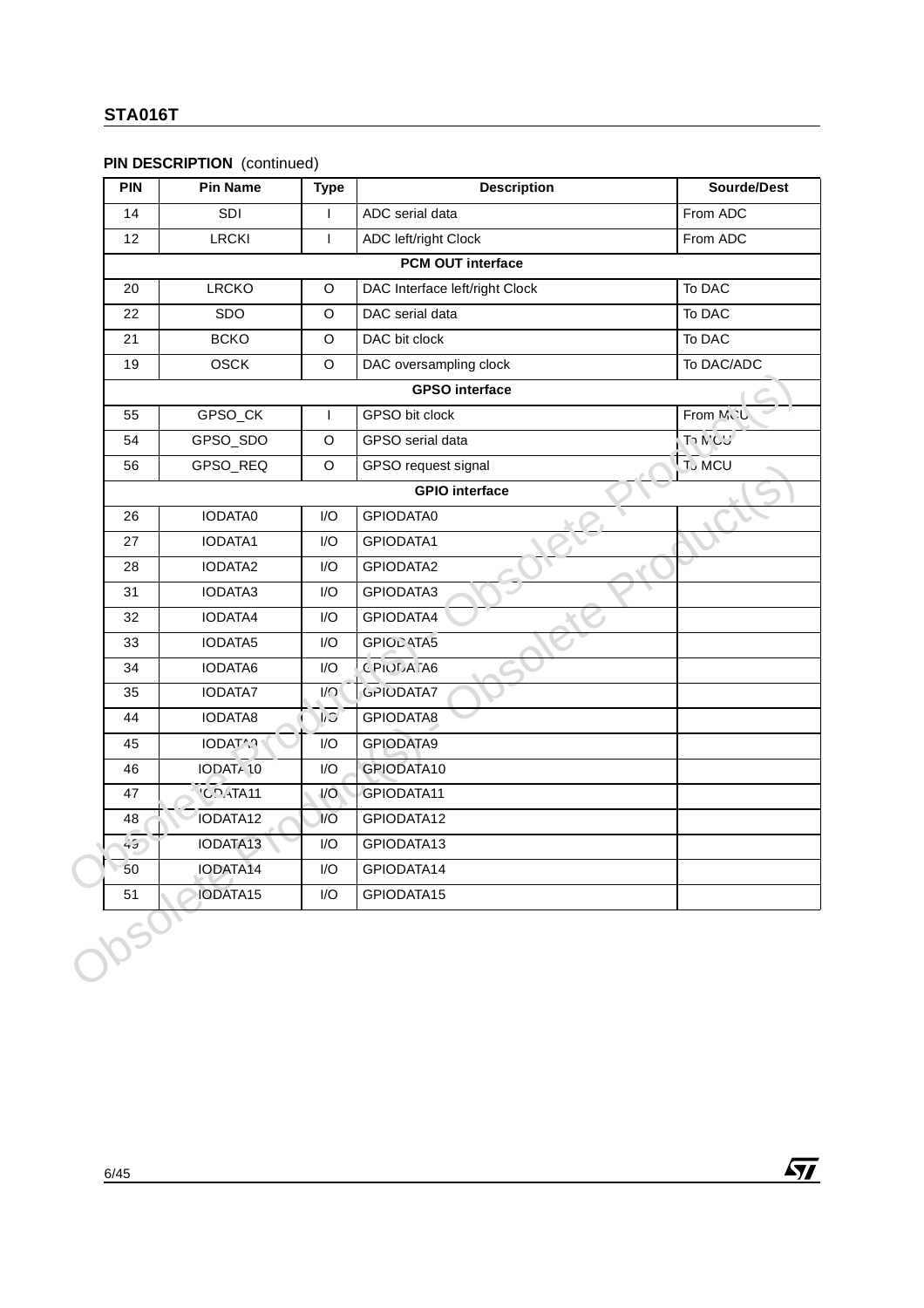# **PIN DESCRIPTION** (continued)

| <b>PIN</b> | <b>Pin Name</b>    | <b>Type</b> | <b>Description</b>                  | Sourde/Dest |
|------------|--------------------|-------------|-------------------------------------|-------------|
|            |                    |             | <b>HANDSHAKE SIGNALS</b>            |             |
| 60         | <b>STB</b>         |             | Strobe signal                       | From MCU    |
| 59         | <b>RQST</b>        | $\mathsf O$ | I2C data signal                     | To MCU      |
|            |                    |             | $I2C$ LINK                          |             |
| 63         | SCL                |             | I2C clock signal                    | From MCU    |
| 64         | <b>SDA</b>         | I/O         | I2C data signal                     | To MCU      |
|            |                    |             | <b>MISCELLANEOUS</b>                |             |
| 17         | XTI                | L           | Oscillator input                    |             |
| 18         | <b>XTO</b>         | $\mathsf O$ | Oscillator output                   |             |
| 25         | <b>CLKOUT</b>      | $\circ$     | Buffered output clock               |             |
| 15         | -RESET             | T           | Reset                               |             |
| 16         | -TESTEN            | I           | Reserved for test purpose           |             |
| 40         | <b>FILTO</b>       | ı           | PLL external filter                 |             |
| 38         | FILT1              |             | PLL external filter                 |             |
|            |                    |             | <b>POWER SUPPLY</b>                 |             |
| 39         | PLL_VCC            |             | Digital supply /2.5V Po wer Supply) |             |
| 41         | PLL_GND            |             | Ground                              |             |
| 5          | VDD_1              |             | Digital supply (2.5V Power Supply)  |             |
| 10         | $VDD_2$            |             | Digite! supply (2.5V Power Supply)  |             |
| 29         | $VDD_3$            |             | Digital supply (2.5V Power Supply)  |             |
| 36         | $VDD_4$            |             | Digital supply (2.5V Power Supply)  |             |
| 53         | VD <sub>P</sub> _o |             | Digital supply (2.5V Power Supply)  |             |
| 62         | VDD_C              |             | Digital supply (2.5V Power Supply)  |             |
| 23         | $VCC_1$            |             | Digital supply (3.3V Power Supply)  |             |
| 42         | $VCC_2$            |             | Digital supply (3.3V Power Supply)  |             |
| 5ጸጋ        | $VCC_3$            |             | Digital supply (3.3V Power Supply)  |             |
| 6          | $VSS_1$            |             | Ground                              |             |
| 11         | $VSS_2$            |             | Ground                              |             |
| 24         | $VSS_3$            |             | Ground                              |             |
| 30         | $VSS_4$            |             | Ground                              |             |
| 37         | $VSS_5$            |             | Ground                              |             |
| 43         | VSS_6              |             | Ground                              |             |
| 52         | $VSS_7$            |             | Ground                              |             |
| 57         | $VSS_8$            |             | Ground                              |             |
| 61         | $VSS_9$            |             | Ground                              |             |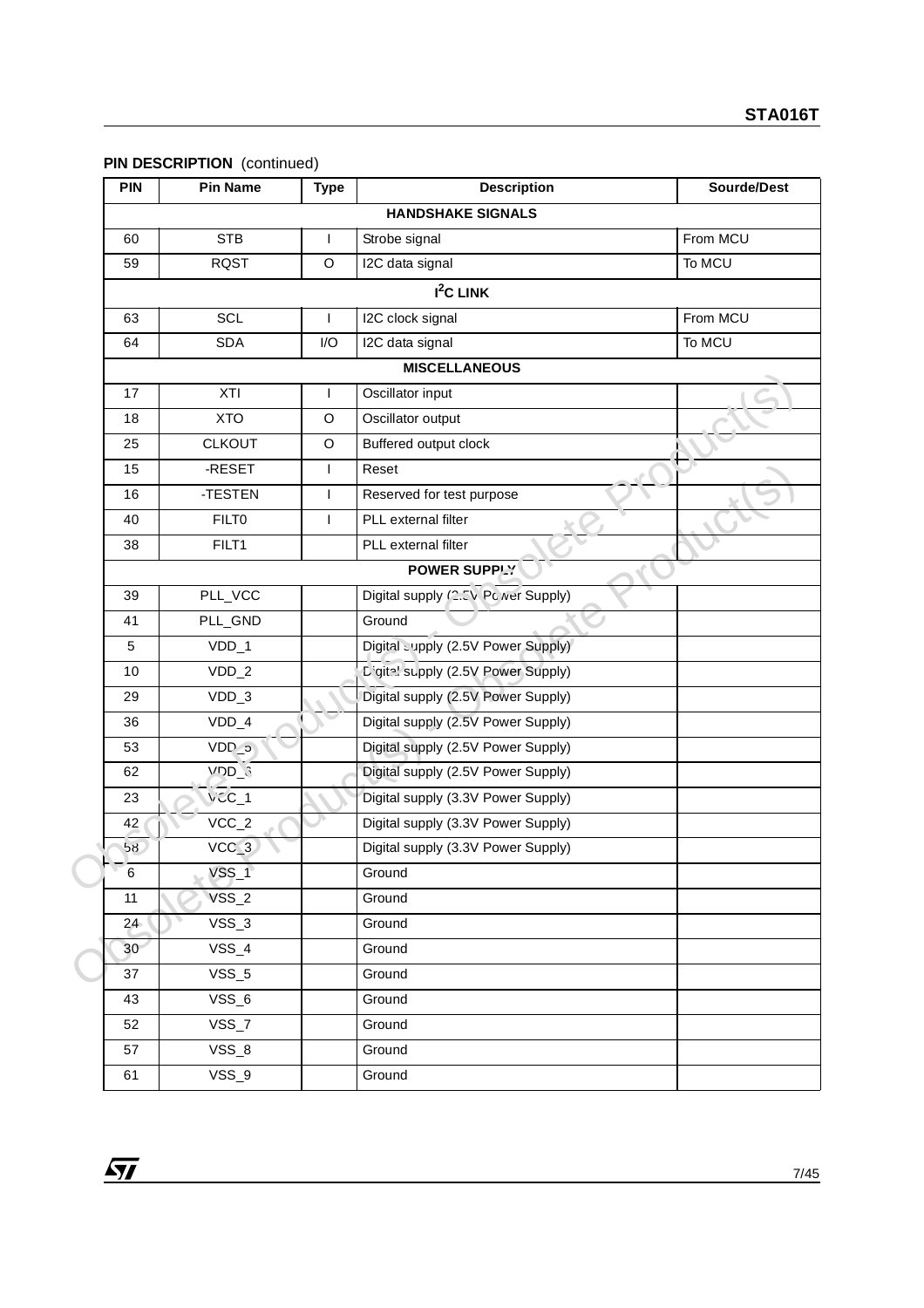## **ELECTRICAL CHARACTERISTCS**

#### $(T<sub>amb</sub> = 25°C; R<sub>g</sub> = 50 $\Omega$  unless otherwise specified)$

#### **DC OPERATING CONDITIONS**

| Symbol              | <b>Parameter</b>     | Value          | Unit |
|---------------------|----------------------|----------------|------|
| V <sub>DD</sub>     | Power Supply Voltage | $2.5 \pm 0.25$ |      |
| Vcc                 | Power Supply Voltage | $3.3 \pm 0.3$  |      |
| PLL_V <sub>CC</sub> | Power Supply Voltage | $2.5 \pm 0.25$ |      |

#### **GENERAL INTERFACE ELECTRICAL CHARACTERISTICS**

| Symbol           | <b>Parameter</b>                                  | <b>Test Condition</b> | Min.  | Typ. | Max. | Unit | <b>Note</b> |
|------------------|---------------------------------------------------|-----------------------|-------|------|------|------|-------------|
| ЩL               | Low Level Input<br>CurrentWithout pull-up device  | $V_i = 0V$            | $-10$ |      | 10   | μA   |             |
| ŀщ               | High Level Input<br>CurrentWithout pull-up device | $V_i = V_{DD}$        | $-10$ |      | 10   | μA   |             |
| V <sub>esd</sub> | <b>Electrostatic Protection</b>                   | Leakage < 1µA         | 20.25 |      |      |      |             |

#### **DC ELECTRICAL CHARACTERISTICS**

| Iщ.              | <b>Parameter</b>                                                                       | <b>Test Condition</b>                                                                                                                                                        | Min.         | Typ.  | Max.         | Unit           |
|------------------|----------------------------------------------------------------------------------------|------------------------------------------------------------------------------------------------------------------------------------------------------------------------------|--------------|-------|--------------|----------------|
|                  | Low Level Input<br>CurrentWithout pull-up device                                       | $V_i = 0V$                                                                                                                                                                   | $-10$        |       | 10           | μA             |
| Īщ               | High Level Input<br>CurrentWithout pull-up device                                      | $V_i = V_{DD}$                                                                                                                                                               | $-10$        |       | 10           | μA             |
| $V_{\text{esd}}$ | <b>Electrostatic Protection</b>                                                        | Leakage $<$ 1 $\mu$ A                                                                                                                                                        | 20.6         |       |              | $\overline{V}$ |
| Symbol           | Note 2: Human Body Model.<br>DC ELECTRICAL CHARACTERISTICS<br><b>Parameter</b>         | <b>Test Condition</b>                                                                                                                                                        | Min.         | Typ.  | Max.         | Unit           |
| $V_{IL}$         | Low Level Input Voltage                                                                |                                                                                                                                                                              |              |       | $0.2*V_{CC}$ | $\vee$         |
| V <sub>IH</sub>  | High Level Input Voltage                                                               |                                                                                                                                                                              | $0.8*V_{CC}$ |       |              | $\vee$         |
| $V_{ol}$         | Low Level Output Voltaye                                                               | $I_{ol}$ = Xma                                                                                                                                                               |              |       | 0.4V         | $\vee$         |
| Voh              | High Leve! Only ut Voltage                                                             |                                                                                                                                                                              | $0.85^*$ Vcc |       |              | $\vee$         |
| Symt ol          | Note1: Takes into arcount 200mV voltage drop in both supply lines.<br><b>Parameter</b> | Note 2: X is the strutt of link current under worst case conditions and is reflected in the name of the I/O cell according to the drive capability.<br><b>Test Condition</b> | Min.         | Typ.  | Max.         | Unit           |
|                  | Pull-up current                                                                        | $V_i = 0V$ ; pin numbers 7, 24<br>and 26                                                                                                                                     | $-25$        | $-66$ | $-125$       | μA             |
| lou              |                                                                                        |                                                                                                                                                                              |              |       |              |                |
| $R_{\text{pu}}$  | <b>Equivalent Pull-up Resistance</b>                                                   |                                                                                                                                                                              |              | 50    |              |                |
|                  | <b>POWER DISSIPATION</b>                                                               | Note 1: Min. condition: VDD = 2.7V, 125°C Min process Max. condition: VDD = 3.6V, -20°C Max.                                                                                 |              |       |              | $k\Omega$      |

| Symt of         | <b>Parameter</b>              | <b>Test Condition</b>                    | Min.  | Typ. | Max.   | Unit | <b>Note</b> |
|-----------------|-------------------------------|------------------------------------------|-------|------|--------|------|-------------|
| $I_{\text{pu}}$ | Pull-up current               | $V_i = 0V$ ; pin numbers 7, 24<br>and 26 | $-25$ | -66  | $-125$ | μA   |             |
| $R_{\text{pu}}$ | Equivalent Pull-up Resistance |                                          |       | 50   |        | kΩ   |             |

#### **POWER DISSIPATION**

| Symbol | <b>Parameter</b>                   | <b>Test Condition</b>       | Min. | Typ.   | Max. | Unit | <b>Note</b> |
|--------|------------------------------------|-----------------------------|------|--------|------|------|-------------|
| $P_D$  | Power Dissipation $@V_{DD} = 2.4V$ | Sampling freq $\leq$ 24 kHz |      | t.b.d. |      | mW   |             |
|        |                                    | Sampling_freq ≤32 kHz       |      | t.b.d. |      | mW   |             |
|        |                                    | Sampling freq $\leq$ 48 kHz |      | t.b.d. |      | mW   |             |

*ST*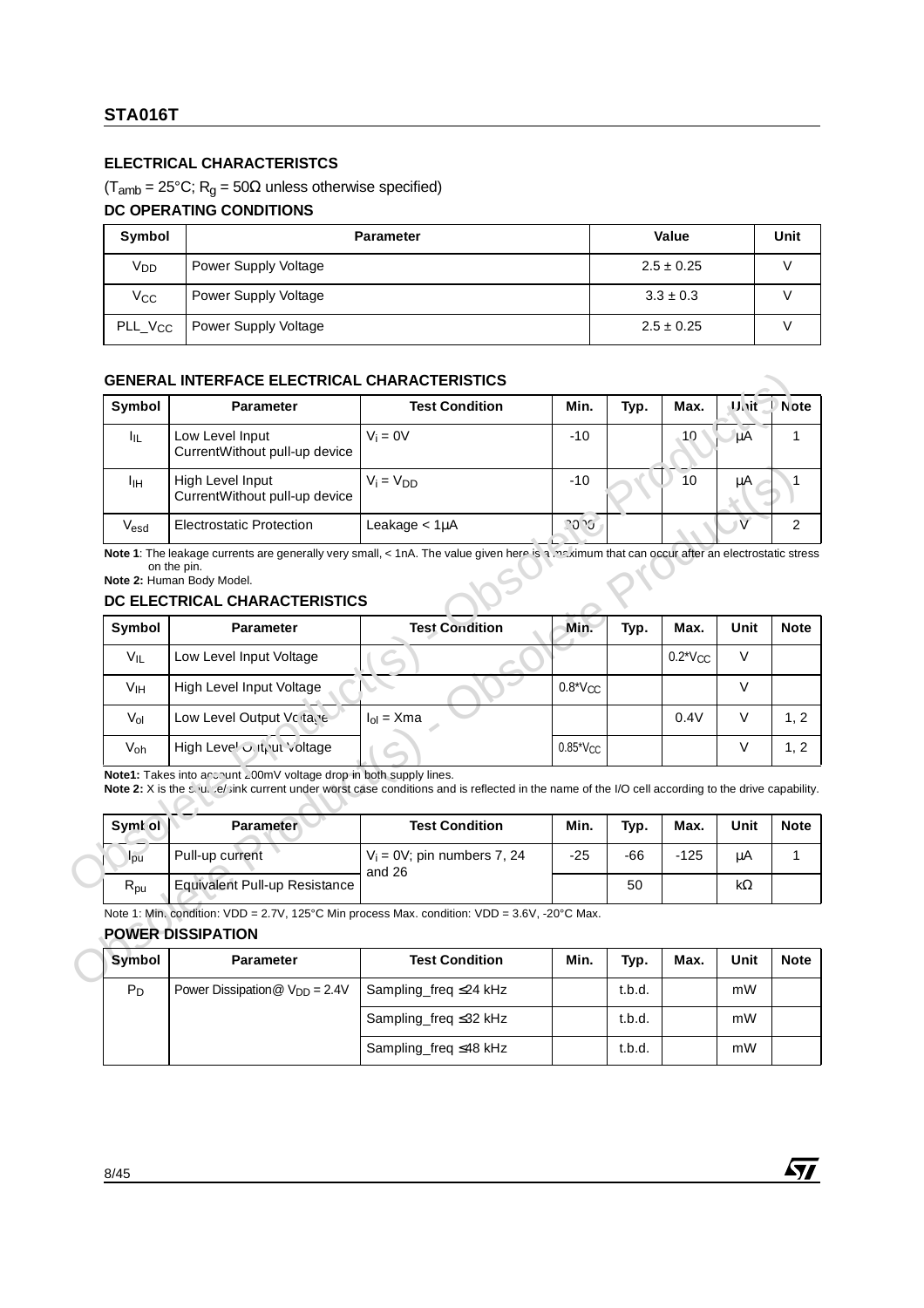## **2 HOST REGISTERS**

The following table gives a description of STA016 register list.

The STA016 device includes 256 <sup>2</sup>C registers. In this document, only the user-oriented registers are described. The undocumented registers are reserved or unused. These registers must never be accessed (in Read or in Write mode). The Read-Only registers must never be written

We can split the data flux in different time periods (see following diagram) meanwhile host registers can be read or written :

- DWT : During Whole Time (at any time during process).
- DEC : During External Config (period between RUN=2 and RUN=1).
- DBO : During Boot (period between RUN=0 and RUN=2).
- ABO : After BOot (period after RUN=1).
- AEC : After External Config (period after RUN=2).
- EDF : Every Decoded Frame (each time a frame has been decoded).
- EDB : Every Decoded Block (each time a block has been decoded).

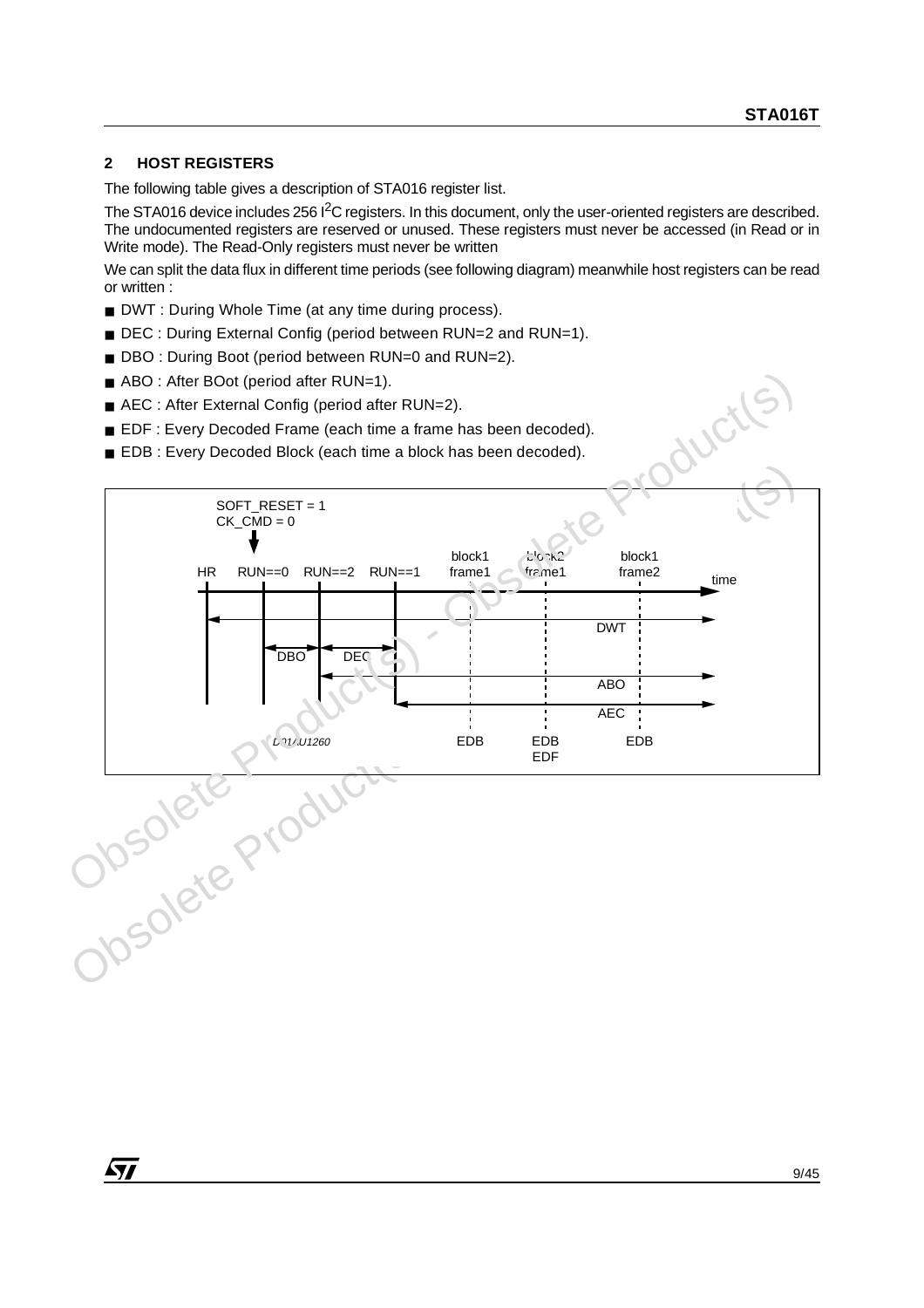# **REGISTER MAP BY FUNCTION**

| <b>Register function</b> | Hex               | <b>Dec</b>   | Name                   | <b>Type</b>          | When           |
|--------------------------|-------------------|--------------|------------------------|----------------------|----------------|
| <b>VERSION</b>           | 0x00              | $\mathsf 0$  | <b>VERSION</b>         | <b>RO</b>            | <b>DWT</b>     |
|                          | 0x01              | $\mathbf{1}$ | <b>IDENT</b>           | <b>RO</b>            | <b>DWT</b>     |
|                          | 0xD3              | 211          | SOFT_VERSION           | <b>RO</b>            | <b>DWT</b>     |
| PLL_AUDIO_CONFIGURATION  | 0xDC              | 220          | PLL_AUDIO_PEL_192      | <b>RW</b>            | <b>DEC</b>     |
|                          | 0xDD              | 221          | PLL_AUDIO_PEH_192      | <b>RW</b>            | <b>DEC</b>     |
|                          | 0xDE              | 222          | PLL_AUDIO_NDIV_192     | <b>RW</b>            | <b>DEC</b>     |
|                          | 0xDF              | 223          | PLL_AUDIO_XDIV_192     | <b>RW</b>            | <b>DEC</b>     |
|                          | 0xE0              | 224          | PLL_AUDIO_MDIV_192     | <b>RW</b>            | <b>DLC</b>     |
|                          | 0xE1              | 225          | PLL_AUDIO_PEL_176      | P.V                  | DEC            |
|                          | 0xE2              | 226          | PLL_AUDIO_PEH_176      | $\gamma_{\text{VV}}$ | <b>DEC</b>     |
|                          | 0xE3              | 227          | PLL_AUDIO_NDIV_176     | <b>RW</b>            | <b>DEC</b>     |
|                          | 0xE4              | 228          | PLL_AUDIO_XDIV_173     | <b>RW</b>            | DEC            |
|                          | 0xE5              | 229          | PLL_AUDIO_VOW_176      | <b>RW</b>            | <b>DEC</b>     |
| PLL_SYSTEM_CONFIGURATION | 0xE6              | 230          | PLL SYSTEM PEL 50      | <b>RW</b>            | <b>DEC</b>     |
|                          | 0xE7              | 231          | PLL SYSTEM_PEH_50      | <b>RW</b>            | <b>DEC</b>     |
|                          | 0xE8              | $23^\circ$   | PLL_SYSTEM_NDIV_50     | <b>RW</b>            | <b>DEC</b>     |
|                          | 0xE9              | $235 -$      | PLL_SYSTEM_XDIV_50     | <b>RW</b>            | <b>DEC</b>     |
|                          | 0xEA              | 234          | PLL_SYSTEM_MDIV_50     | <b>RW</b>            | <b>DEC</b>     |
|                          | $C$ :EB           | 235          | PLL_SYSTEM_PEL_42_5    | <b>RW</b>            | <b>DEC</b>     |
|                          | 0 <sub>X</sub> EC | 236          | PLL_SYSTEM_PEH_42_5    | <b>RW</b>            | <b>DEC</b>     |
|                          | 0xED              | 237          | PLL_SYSTEM_NDIV_42_5   | <b>RW</b>            | <b>DEC</b>     |
|                          | 0xEE              | 238          | PLL_SYSTEM_XDIV_42_5   | <b>RW</b>            | <b>DEC</b>     |
|                          | 0xEF              | 239          | PLL_SYSTEM_MDIV_42_5   | <b>RW</b>            | <b>DEC</b>     |
| I2Sout_CONSIGURATION     | 0x66              | 102          | OUTPUT_CONF            | <b>RW</b>            | <b>DEC</b>     |
|                          | 0x67              | 103          | PCM_DIV                | <b>RW</b>            | <b>DEC</b>     |
|                          | 0x68              | 104          | PCM_CONF               | <b>RW</b>            | <b>DEC</b>     |
|                          | 0x69              | 105          | PCM_CROSS              | ${\sf RW}$           | $\mathsf{DEC}$ |
| GPSO_CONFIGURATION       | 0x66              | 102          | OUTPUT_CONF            | <b>RW</b>            | <b>DEC</b>     |
|                          | 0x6A              | 106          | GPSO_CONF              | <b>RW</b>            | DEC            |
| I2Sin_CONFIGURATION      | 0x5A              | 90           | INPUT_CONF             | <b>RW</b>            | DEC            |
|                          | 0x5B              | 91           | I_AUDIO_CONFIG_1       | <b>RW</b>            | DEC            |
|                          | 0x5C              | 92           | I_AUDIO_CONFIG_2       | <b>RW</b>            | DEC            |
|                          | 0x5D              | 93           | <b>LAUDIO CONFIG 3</b> | <b>RW</b>            | DEC            |

 $\sqrt{M}$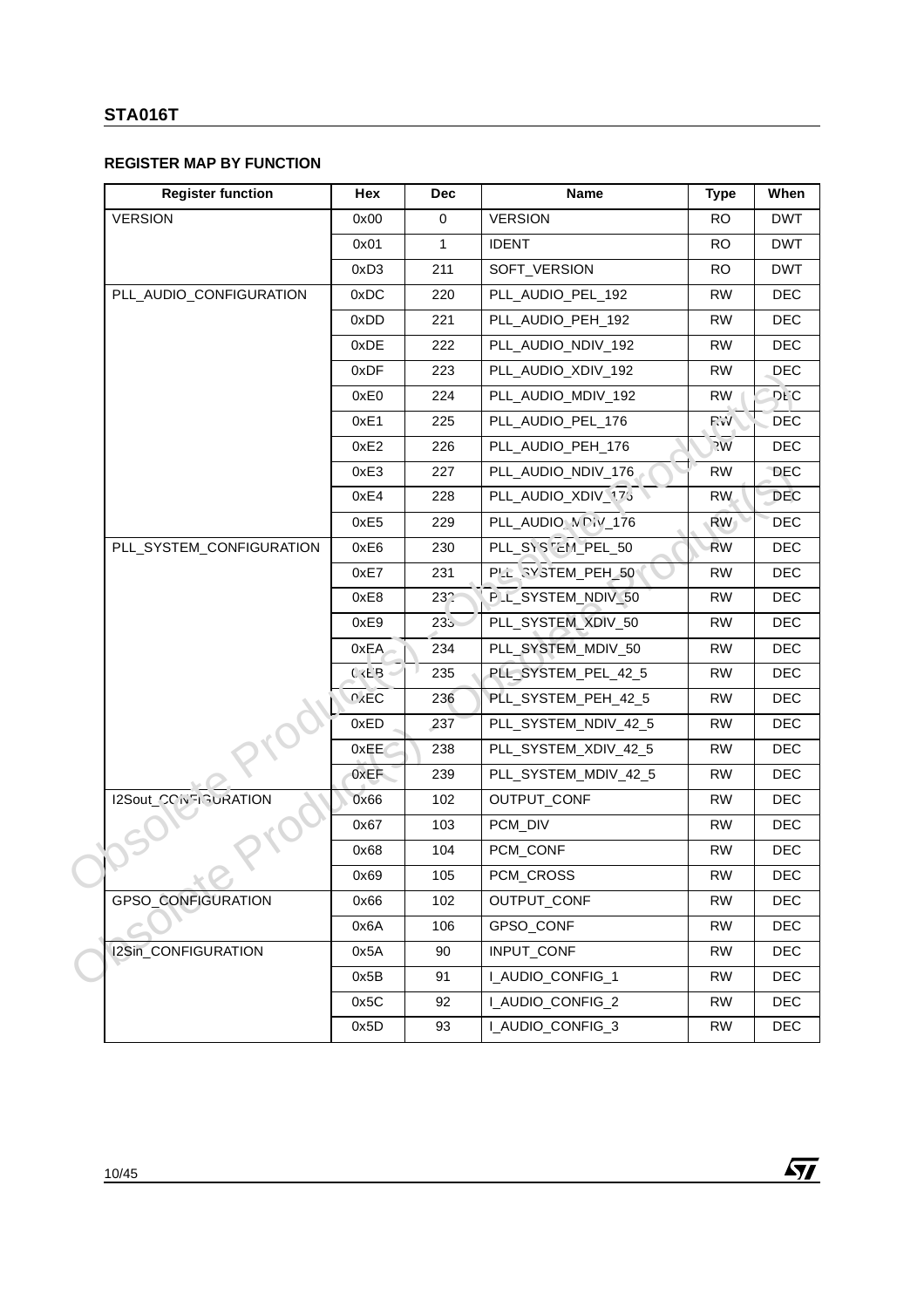| <b>Register function</b> | Hex            | <b>Dec</b> | <b>Name</b>             | <b>Type</b>     | When       |
|--------------------------|----------------|------------|-------------------------|-----------------|------------|
| CDBSA_CONFIGURATION      | 0x5A           | 90         | INPUT_CONF              | <b>RW</b>       | <b>DEC</b> |
|                          | 0x5B           | 91         | I_AUDIO_CONFIG_1        | <b>RW</b>       | <b>DEC</b> |
|                          | 0x5C           | 92         | I_AUDIO_CONFIG_2        | <b>RW</b>       | <b>DEC</b> |
|                          | 0x5D           | 93         | I_AUDIO_CONFIG_3        | <b>RW</b>       | <b>DEC</b> |
|                          | 0x5E           | 94         | I_AUDIO_CONFIG_4        | <b>RW</b>       | <b>DEC</b> |
|                          | 0x5F           | 95         | I_AUDIO_CONFIG_5        | <b>RW</b>       | <b>DEC</b> |
|                          | 0x60           | 96         | I_AUDIO_CONFIG_6        | <b>RW</b>       | DEC        |
|                          | 0x61           | 97         | <b>LAUDIO_CONFIG_7</b>  | <b>RW</b>       | <b>DEC</b> |
|                          | 0x62           | 98         | I_AUDIO_CONFIG_8        | RW              | <b>DEC</b> |
|                          | 0x63           | 99         | I_AUDIO_CONFIG_9        | P.V             | <b>DEC</b> |
|                          | 0x64           | 100        | I_AUDIO_CONFIG_10       | $\overline{2}W$ | <b>DEC</b> |
|                          | 0x65           | 101        | <b>LAUDIO_CONFIG_11</b> | <b>RW</b>       | <b>DEC</b> |
| <b>BSB_CONFIGURATION</b> | 0x59           | 89         | POL_REQ                 | <b>RW</b>       | <b>DEC</b> |
|                          | 0x5A           | 90         | INPUT_CONE              | <b>RW</b>       | <b>DEC</b> |
|                          | 0x5B           | 91         | LAUDIO CONFIG_1         | <b>RW</b>       | <b>DEC</b> |
| CD_CONFIGURATION         | 0x40           | 64         | BAGIC COMMAND           | WO              | <b>AEC</b> |
|                          | 0x41           | 65         | F \ST_FUNCTION_VAL      | <b>RW</b>       | ABO        |
|                          | 0x42           | 66         | REQUIRED_TRACK          | <b>RW</b>       | ABO        |
|                          | 0x43           | 67         | REQUIRED_DIR            | <b>RW</b>       | ABO        |
|                          | C <sub>4</sub> | 68         | PLAY_MODE               | <b>RW</b>       | ABO        |
|                          | 0x46           | 70         | TYPE_CD_EXT_REQ         | <b>RO</b>       | <b>AEC</b> |
|                          | 0x47           | 71         | MINUTE_REQ              | <b>RO</b>       | AEC        |
|                          | 0x48           | 72         | SECOND_REQ              | <b>RO</b>       | <b>AEC</b> |
| solete Prov              | 0x49           | 73         | SECTOR_REQ              | <b>RO</b>       | <b>AEC</b> |
|                          | 0x4A           | 74         | MINUTE_SPENT            | <b>RO</b>       | <b>AEC</b> |
|                          | 0x4B           | 75         | SECOND_SPENT            | <b>RO</b>       | <b>AEC</b> |
|                          | 0x4C           | 76         | SCANNING_TIME           | RW              | ABO        |
| Josolete                 | 0x4D           | $77\,$     | PLAY_LIST_INDEX         | <b>RW</b>       | ABO        |
|                          | 0x4E           | 78         | PLAY_LIST_VALUE         | <b>RW</b>       | ABO        |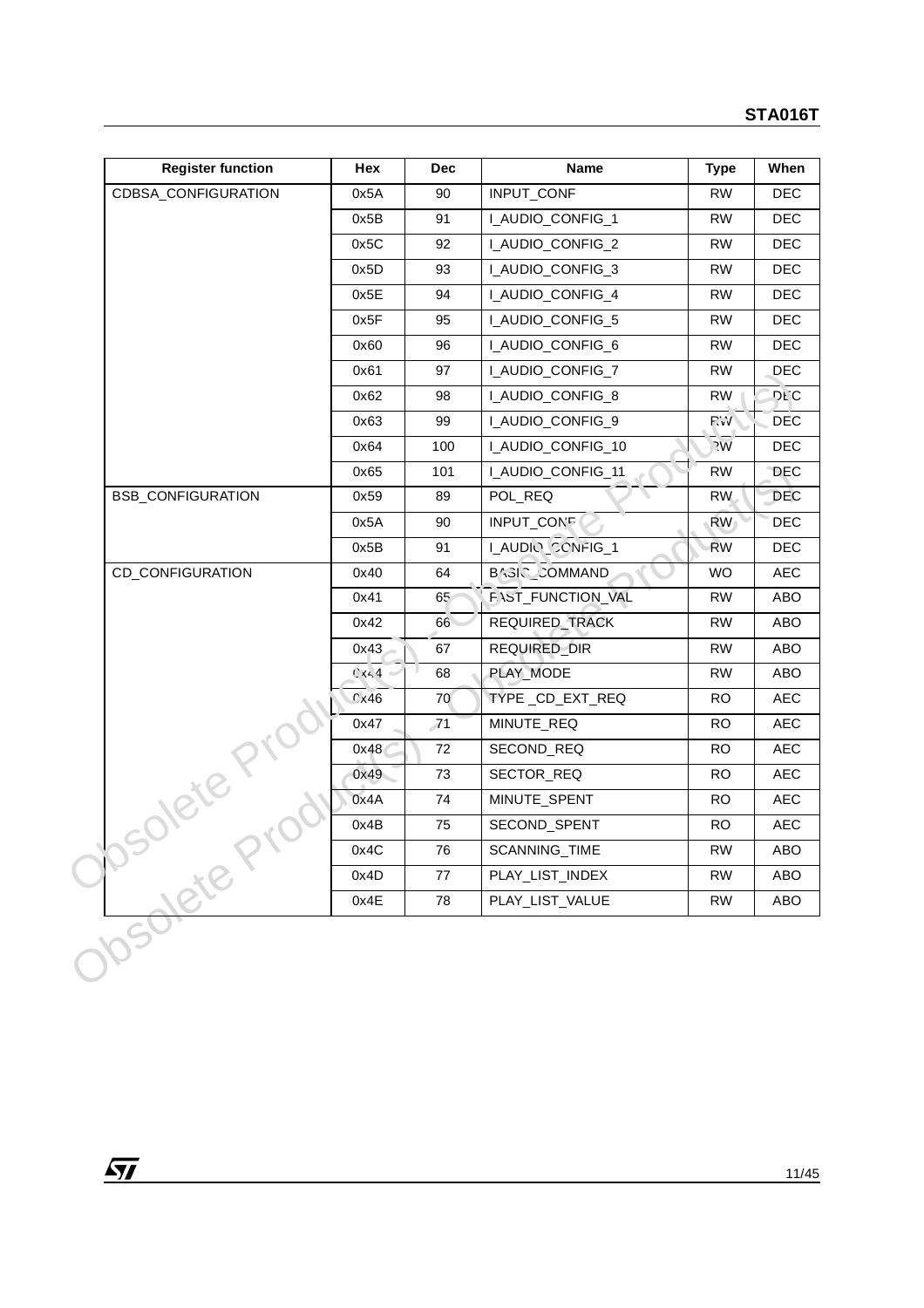| <b>Register function</b> | Hex  | <b>Dec</b>      | <b>Name</b>       | <b>Type</b> | When                             |
|--------------------------|------|-----------------|-------------------|-------------|----------------------------------|
|                          | 0x86 | 134             | CD_SONG_INFO_C1   | <b>RO</b>   | AEC                              |
|                          | 0x87 | 135             | CD_SONG_INFO_C2   | <b>RO</b>   | <b>AEC</b>                       |
|                          | 0x88 | 136             | CD_SONG_INFO_C3   | <b>RO</b>   | AEC                              |
|                          | 0x89 | 137             | CD_SONG_INFO_C4   | <b>RO</b>   | AEC                              |
|                          | 0x8A | 138             | CD_SONG_INFO_C5   | <b>RO</b>   | AEC                              |
|                          | 0x8B | 139             | CD_SONG_INFO_C6   | RO.         | AEC                              |
|                          | 0x8C | 140             | CD_SONG_INFO_C7   | <b>RO</b>   | AEC                              |
|                          | 0x8D | 141             | CD_SONG_INFO_C8   | <b>RO</b>   | <b>AEC</b>                       |
|                          | 0x8E | 142             | CD_SONG_INFO_C9   | <b>RO</b>   | ALC                              |
|                          | 0x8F | 143             | CD_SONG_INFO_C10  | <b>P.O</b>  | AEC                              |
|                          | 0x90 | 144             | CD_SONG_INFO_C11  | 20          | AEC                              |
|                          | 0x91 | 145             | CD_SONG_INFO_C12  | <b>RO</b>   | <b>AEC</b>                       |
|                          | 0x92 | 146             | CD_SONG_INFO_C15  | RO.         | <b>AEC</b>                       |
|                          | 0x93 | 147             | CD_SONG_INIC_C14  | <b>RO</b>   | $\mathsf{A}\mathsf{E}\mathsf{C}$ |
|                          | 0x94 | 148             | CD_SONO_INFO_C15  | <b>RO</b>   | AEC                              |
|                          | 0x95 | 149             | CD SONG_INFO_C16  | <b>RO</b>   | <b>AEC</b>                       |
|                          | 0x96 | 15 <sub>7</sub> | CD_SONG_INFO_C17  | <b>RO</b>   | AEC                              |
|                          | 0x97 | 15 <sub>1</sub> | CD_SONG_INFO_C18  | <b>RO</b>   | AEC                              |
|                          | 0x98 | 152             | CD_SONG_INFO_C19  | <b>RO</b>   | AEC                              |
|                          | 6320 | 153             | CD_SONG_INFO_C20  | <b>RO</b>   | <b>AEC</b>                       |
|                          | 0x9A | 154             | CD_SONG_INFO_C21  | <b>RO</b>   | AEC                              |
|                          | 0x9B | 155             | CD_SONG_INFO_C22  | <b>RO</b>   | AEC                              |
|                          | 0x9C | 156             | CD_SONG_INFO_C23  | <b>RO</b>   | AEC                              |
| 3018te Pru               | 0x9D | 157             | CD_SONG_INFO_C24  | <b>RO</b>   | <b>AEC</b>                       |
|                          | 0x9E | 158             | CD_SONG_INFO_C25  | <b>RO</b>   | AEC                              |
|                          | 0x9F | 159             | CD_SONG_INFO_C26  | <b>RO</b>   | AEC                              |
|                          | 0xA0 | 160             | CD_SONG_INFO_C27  | <b>RO</b>   | $\mathsf{A}\mathsf{E}\mathsf{C}$ |
|                          | 0xA1 | 161             | CD_SONG_INFO_C28  | <b>RO</b>   | AEC                              |
| Yosolete P               | 0xA2 | 162             | CD_SONG_INFO_C29  | <b>RO</b>   | AEC                              |
|                          | 0xA3 | 163             | CD_SONG_INFO_C30  | <b>RO</b>   | AEC                              |
|                          | 0xA4 | 164             | CD_SONG_INFO_C31  | <b>RO</b>   | AEC                              |
|                          | 0xA5 | 165             | CD_SONG_INFO_C32  | RO.         | AEC                              |
|                          | 0xA6 | 166             | CD_SONG_TYPE_INFO | <b>RO</b>   | AEC                              |

 $\sqrt{1}$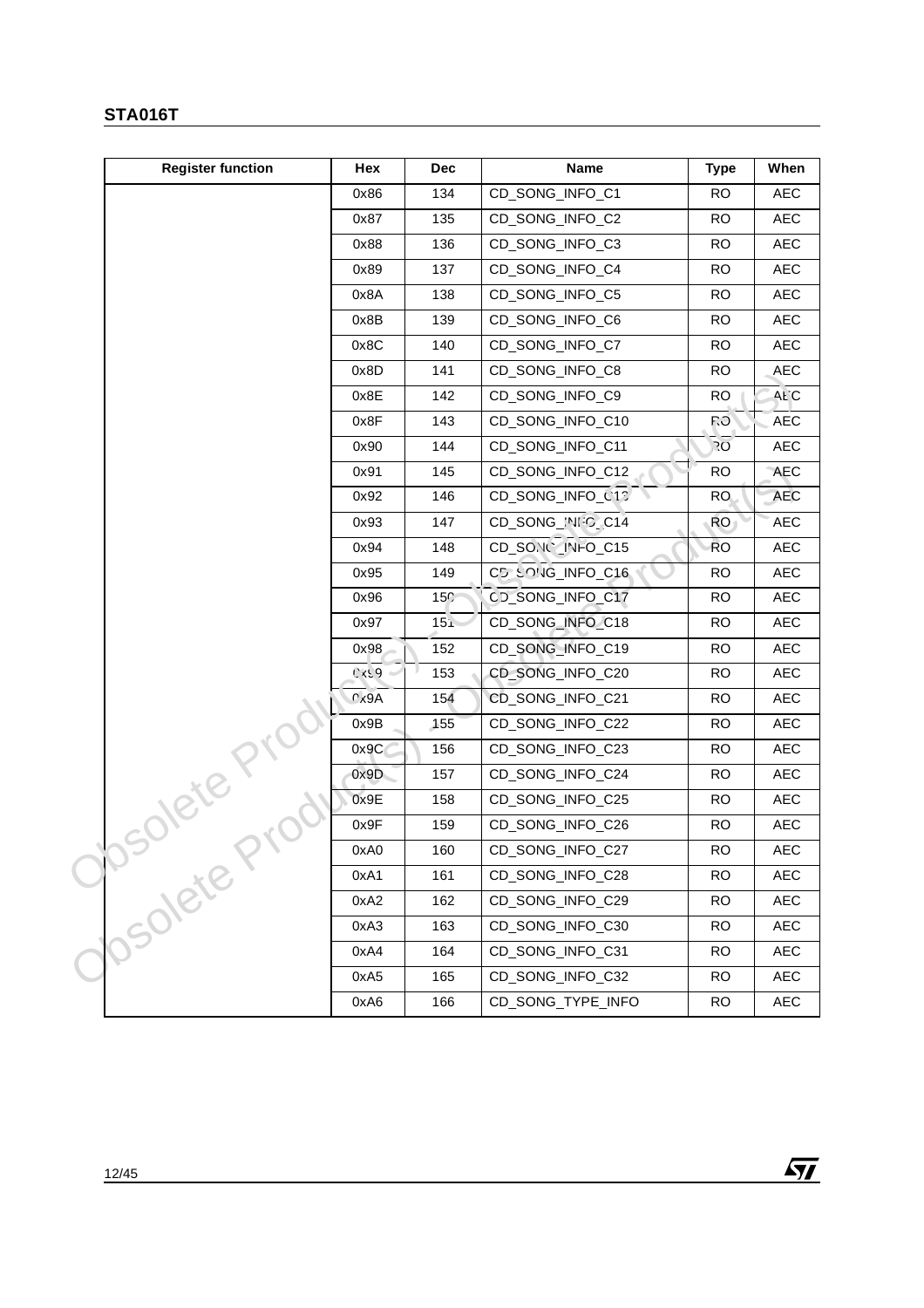| <b>Register function</b> | Hex               | Dec | Name                      | <b>Type</b>     | When       |
|--------------------------|-------------------|-----|---------------------------|-----------------|------------|
|                          | 0xA7              | 167 | NB_OF_CUR_TRACK           | <b>RO</b>       | AEC        |
|                          | 0xA8              | 168 | NB_OF_CUR_DIR             | <b>RO</b>       | AEC        |
|                          | 0xA9              | 169 | CD_CUR_STATUS             | RO.             | <b>AEC</b> |
|                          | 0xAA              | 170 | CD_TRACK_FORMAT           | <b>RO</b>       | AEC        |
|                          | 0xAB              | 171 | CD_NB_OF_SUB_DIR          | <b>RO</b>       | AEC        |
|                          | 0xAC              | 172 | CD_NB_OF_SUB_FILE         | <b>RO</b>       | <b>AEC</b> |
|                          | 0xAD              | 173 | DIRECTORY_LEVEL           | <b>RO</b>       | AEC        |
|                          | 0xAE              | 174 | DIR_IDENTIFIER_B1         | <b>RO</b>       | AEC        |
|                          | 0xAF              | 175 | DIR_IDENTIFIER_B2         | <b>RO</b>       | ALC        |
|                          | 0xB0              | 176 | DIR_IDENTIFIER_B3         | <b>P.O</b>      | AEC        |
|                          | 0xB1              | 177 | DIR_IDENTIFIER_B4         | $\overline{20}$ | AEC        |
|                          | 0xB2              | 178 | VOL_IDENTIFIER_B1         | <b>RO</b>       | AEC        |
|                          | 0xB3              | 179 | VOL_IDENTIFIER_N2         | RO.             | <b>AEC</b> |
|                          | 0xB4              | 180 | VOL_IDENT'FIER_B3         | RO <sub>1</sub> | AEC        |
|                          | 0xB5              | 181 | <b>VOL IDELITIFIER B4</b> | <b>RO</b>       | AEC        |
|                          | 0xB6              | 182 | EXTRACT_BYTE_IDX_B1       | <b>RW</b>       | ABO        |
|                          | 0xB7              | 187 | EXIRACT_BYTE_IDX_B2       | <b>RW</b>       | ABO        |
|                          | 0xB8              | 184 | EXTRACT_BYTE_IDX_B3       | <b>RW</b>       | ABO        |
|                          | 0xB9              | 185 | EXTRACT_BYTE_IDX_B4       | <b>RW</b>       | ABO        |
|                          | $C$ $E$ A         | 186 | EXTRACT_ADR_MODE          | <b>RW</b>       | ABO        |
|                          | 0 <sub>X</sub> BC | 188 | CONFIG_MODULE             | <b>RW</b>       | <b>DEC</b> |
| COMMAND                  | 0x10              | 16  | SOFT_RESET                | WO              | <b>DWT</b> |
|                          | 0x3A              | 58  | CK_CMD                    | WO              | DBO        |
|                          | 0x55              | 85  | DEC_SEL                   | <b>RW</b>       | <b>DEC</b> |
| Jolete Kill              | 0x56              | 86  | <b>RUN</b>                | <b>RW</b>       | <b>DEC</b> |
|                          | 0x52              | 82  | CRC_IGNORE                | <b>RW</b>       | ABO        |
|                          | 0x53              | 83  | <b>MUTE</b>               | <b>RW</b>       | ABO        |
|                          | 0x57              | 87  | <b>SKIP</b>               | <b>RW</b>       | ABO        |
|                          | 0x58              | 88  | <b>PAUSE</b>              | <b>RW</b>       | ABO        |

 $\overline{SI}$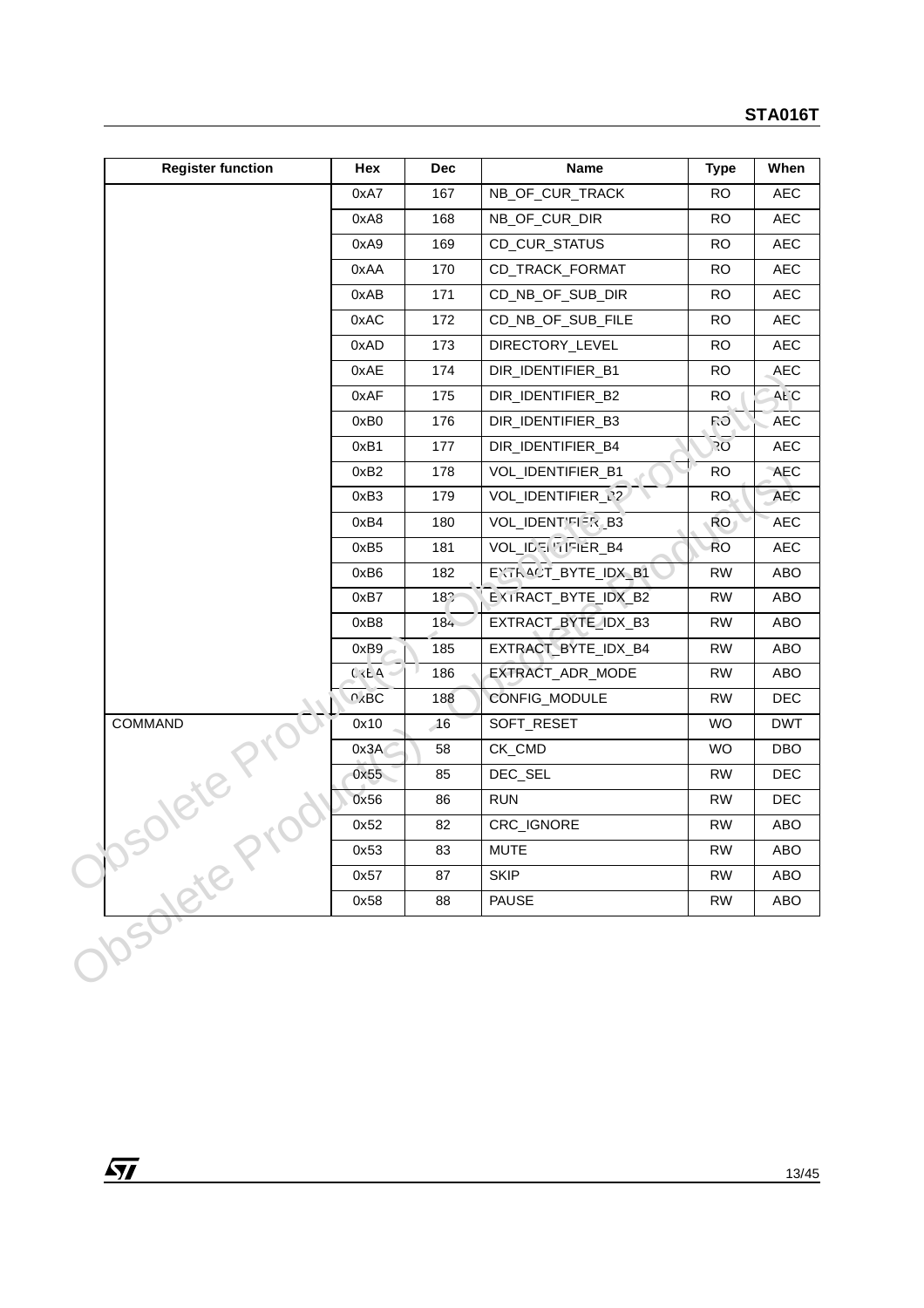| <b>Register function</b> | Hex              | <b>Dec</b>      | <b>Name</b>         | <b>Type</b>    | When       |
|--------------------------|------------------|-----------------|---------------------|----------------|------------|
| <b>STATUS</b>            | 0xCC             | 204             | STATUS_MODE         | <b>RO</b>      | EDF        |
|                          | 0xCD             | 205             | STATUS_CHAN_NB      | <b>RO</b>      | <b>EDF</b> |
|                          | 0xCE             | 206             | STATUS_SF           | <b>RO</b>      | <b>EDF</b> |
|                          | 0x6F             | 111             | STATUS_FE           | <b>RO</b>      | <b>EDF</b> |
|                          | 0xD4             | 212             | HEADER_1            | <b>RO</b>      | <b>EDF</b> |
|                          | 0xD <sub>5</sub> | 213             | HEADER_2            | <b>RO</b>      | <b>EDF</b> |
|                          | 0xD6             | 214             | HEADER <sub>3</sub> | <b>RO</b>      | <b>EDF</b> |
|                          | 0xD7             | 215             | HEADER_4            | <b>RO</b>      | <b>EDF</b> |
|                          | 0xD8             | 216             | HEADER_5            | <b>RO</b>      | EL)F       |
|                          | 0xD9             | 217             | HEADER_6            | <b>P.O</b>     | EDF        |
| BYPASSA_CONFIGURATION    | 0x70             | 112             | CHAN_NB             | $\overline{y}$ | <b>DEC</b> |
|                          | 0x71             | 113             | SAMPLING_FREQ       | <b>RW</b>      | <b>DEC</b> |
|                          | 0xCB             | 203             | PCMCLK_INPUT        | <b>RW</b>      | <b>DEC</b> |
| MP3_CONFIGURATION        | 0x52             | 82              | CRC_IGNOPE          | <b>RW</b>      | ABO        |
|                          | 0x6B             | 107             | ERR_D. (LEVEL       | <b>RO</b>      | EDB        |
|                          | 0x6C             | 108             | EF R DLC NB 1       | <b>RO</b>      | EDB        |
|                          | 0x6D             | 10 <sub>7</sub> | ERR_DEC_NB_2        | <b>RO</b>      | EDB        |
| ADPCM_CONFIGURATION      | 0x70             | $112 -$         | CHAN_NB             | <b>RW</b>      | <b>DEC</b> |
|                          | 0x71             | 113             | SAMPLING_FREQ       | <b>RW</b>      | <b>DEC</b> |
|                          | $C32 -$          | 114             | ENC_STATE_REPEAT    | <b>RW</b>      | <b>DEC</b> |
|                          | 0x73             | 115             | ENC_CODEC           | <b>RW</b>      | <b>DEC</b> |
| MIX_CONFIGURATION        | 0x74             | 116             | ENC_FRAME_LEN       | <b>RW</b>      | <b>DEC</b> |
|                          | 0x75             | 117             | MIX_MODE            | <b>RW</b>      | ABO        |
|                          | 0x76             | 118             | MIX_DLA             | <b>RW</b>      | ABO        |
|                          | 0x77             | 119             | MIX_DLB             | <b>RW</b>      | ABO        |
|                          | 0x78             | 120             | MIX_DRA             | <b>RW</b>      | ABO        |
|                          | 0x79             | 121             | MIX_DRB             | <b>RW</b>      | ABO        |
|                          | 0x7A             | 122             | TONE_ON             | <b>RW</b>      | ABO        |
| TONE_CONFIGURATION       | 0x7B             | 123             | TONE_FCUTH          | <b>RW</b>      | ABO        |
|                          | 0x7C             | 124             | TONE_FCUTL          | <b>RW</b>      | ABO        |
|                          | 0x7D             | 125             | TONE_GAINH          | <b>RW</b>      | ABO        |
|                          | 0x7E             | 126             | TONE_GAINL          | <b>RW</b>      | ABO        |
|                          | 0x7F             | 127             | TONE_GAIN_ATTEN     | <b>RW</b>      | ABO        |
|                          |                  |                 |                     |                |            |

 $\sqrt{1}$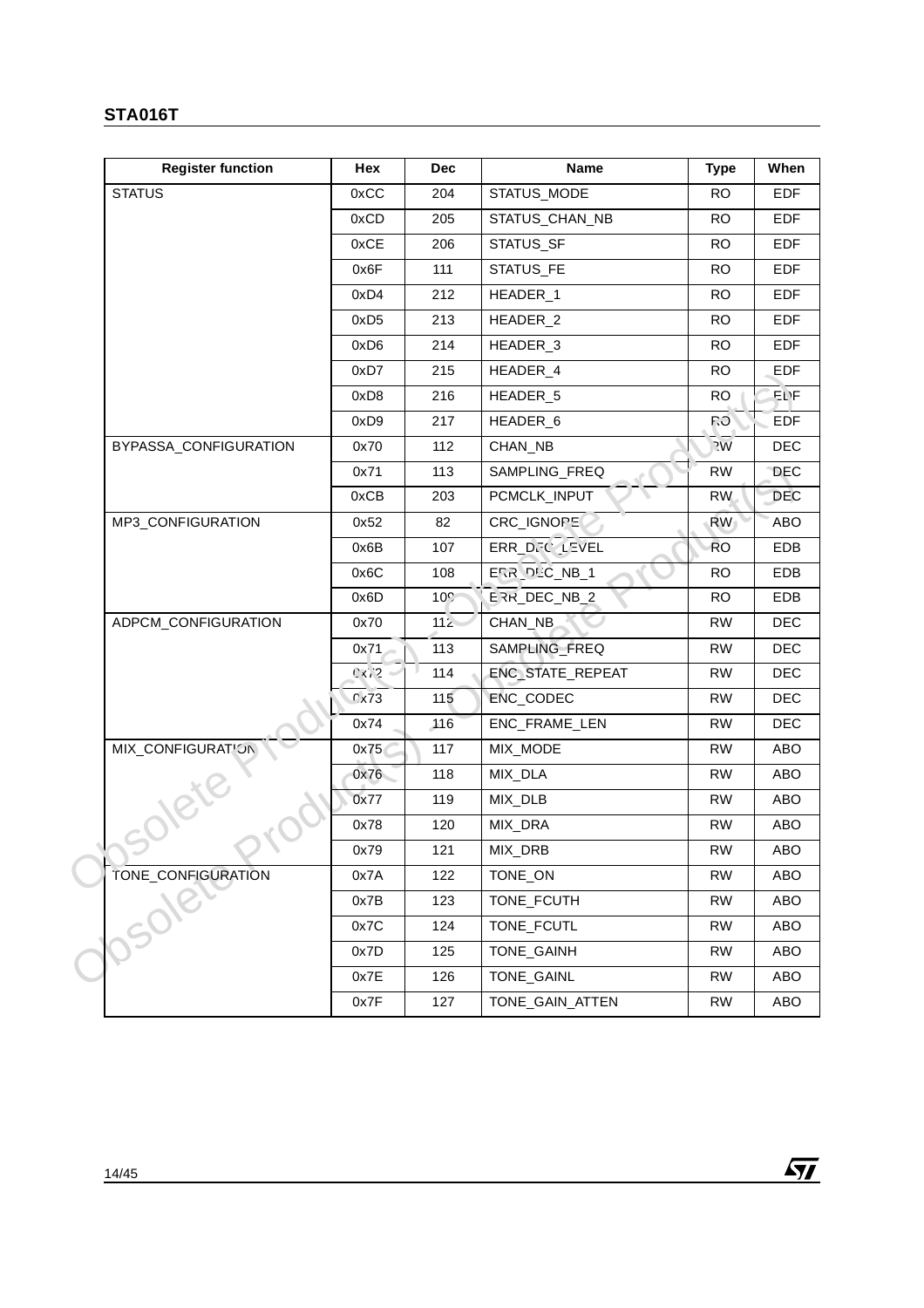## **3 REGISTER DESCRIPTION**

# **3.1 VERSION registers description VERSION** :

| $b7$   $b6$   $b5$   $b4$   $b3$   $b2$   $b1$   $b0$ |  |  |  |  |
|-------------------------------------------------------|--|--|--|--|
|                                                       |  |  |  |  |

Address : 0x00 (0) Type : RO - DWT

Software Reset : 0x10

Hardware Reset : 0x10

#### **IDENT** :

|               | Hardware Reset : UX10               |                |    |                                           |              |                |                                                                                                                  | Description.                                                                                                                                      |  |  |  |  |
|---------------|-------------------------------------|----------------|----|-------------------------------------------|--------------|----------------|------------------------------------------------------------------------------------------------------------------|---------------------------------------------------------------------------------------------------------------------------------------------------|--|--|--|--|
|               | Description:                        |                |    |                                           |              |                |                                                                                                                  | This register must contain a PEL value that enable<br>the audio PLL to generate a frequency of cfact 19<br>kHz for the PCMCK. See table 1, 2 & 3. |  |  |  |  |
|               |                                     |                |    | identify the IC on the application board. |              |                | The VERSION register is Read-only and it is used to                                                              | ofact is the oversampling factor needed by the DA<br>(ofac==246 or ofac==384)                                                                     |  |  |  |  |
| <b>IDENT:</b> |                                     |                |    |                                           |              |                |                                                                                                                  | Default value at soft reset assume :<br>$-$ ofact == $25\degree$                                                                                  |  |  |  |  |
| b7            | b6                                  | b <sub>5</sub> | b4 | b3                                        | b2           | b <sub>1</sub> | b0                                                                                                               | - external crystal provide a CRYCK running a                                                                                                      |  |  |  |  |
| $\mathbf{1}$  | $\mathbf 0$                         | 1              | 0  | $\mathbf{1}$                              | $\mathbf{1}$ | $\Omega$       | $\Omega$                                                                                                         | $14.3$ \ $618$ MHz                                                                                                                                |  |  |  |  |
|               | Address: 0x01 (1)<br>Type: RO - DWT |                |    |                                           |              |                |                                                                                                                  | FEL_AUDIO_PEH_192:                                                                                                                                |  |  |  |  |
|               | Software Reset: 0xAC                |                |    |                                           |              |                |                                                                                                                  | b7<br>b <sub>6</sub><br>b <sub>5</sub><br>b3<br>b <sub>2</sub><br>b1<br>b4<br>b0                                                                  |  |  |  |  |
|               | Hardware Reset: 0xAC                |                |    |                                           |              |                |                                                                                                                  | Address: 0xDD (221)                                                                                                                               |  |  |  |  |
|               |                                     |                |    |                                           |              |                |                                                                                                                  | Type: RW - DEC                                                                                                                                    |  |  |  |  |
|               | Description:                        |                |    |                                           |              |                |                                                                                                                  | Software Reset: 187                                                                                                                               |  |  |  |  |
| value 0xAC.   |                                     |                |    |                                           |              |                | IDENT is a read-only register and it is used to identify<br>the IC on an application board. IDENT always has the | Description:                                                                                                                                      |  |  |  |  |
|               | <b>SOFT VERSION:</b>                |                |    |                                           |              |                |                                                                                                                  | This register must contain a PEH value that enable<br>the audio PLL to generate a frequency of ofact*19<br>kHz for the PCMCK. See table 1, 2 & 3. |  |  |  |  |
| b7            | b <sub>6</sub>                      | b <sub>5</sub> | b4 | b3                                        | b2           | b1             | b <sub>0</sub>                                                                                                   | Default value at soft reset assume :<br>$-$ of act = $256$                                                                                        |  |  |  |  |
|               | Address: 0xD3 (211)                 |                |    |                                           |              |                |                                                                                                                  | - external crystal provide a CRYCK running a                                                                                                      |  |  |  |  |
|               | Type: RO - DWT                      |                |    |                                           |              |                |                                                                                                                  | 14.31818 MHz                                                                                                                                      |  |  |  |  |
|               | Software Reset: X                   |                |    |                                           |              |                |                                                                                                                  |                                                                                                                                                   |  |  |  |  |
|               |                                     |                |    |                                           |              |                |                                                                                                                  | PLL_AUDIO_NDIV_192 :                                                                                                                              |  |  |  |  |
|               |                                     |                |    |                                           |              |                |                                                                                                                  |                                                                                                                                                   |  |  |  |  |

## Description :

| $ b7 $ b6   b5   b4   b3   b2   b1 |  |  | b <sub>0</sub> |
|------------------------------------|--|--|----------------|
|                                    |  |  |                |
|                                    |  |  |                |
|                                    |  |  |                |

Description :

The SOFT VERSION register is Read-only and it is used to identify the software running on the IC.

# **3.2 PLL\_AUDIO\_CONFIGURATION registers description**

## **PLL\_AUDIO\_PEL\_192** :

|  |  |  | $b7$   $b6$   $b5$   $b4$   $b3$   $b2$   $b1$   $b0$ |  |
|--|--|--|-------------------------------------------------------|--|
|  |  |  |                                                       |  |

Address : 0xDC (220)

Type : RW - DEC

Software Reset : 58

Description :

- $-$  ofact == 25 $\degree$
- external crystal provide a CRYCK running at 14.31818 MHz

# **PLL\_AUDIO\_PEH\_192** :

| $ $ b7 $ $ b6 b5 b4 b3 b2 b1 b0 |  |  |  |  |
|---------------------------------|--|--|--|--|
|                                 |  |  |  |  |

- $-$  ofact  $== 256$
- external crystal provide a CRYCK running at 14.31818 MHz

## PLL\_AUDIO\_NDIV\_192 :

| $b6$   $b5$   $b4$   $b3$   $b2$   $b1$   $b0$<br>b7 |
|------------------------------------------------------|
|------------------------------------------------------|

Address : 0xDE (222) Type : RW - DEC

Software Reset : 0

*ky*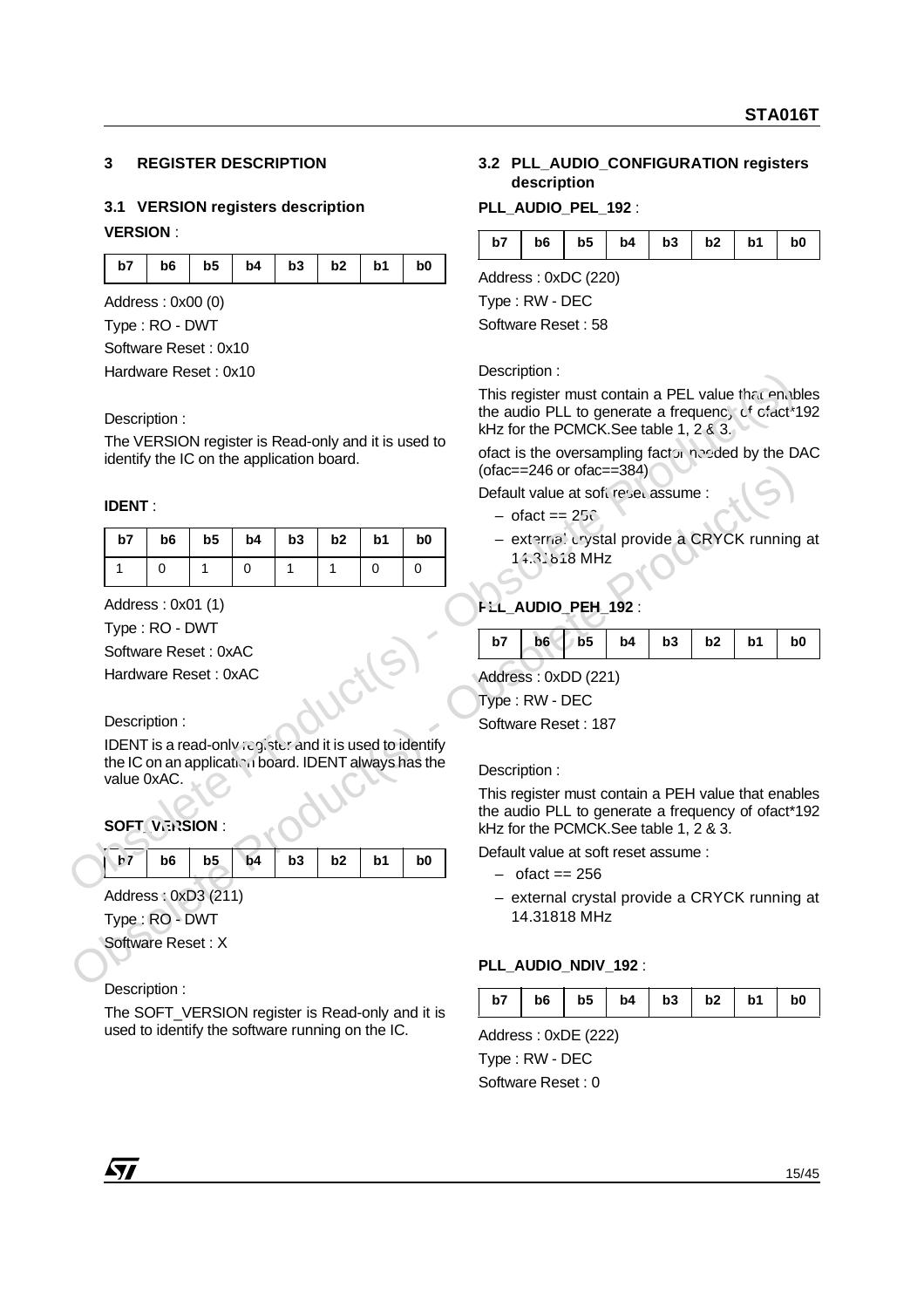This register must contain a NDIV value that enables the audio PLL to generate a frequency of ofact\*192 kHz for the PCMCK.See table 1, 2 & 3.

Default value at soft reset assume :

- $-$  ofact  $== 256$
- external crystal provide a CRYCK running at 14.31818 MHz

#### **PLL\_AUDIO\_XDIV\_192** :

|  |  | b7   b6   b5   b4   b3   b2   b1   b0 |  |  |
|--|--|---------------------------------------|--|--|
|  |  |                                       |  |  |

Address : 0xDF (223)

Type : RW - DEC

Software Reset : 3

#### Description :

This register must contain a XDIV value that enables the audio PLL to generate a frequency of ofact\*192 kHz for the PCMCK.See table 1, 2 & 3. **b7 b6 b5 b4 b3 b2 b1 b0 c** external drystal provide a CRYCK running<br>
Address:  $0 \times D^2$  (S23)<br>
Type: RW - DEC<br>
Software Reset: 3<br>
Description:<br>
This register must contain a XDIV value that enables<br>
This re

Default value at soft reset assume :

- $-$  ofact  $== 256$
- external crystal provide a CRYCK running at 14.31818 MHz

# **PLL\_AUDIO\_MDIV\_192** :

| $  b7   b6   b5   b1   b3   b2   b1   b0$ |  |  |  |  |
|-------------------------------------------|--|--|--|--|
|                                           |  |  |  |  |

Address: 0xE0 (224) Type : RW CEC

Software Reset : 12

## Description : 1

Software Reset : 3<br>
Description :<br>
This register must contain a XDIV value that enables<br>
Type :  $R/V \geq 250$ <br>
the audio PLL to general enforces are frequency of ofact 192<br>
Software Reset : 118<br>
- ofact = 256<br>
- ofact = 256 This register must contain a MDIV value that enables the audio PLL to generate a frequency of ofact\*192 kHz for the PCMCK.See table 1, 2 & 3.

Default value at soft reset assume :

- $-$  ofact  $== 256$
- external crystal provide a CRYCK running at 14.31818 MHz

#### **PLL\_AUDIO\_PEL\_176** :

|  |  |  | $b7$   $b6$   $b5$   $b4$   $b3$   $b2$   $b1$   $b0$ |  |  |  |  |
|--|--|--|-------------------------------------------------------|--|--|--|--|
|--|--|--|-------------------------------------------------------|--|--|--|--|

Address : 0xE1 (225) Type : RW - DEC Software Reset : 54

Description :

This register must contain a PEL value that enables the audio PLL to generate a frequency of ofact\*176 kHz for the PCMCK.See table 1, 2 & 3.

Default value at soft reset assume :

- $-$  fact  $== 256$
- external crystal provide a CRYCK running at 14.31818 MHz

## **PLL\_AUDIO\_PEH\_176** :

|  | $b7$   $b6$   $b5$   $b1$   $b3$   $b2$   $b1$   $b0$ |  |  |
|--|-------------------------------------------------------|--|--|
|  |                                                       |  |  |

Address : 0xE2 (226)  $Type: R.W-2EC$ Software Reset: 118

## Description :

This register must contain a PEH value that enables the audio PLL to generate a frequency of ofact\*176 kHz for the PCMCK.See table 1, 2 & 3.

Default value at soft reset assume :

- $-$  ofact  $== 256$
- external crystal provide a CRYCK running at 14.31818 MHz

#### PLL\_AUDIO\_NDIV\_176 :

| $b6$   $b5$   $b4$   $b3$   $b2$   $b1$ |
|-----------------------------------------|
|-----------------------------------------|

Address : 0xE3 (227)

Type : RW - DEC Software Reset : 0

Description :

This register must contain a NDIV value that enables the audio PLL to generate a frequency of ofact\*176 kHz for the PCMCK.See table 1, 2 & 3.

Default value at soft reset assume :

- $-$  ofact  $== 256$
- external crystal provide a CRYCK running at 14.31818 MHz

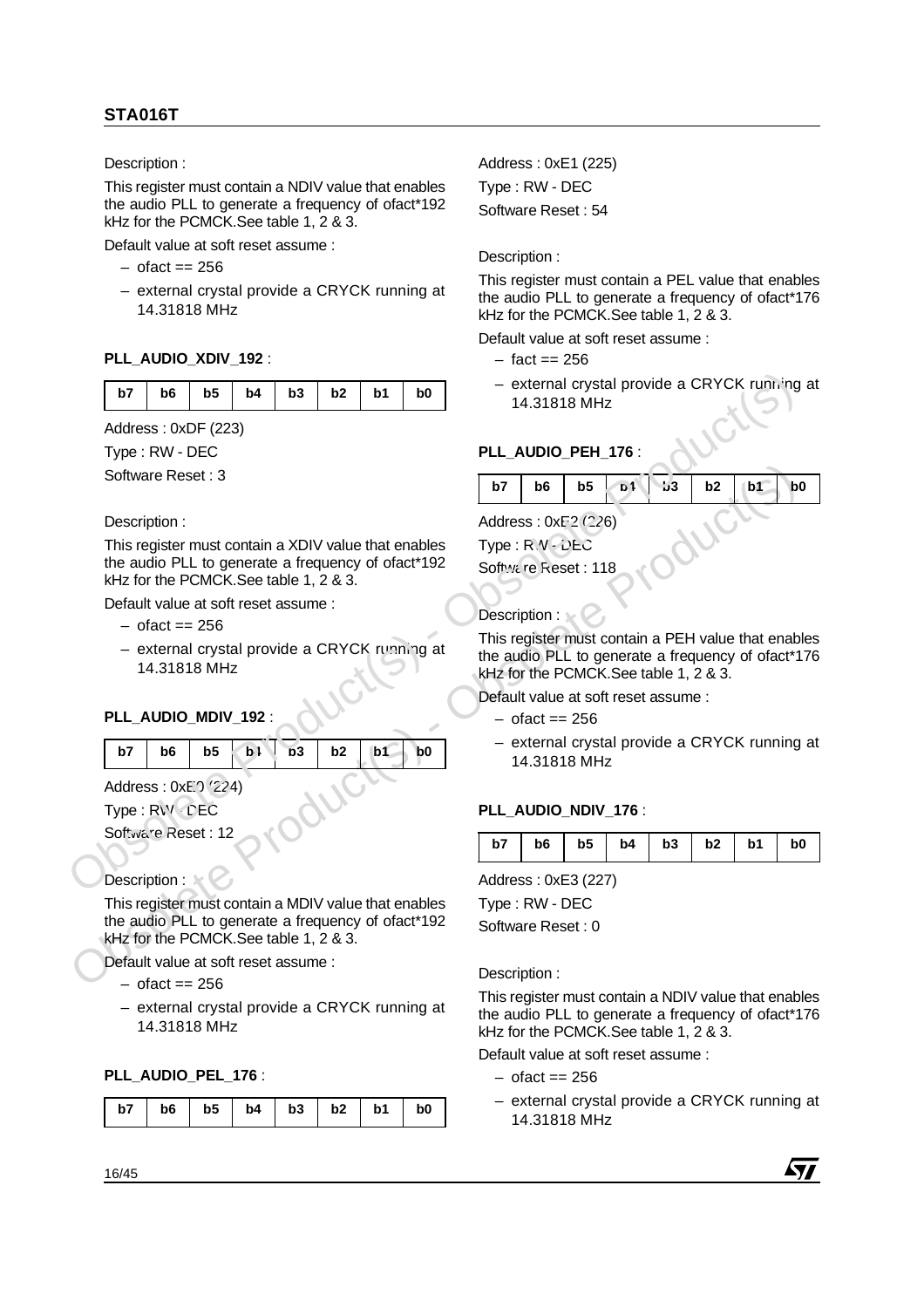## **PLL\_AUDIO\_XDIV\_176** :

|  | b7   b6   b5   b4   b3   b2   b1   b0 |  |  |
|--|---------------------------------------|--|--|

Address : 0xE4 (228)

Type : RW - DEC

Software Reset : 2

#### Description :

This register must contain a XDIV value that enables the audio PLL to generate a frequency of ofact\*176 kHz for the PCMCK.See table 1, 2 & 3.

Default value at soft reset assume :

- $-$  ofact  $== 256$
- external crystal provide a CRYCK running at 14.31818 MHz

## PLL\_AUDIO\_MDIV\_176 :

|  | b7   b6   b5   b4   b3   b2   b1   b0 |  |  |  |  |  |  |
|--|---------------------------------------|--|--|--|--|--|--|
|--|---------------------------------------|--|--|--|--|--|--|

Address : 0xE5 (229)

Type : RW - DEC

Software Reset : 8

Description :

14.31818 MHz<br> **PLL AUDIO MDIV 176**:<br> **DESCRIPTION 176**:<br> **DESCRIPTION 176**:<br> **DESCRIPTION 176**:<br> **DESCRIPTION 176**:<br> **Obsolet Product S) - Obsolet Product Algorithmental and PEH value that enables<br>
Obsolvet Reset : 8<br>
Obs** This register must contain a MDV value that enables the audio PLL to generate a trequency of ofact\*176 kHz for the PCMCK.See table 1,2 & 3. obsolete Product See the Product See the Product See the Product See the Product See the Product See the Product See the Product See the Product See the Product See the Product See the Product See the Product See the Produ

Default value at soft reset assume :

- $-$  ofact  $= 256$
- external crystal provide a CRYCK running at 14.31818 MHz

#### **PLL\_SYSTEM\_CONFIGURATION registers description**

## **PLL\_SYSTEM\_PEL\_50** :

|  |  |  | $b7$   $b6$   $b5$   $b4$   $b3$   $b2$   $b1$   $b0$ |  |  |  |  |
|--|--|--|-------------------------------------------------------|--|--|--|--|
|--|--|--|-------------------------------------------------------|--|--|--|--|

Address : 0xE6 (230) Type : RW - DEC Software Reset : 0

Description :

This register must contain a PEL value that enables the system PLL to generate a frequency of 50 MHz for the SYSCK. See table 4.

Default value at soft reset assume :

– external crystal provide a CRYCK running at 14.31818 MHz

## PLL\_SYSTEM\_PEH\_50 :

|  |  |  | $b7$   $b6$   $b5$   $b4$   $b3$   $b2$   $b1$   $b0$ |  |
|--|--|--|-------------------------------------------------------|--|
|  |  |  |                                                       |  |
|  |  |  |                                                       |  |

Address : 0xE7 (231)

Type : RW - DEC

Software Reset : 0

#### Description :

This register must contain a PEH value that enables the system PLL to generate a frequency of 50 MHz for the CYSCK. See table 4.

Default value at soft reset assume :

– external crystal provide a CRYCK running at 14.31818 MHz

## PLL\_SYSTEM\_NDIV\_50 :

| $b7$   $b6$   $b5$   $b4$   $b3$   $b2$   $b1$   $b0$ |
|-------------------------------------------------------|
|-------------------------------------------------------|

Address : 0xE8 (232)

Type : RW - DEC

Software Reset : 0

Description :

This register must contain a NDIV value that enables the system PLL to generate a frequency of 50 MHz for the SYSCK. See table 4.

Default value at soft reset assume :

– external crystal provide a CRYCK running at 14.31818 MHz

#### PLL\_SYSTEM\_XDIV\_50 :

| $b6$   $b5$   $b4$   $b3$   $b2$   $b1$   $b$<br>b7 |  |  |  |  | b <sub>0</sub> |
|-----------------------------------------------------|--|--|--|--|----------------|
|-----------------------------------------------------|--|--|--|--|----------------|

Address : 0xE9 (233)

Type : RW - DEC Software Reset : 1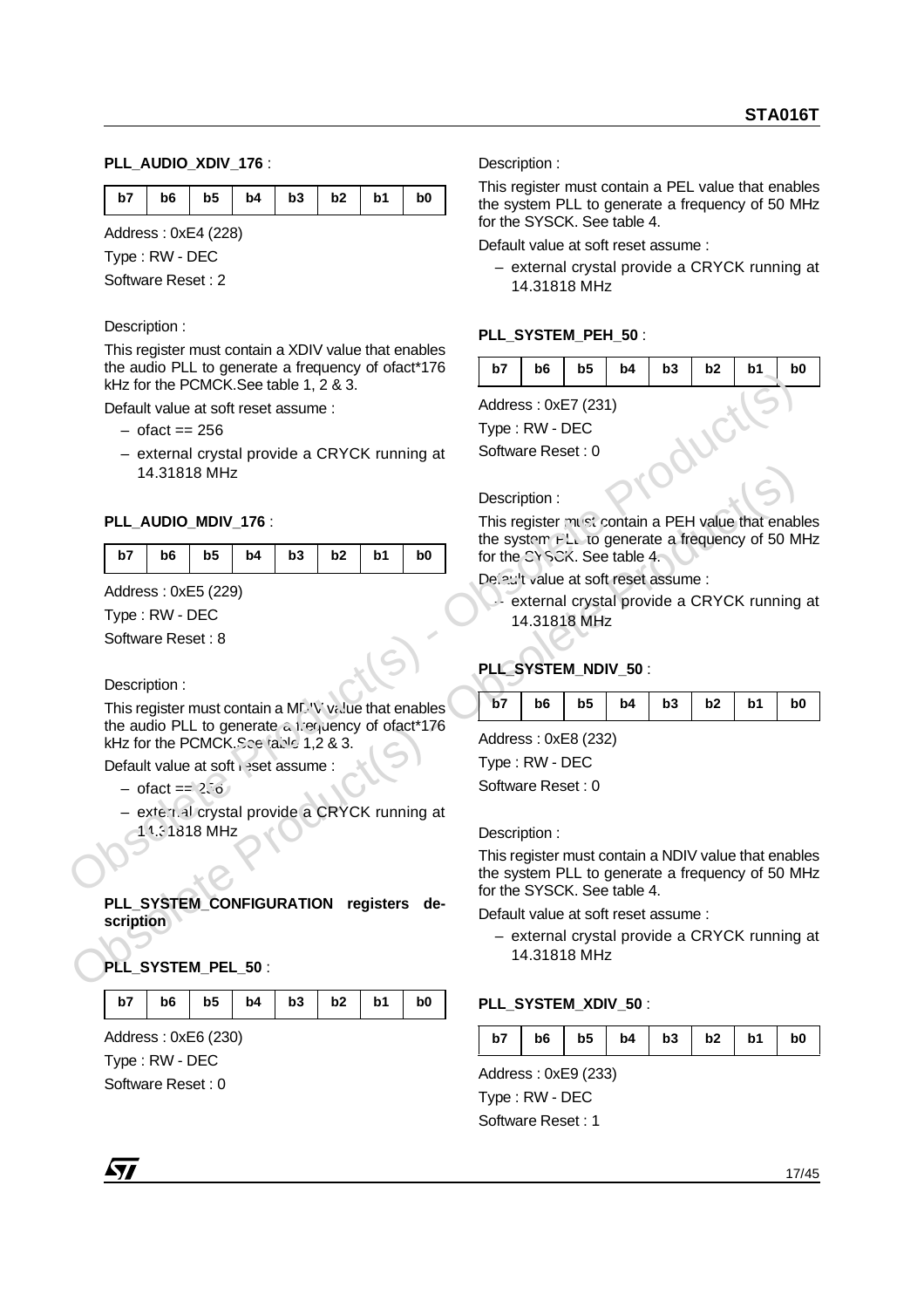This register must contain a XDIV value that enables the system PLL to generate a frequency of 50 MHZ for the SYSCK. See table 4.

Default value at soft reset assume :

– external crystal provide a CRYCK running at 14.31818 MHz

# PLL\_SYSTEM\_MDIV\_50 :

Address : 0xEA (234)

Type : RW - DEC

Software Reset : 13

#### Description :

Description :<br>
This register must contain a MDIV value that enables<br>
the system PLL to generate a frequency of 50 MHz<br>
for the SYSCK. See table 4.<br>
Default value at soft reset assume :<br>
- external crystal provide a CRYCK This register must contain a MDIV value that enables the system PLL to generate a frequency of 50 MHz for the SYSCK. See table 4. **Example 1 Control of the States:** Obsorber Contains a Description :<br>
Address: Oscillate States (SSC 2023)<br>
Type : RW - DEC Software Reset : 13<br>
Description :<br>
This register must contain a MDIV value that enables<br>
the s

Default value at soft reset assume :

– external crystal provide a CRYCK running at 14.31818 MHz

## **PLL\_SYSTEM\_PEL\_42\_5**

|  |  |  | b7   b6   b5   b4   b3   $k^2$   b1 | b0 |  |
|--|--|--|-------------------------------------|----|--|
|  |  |  |                                     |    |  |

Address : 0xE6 (230)

Type : RW - DEC

Software Reset : 126

## Description :

This register must contain a PEL value that enables the system PLL to generate a frequency of 42.5 MHz for the SYSCK.See table 4.

Default value at soft reset assume :

– external crystal provide a CRYCK running at 14.31818 MHz

## PLL\_SYSTEM\_PEH\_42\_5 :

|  | b7   b6   b5   b4   b3   b2   b1   b0 |  |  |  |  |  |  |
|--|---------------------------------------|--|--|--|--|--|--|
|--|---------------------------------------|--|--|--|--|--|--|

Address : 0xE7 (231) Type : RW - DEC Software Reset : 223 Description :

This register must contain a PEH value that enables the system PLL to generate a frequency of 42.5 MHz for the SYSCK.See table 4.

Default value at soft reset assume :

– external crystal provide a CRYCK running at 14.31818 MHz

## PLL\_SYSTEM\_NDIV\_42\_5 :

|  | $b7$   $b6$   $b5$   $b4$   $b3$   $b2$   $b1$   $b0$ |  |  |
|--|-------------------------------------------------------|--|--|
|  |                                                       |  |  |

Address : 0xE8 (232)

Type : RW - DEC

Software Reset : 0

## Description :

This register must contain a NDIV value that enables the system  $P^L$ <sub>1</sub> to generate a frequency of 42.5 MHz for the CYSCK.See table 4.

Default value at soft reset assume :

– external crystal provide a CRYCK running at 14.31818 MHz

# **PLL\_SYSTEM\_XDIV\_42\_5 :**

| $b7$   $b6$   $b5$   $b4$   $b3$   $b2$   $b1$ | b0 |
|------------------------------------------------|----|
|------------------------------------------------|----|

Address : 0xE9 (233)

Type : RW - DEC

Software Reset : 1

#### Description :

This register must contain a XDIV value that enables the system PLL to generate a frequency of 42.5 MHz for the SYSCK.See table 4.

Default value at soft reset assume :

– external crystal provide a CRYCK running at 14.31818 MHz

## PLL\_SYSTEM\_MDIV\_42\_5 :

| b7 |  |  |  |  |  | $b6$   $b5$   $b4$   $b3$   $b2$   $b1$   $b0$ |  |
|----|--|--|--|--|--|------------------------------------------------|--|
|----|--|--|--|--|--|------------------------------------------------|--|

Address : 0xEA (234) Type : RW - DEC Software Reset : 10

18/45

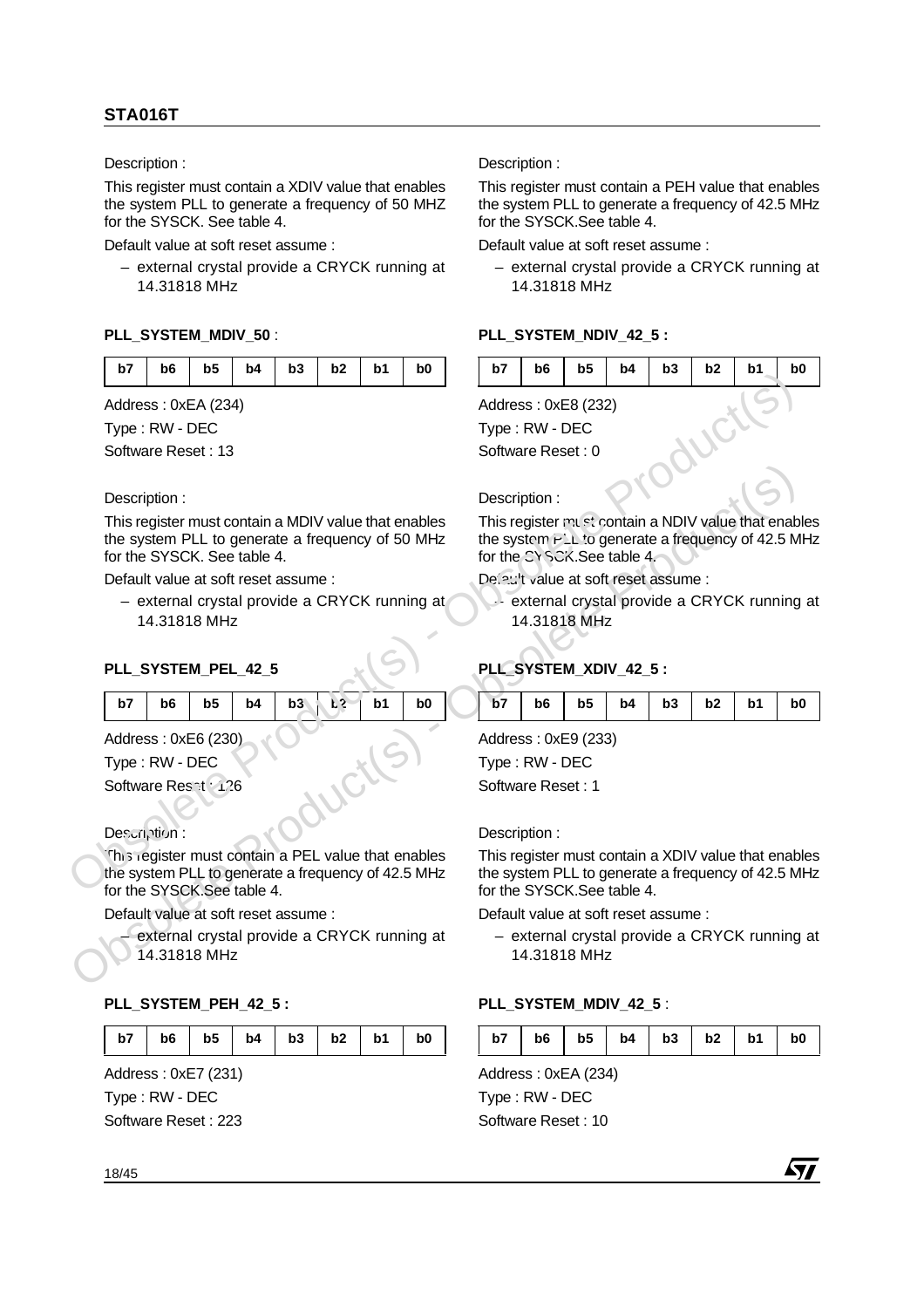This register must contain a MDIV value that enables the system PLL to generate a frequency of 42.5 MHz for the SYSCK.See table 4.

Default value at soft reset assume :

– external crystal provide a CRYCK running at 14.31818 MHz

# **3.3 I2Sout\_CONFIGURATION registers description**

#### **OUTPUT\_CONF** :

| b7   b6   b5   b4   b3   b2   b1   b0 |  |
|---------------------------------------|--|
|---------------------------------------|--|

#### Description :

- $-$  PCM\_DIV = 3;
- $-$  PCM CONF = 0;
- PCM\_CROSS = 0;

# **PCM\_DIV :**

|        |   | $b7$ $\sqrt{6}$ $b5$ $b4$ $b3$ $b2$ $b1$ |  | b0 |
|--------|---|------------------------------------------|--|----|
| $\sim$ | 0 | DV5 DV4 DV3 DV2 DV1 DV0                  |  |    |

#### Address : 0x67 (103)

## Description :

If OUTPUT  $COMF == 1$ , configure the divider to generate the bit clock of the I2Sout interface, called BCK0, from PCMCK. according the following relation : BCKO =  $PCMCK / 2$  \* (PCM\_DIV+1)

## **PCM\_CONF** :

| $b7$   $b6$   $b5$   $b4$   $b3$   $b2$   $b1$   $b0$                                |  |  |  |
|--------------------------------------------------------------------------------------|--|--|--|
| $\vert \cos \vert \cos \vert \cos \vert \cos \vert \cos \vert \cos \vert \cos \vert$ |  |  |  |

Address : 0x68 (104)

Type : RW - DEC

Software Reset : 0

#### Description :

| <b>OUTPUT_CONF:</b>                                                                                                                                                                                                                                                                                                                                                                                                                                       | aescription                 |                                                                                                  |                       |           |                       |                                   |                                   | If OUTPUT_CONF == 1, configure the I2Sout inter-<br>face according following table.                    |    |                                                 |                                                                                                                                                                                                                                                                                                                                                                                                                                                                                                                                                                                                                                                                                                                      |                |    |    |    |
|-----------------------------------------------------------------------------------------------------------------------------------------------------------------------------------------------------------------------------------------------------------------------------------------------------------------------------------------------------------------------------------------------------------------------------------------------------------|-----------------------------|--------------------------------------------------------------------------------------------------|-----------------------|-----------|-----------------------|-----------------------------------|-----------------------------------|--------------------------------------------------------------------------------------------------------|----|-------------------------------------------------|----------------------------------------------------------------------------------------------------------------------------------------------------------------------------------------------------------------------------------------------------------------------------------------------------------------------------------------------------------------------------------------------------------------------------------------------------------------------------------------------------------------------------------------------------------------------------------------------------------------------------------------------------------------------------------------------------------------------|----------------|----|----|----|
| b7                                                                                                                                                                                                                                                                                                                                                                                                                                                        | b <sub>6</sub>              | b <sub>5</sub>                                                                                   | b4                    | b3        | b2                    | b <sub>1</sub>                    | b <sub>0</sub>                    | <b>Bit</b><br>fields                                                                                   |    |                                                 |                                                                                                                                                                                                                                                                                                                                                                                                                                                                                                                                                                                                                                                                                                                      | <b>Commen.</b> |    |    |    |
| Address: 0x66 (102)<br>Type: RW - DEC<br>Software Reset: 0<br>Description:<br>If set to 1 enable the configurability of the PCM-<br>BLOCK Output thanks to following registers, else dis-<br>able this configurability and take embedded default<br>configuration for PCM-BLOCK registers.<br>Note that this embedded default configuration can be<br>retrieved by user thanks to following setting:<br><b>PCM_DIV:</b><br>b7<br>ി<br>Address: 0x67 (103) | $\mathbf{E}$<br>$\mathbf 0$ | $-$ PCM DIV = 3;<br>$-$ PCM_CONF = 0;<br>$-$ PCM_CROSS $-9$<br>b <sub>5</sub><br>DV <sub>5</sub> | b4<br>DV <sub>4</sub> | b3<br>DV3 | b2<br>DV <sub>2</sub> | b <sub>1</sub><br>DV <sub>1</sub> | b <sub>0</sub><br>DV <sub>0</sub> | CO[1:0]<br>CO <sub>2</sub><br>CO <sub>3</sub><br>CO <sub>4</sub><br>CO <sub>5</sub><br>CO <sub>6</sub> |    | on the rising).<br>on the falling).<br>format). | 0 : 16 bits mode (16 slots transmitted).<br>1 : 18 bits no le '18 slots transmitted).<br>2:20 bits n.ode (20 slots transmitted).<br>3 : ?4 ble mode (24 slots transmitted).<br><b>Folarity of BCKO:</b><br>U: data are sent on the falling edge & stable<br>1 : (data are sent on the rising edge & stable<br>0 : I2S format is selected<br>1 : other format is selected<br>Polarity of LRCKO:<br>0 : low->right, high->left).<br>1: low->left, high->right so compliant to I2S<br>0 : data are in the last BCKO cycles of<br>LRCKO (right aligned data).<br>1 : data are in the first BCKO cycles of<br>LRCKO (left aligned data).<br>0 : the transmission is LS bit first.<br>1: the transmission is MS bit first. |                |    |    |    |
| Type: RW - DEC<br>Software Reset: 0                                                                                                                                                                                                                                                                                                                                                                                                                       |                             |                                                                                                  |                       |           |                       |                                   |                                   |                                                                                                        |    |                                                 |                                                                                                                                                                                                                                                                                                                                                                                                                                                                                                                                                                                                                                                                                                                      |                |    |    |    |
|                                                                                                                                                                                                                                                                                                                                                                                                                                                           |                             |                                                                                                  |                       |           |                       |                                   |                                   | PCM_CROSS:                                                                                             |    |                                                 |                                                                                                                                                                                                                                                                                                                                                                                                                                                                                                                                                                                                                                                                                                                      |                |    |    |    |
| Description:                                                                                                                                                                                                                                                                                                                                                                                                                                              |                             |                                                                                                  |                       |           |                       |                                   |                                   | b7                                                                                                     | b6 | b <sub>5</sub>                                  | b4                                                                                                                                                                                                                                                                                                                                                                                                                                                                                                                                                                                                                                                                                                                   | b3             | b2 | b1 | b0 |

#### **PCM\_CROSS** :

| $b7$   $b6$   $b5$   $b4$   $b3$   $b2$   $b1$ |  |  |           | b <sub>0</sub> |
|------------------------------------------------|--|--|-----------|----------------|
|                                                |  |  | $CR1$ CR0 |                |

Address : 0x69 (105) Type : RW - DEC

Software Reset : 0

 $\sqrt{1}$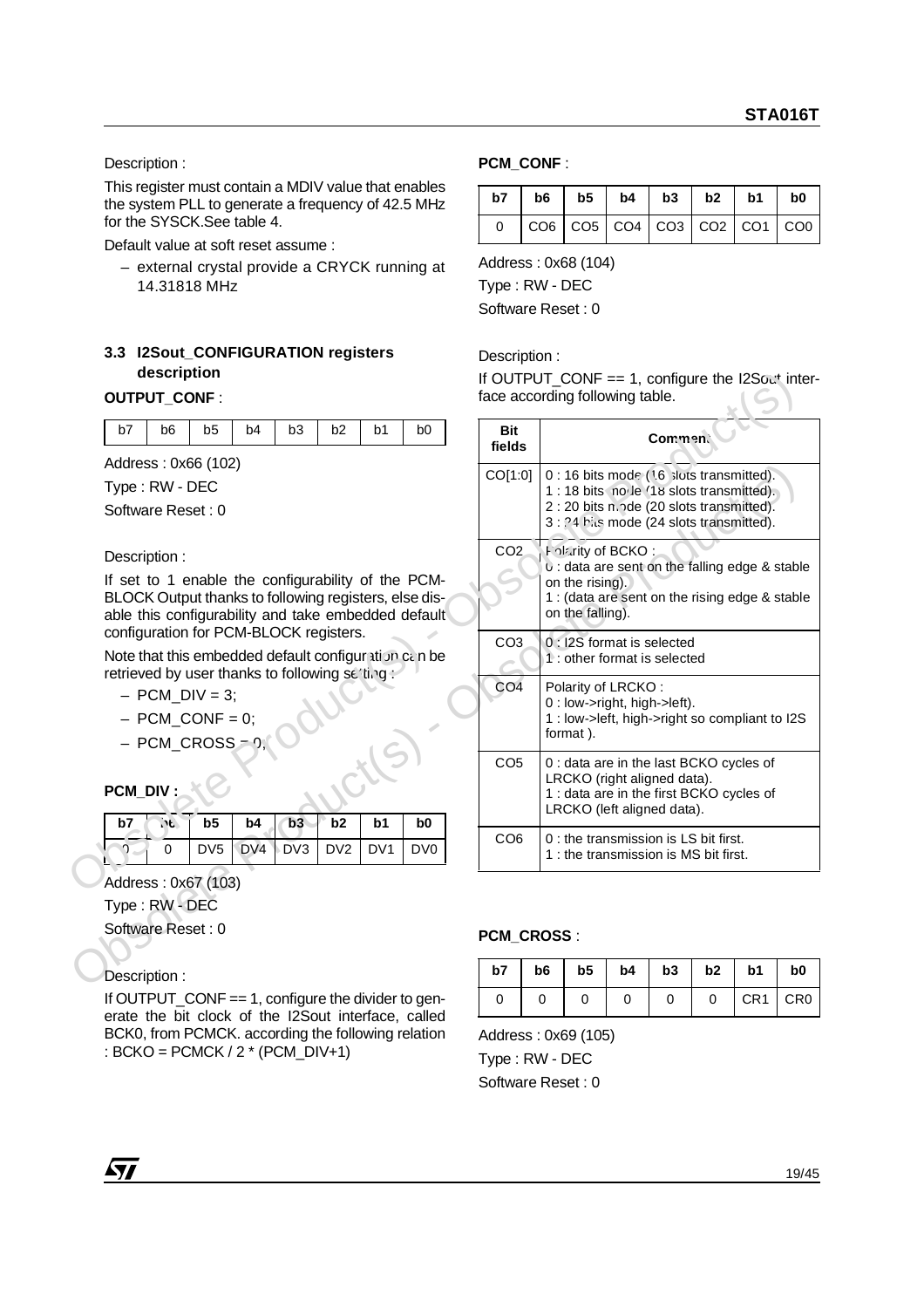If OUTPUT CONF  $== 1$ , CR[1:0] is used to configure the output crossbar according following table.

| CR <sub>1</sub> | CR <sub>0</sub> | <b>Comment</b>                                                                                   |
|-----------------|-----------------|--------------------------------------------------------------------------------------------------|
| 0               | 0               | Left channel is mapped on the left<br>output.<br>Right channel is mapped on the right<br>output. |
| 0               | 1               | Left channel is duplicated on both output<br>channels.                                           |
| 1               | 0               | Right channel is duplicated on both<br>output channels.                                          |
| 1               | 1               | Right and left channels are toggled.                                                             |

# **3.4 GPSO\_CONFIGURATION registers description**

## **OUTPUT\_CONF:**

|  |  | $b7$   $b6$   $b5$   $b4$   $b3$   $b2$   $b1$   $b0$ |  |                                |  |
|--|--|-------------------------------------------------------|--|--------------------------------|--|
|  |  |                                                       |  | $X \cup OC2 \cup OC1 \cup OC0$ |  |

| 3.4 GPSO_CONFIGURATION registers                           | description    |                              |                                                                                                                                          |         |                 |                 |                 | CF <sub>0</sub>                                           |                | on falling edge                                     |    | Polarity of GPSO CK:<br>0 : data i roy ded on rising edge & stable<br>1 dita provided on falling edge & stable  |    |    |                |
|------------------------------------------------------------|----------------|------------------------------|------------------------------------------------------------------------------------------------------------------------------------------|---------|-----------------|-----------------|-----------------|-----------------------------------------------------------|----------------|-----------------------------------------------------|----|-----------------------------------------------------------------------------------------------------------------|----|----|----------------|
| <b>OUTPUT_CONF:</b>                                        |                |                              |                                                                                                                                          |         |                 |                 |                 |                                                           |                | <b>ON ISHID edge</b>                                |    |                                                                                                                 |    |    |                |
| b7                                                         | b <sub>6</sub> | b <sub>5</sub>               | b4                                                                                                                                       | b3      | b2              | b <sub>1</sub>  | b <sub>0</sub>  | CF                                                        |                |                                                     |    | Polarity of GPSO_REQ:<br>0 : data are valid when GPSO_REQ is high<br>1 : data are valid when GPSO_REQ is low    |    |    |                |
| X                                                          | X              | X                            | X                                                                                                                                        | X       | 0C <sub>2</sub> | OC <sub>1</sub> | OC <sub>0</sub> | CF[7:2]                                                   |                |                                                     |    | Reserved : to be set to 0.                                                                                      |    |    |                |
| Address: 0x66 (102)<br>Type: RW - DEC<br>Software Reset: 0 |                |                              |                                                                                                                                          |         |                 |                 |                 | 3.5                                                       | description    |                                                     |    | <b>I2Sin_CONFIGURATION registers</b>                                                                            |    |    |                |
| Description:                                               |                |                              |                                                                                                                                          |         |                 |                 |                 | INPUT_CONF:                                               |                |                                                     |    |                                                                                                                 |    |    |                |
| <b>Bit fields</b>                                          |                |                              |                                                                                                                                          | Comment |                 |                 |                 | b7                                                        | b <sub>6</sub> | b <sub>5</sub>                                      | b4 | b3                                                                                                              | b2 | b1 | b <sub>0</sub> |
| OC <sub>0</sub>                                            |                | Configuration of gpso        | 0 : take embedded default configuration.<br>1 : configure gpso from register<br>GPSO_CONF.                                               |         |                 |                 |                 | Address: 0x5A (90)<br>Type: RW - DEC<br>Software Reset: 0 |                |                                                     |    |                                                                                                                 |    |    |                |
| OC <sub>1</sub>                                            |                | $0:$ no use.<br>$1:$ use it. | Use of block PCM to generate clocks<br>(PCMCK, LRCK & BCK):                                                                              |         |                 |                 |                 | Description:                                              |                |                                                     |    | If set to 1 enable the configurability of the I2Sin Inpr                                                        |    |    |                |
| OC <sub>2</sub>                                            |                |                              | Configuration of PCM block:<br>0 : take embedded default configuration.<br>1 : configure PCM block from PCM_DIV<br>& PCM_CONF registers. |         |                 |                 |                 | I2Sin registers.                                          |                | Note that this embedded default configuration can b |    | thanks to following registers, else disable this config<br>urability and take embedded default configuration fo |    |    |                |

Note that embedded default configuration for GPSO can be retrieved by user thanks to following setting :

 $-$  GPSO CONF = b00000011:

Note that embedded default configuration for PCM block is described at previous chapter.

#### **GPSO\_CONF :**

| $\lceil$ CF7 $\lceil$ CF6 $\lceil$ CF4 $\lceil$ CF3 $\lceil$ CF2 $\lceil$ CF1 $\lceil$ CF0 $\lceil$ |  |  |  |  |
|-----------------------------------------------------------------------------------------------------|--|--|--|--|

Address : 0x6A (106)

Type : RW - DEC

Software Reset : 0

#### Description :

| $\mathbf 1$ | 0                                                                          |                                       | output channels.                   |    | Right channel is duplicated on both                                                                                 |                 |                | If OUTPUT CONF $== 1$ , this register configure the<br>GPSO interface.    |                |                                                                                   |    |          |    |                                                                                        |                |  |
|-------------|----------------------------------------------------------------------------|---------------------------------------|------------------------------------|----|---------------------------------------------------------------------------------------------------------------------|-----------------|----------------|---------------------------------------------------------------------------|----------------|-----------------------------------------------------------------------------------|----|----------|----|----------------------------------------------------------------------------------------|----------------|--|
| 1           | 1                                                                          |                                       |                                    |    | Right and left channels are toggled.                                                                                |                 |                | <b>Bit</b><br>fields                                                      |                |                                                                                   |    | Commer.+ |    |                                                                                        |                |  |
|             | description<br><b>OUTPUT CONF:</b>                                         |                                       |                                    |    | 3.4 GPSO_CONFIGURATION registers                                                                                    |                 |                | CF <sub>0</sub><br>CF                                                     |                | Polarity of GPSO_CK:<br>on falling edge<br>on ising edge<br>Polarity of GPSO_REQ: |    |          |    | 0 : data i rovided on rising edge & stable<br>1 dita provided on falling edge & stable |                |  |
| b7          | b <sub>6</sub>                                                             | b <sub>5</sub>                        | b4                                 | b3 | b2                                                                                                                  | b1              | b <sub>0</sub> |                                                                           |                |                                                                                   |    |          |    | 0 : data are valid when GPSO_REQ is high<br>1 : data are valid when GPSO_REQ is low    |                |  |
| X           | X                                                                          | X                                     | X                                  | X  | OC <sub>2</sub>                                                                                                     | OC <sub>1</sub> | OC0            | CF[7:2]                                                                   |                | Reserved : to be set to 0.                                                        |    |          |    |                                                                                        |                |  |
|             | Address: 0x66 (102)<br>Type: RW - DEC<br>Software Reset: 0<br>Description: |                                       |                                    |    |                                                                                                                     |                 |                | 3.5<br><b>INPUT CONF:</b>                                                 |                | I2Sin_CONFIGURATION registers<br>description                                      |    |          |    |                                                                                        |                |  |
|             | <b>Bit fields</b>                                                          |                                       |                                    |    | Comment                                                                                                             |                 |                | b7                                                                        | b <sub>6</sub> | b <sub>5</sub>                                                                    | b4 | b3       | b2 | b1                                                                                     | b <sub>0</sub> |  |
|             | OC <sub>0</sub><br>OC <sub>1</sub>                                         | Configuration of gpso<br>$0:$ no use. | GPSO_CONF.<br>(PCMCK, LRCK & BCK): |    | 0 : take embedded default configuration.<br>1 : configure gpso from register<br>Use of block PCM to generate clocks |                 |                | Address: 0x5A (90)<br>Type: RW - DEC<br>Software Reset: 0<br>Description: |                |                                                                                   |    |          |    |                                                                                        |                |  |
|             |                                                                            | $1:$ use it.                          |                                    |    |                                                                                                                     |                 |                | If set to 1 enable the configurability of the I2Sin Input                 |                |                                                                                   |    |          |    |                                                                                        |                |  |

## **3.5 I2Sin\_CONFIGURATION registers description**

## **INPUT\_CONF** :

| $b7$   $b6$   $b5$   $b4$   $b3$   $b2$   $b1$   $b0$ |
|-------------------------------------------------------|
|-------------------------------------------------------|

#### Description :

Note that this embedded default configuration can be retrieved by user thanks to following setting :

- $-$  I\_AUDIO\_CONFIG\_1 = b00000110;
- I\_AUDIO\_CONFIG\_2 = b11100000;
- $-$  I\_AUDIO\_CONFIG\_3 = b00000001;

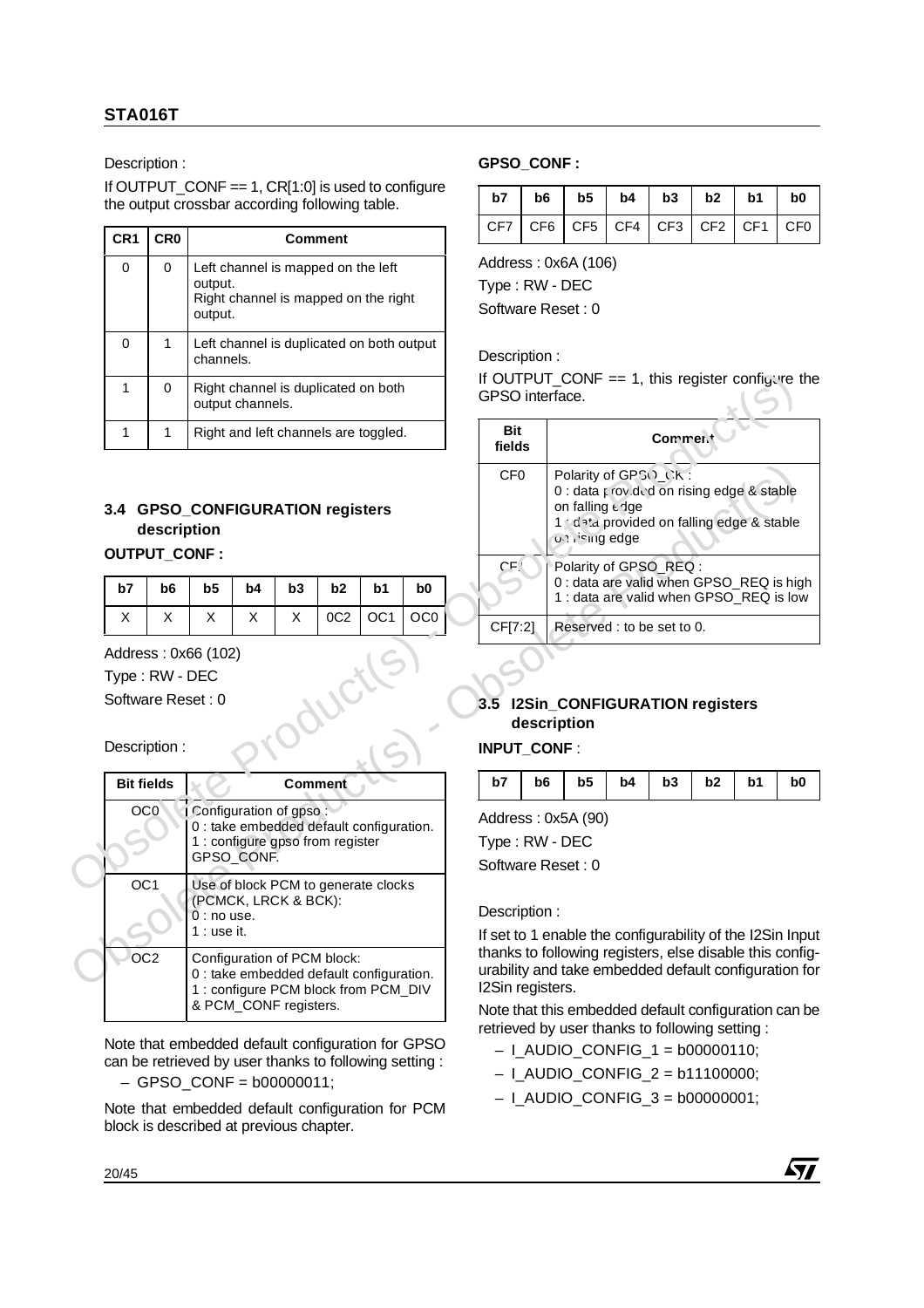## **I\_AUDIO\_CONFIG\_1:**

| $\vert$ CF7 $\vert$ CF6 $\vert$ CF5 $\vert$ CF4 $\vert$ CF3 $\vert$ CF2 $\vert$ CF1 $\vert$ CF0 $\vert$ |  |  |  |  |
|---------------------------------------------------------------------------------------------------------|--|--|--|--|

Address : 0x5B (91)

Type : RW - DEC

Software Reset : 0

#### Description :

| I2Sin interface.                                 | If INPUT_CONF $== 1$ , this register configure the                                                                                                         | b7                           | b <sub>6</sub> | b <sub>5</sub>                                                              | b4          | b3             | b <sub>2</sub> | b1                                                                                                                                                   | b0              |
|--------------------------------------------------|------------------------------------------------------------------------------------------------------------------------------------------------------------|------------------------------|----------------|-----------------------------------------------------------------------------|-------------|----------------|----------------|------------------------------------------------------------------------------------------------------------------------------------------------------|-----------------|
|                                                  |                                                                                                                                                            | $\mathbf 0$                  | $\mathbf 0$    | $\mathbf 0$                                                                 | $\mathbf 0$ | $\mathbf 0$    | $\Omega$       | LRS                                                                                                                                                  | LR <sub>8</sub> |
| <b>Bit</b><br>fields                             | <b>Comment</b>                                                                                                                                             |                              |                | Address: 0x5D (93)                                                          |             |                |                |                                                                                                                                                      |                 |
| CF <sub>0</sub>                                  | Relative synchro:<br>0 : synchro with first data bit<br>1 : synchro one bit before first data bit                                                          | Type: RW - DEC               |                | Software Reset: 0                                                           |             |                |                |                                                                                                                                                      |                 |
| CF <sub>1</sub><br>$0:$ LSB first                | Data reception configuration :<br>1: MSB first                                                                                                             | Description                  |                | ure (iii) phase of the LRCK of the I2Sin.                                   |             |                |                | If INPUT CONF == 1, this register is used to configure                                                                                               |                 |
| CF <sub>2</sub>                                  | Polarity of bit clock BCK:<br>0 : data provided on falling edge & stable<br>on rising edge.<br>1 : data provided on rising edge & suble<br>on falling edge | <b>Bit fields</b><br>LR[4:0] |                | phase:                                                                      |             | <b>Comment</b> |                | Position of the data within the LRCK                                                                                                                 |                 |
| CF <sub>3</sub><br>$0:$ negative<br>1 : positive | Polarity of LR clock LRCK:                                                                                                                                 |                              |                | within the LRCK phase].                                                     |             |                |                | - if $CF1 = 0$ (LSB), value must be set to[31<br>- SL[9:5] - bit position of the first bit of data<br>- if $CF1 = 1$ (MSB), value must be set to bit |                 |
| CF4                                              | Start value of eRCK: combined with CF3,<br>this bit en nole user to determine left/right<br>courvie according to the following table.                      |                              |                | LRCK phase.<br>Note that range of value for this bit<br>position is [0:31]. |             |                |                | position of the first bit of data within the                                                                                                         |                 |
| CF[7:5]                                          | knserved : to be set to 0.                                                                                                                                 | LR[9:5]                      |                | Length-1 of the data.<br>Max value is 31.                                   |             |                |                |                                                                                                                                                      |                 |
| GF2<br>CF4                                       | Left/Right couples                                                                                                                                         | LR[15:10]                    |                | Reserved: to be set to 0                                                    |             |                |                |                                                                                                                                                      |                 |
| $\mathbf 0$<br>$\mathbf{0}$                      | (data1/data2), (data3/data4),                                                                                                                              |                              |                |                                                                             |             |                |                |                                                                                                                                                      |                 |
| $\mathbf{0}$<br>$\mathbf{1}$                     | (data0/data1), (data2/data3),                                                                                                                              |                              |                |                                                                             |             |                |                |                                                                                                                                                      |                 |
| 0<br>1                                           | (data0/data1), (data2/data3),                                                                                                                              |                              |                | 3.6 CDBSA_CONFIGURATION registers                                           |             |                |                |                                                                                                                                                      |                 |
| $\mathbf{1}$<br>1                                | (data1/data2), (data3/data4),                                                                                                                              | <b>INPUT CONF:</b>           | description    |                                                                             |             |                |                |                                                                                                                                                      |                 |

|  | (data0/data1), (data2/data3),       |
|--|-------------------------------------|
|  | $(data0/data1)$ , $(data2/data3)$ , |
|  | $(data1/data2)$ , $(data3/data4)$ , |

## **I\_AUDIO\_CONFIG\_2 :**

| b7   b6   b5   b4   b3   b2   b1   b0         |  |  |  |  |
|-----------------------------------------------|--|--|--|--|
| LR7   LR6   LR5   LR4   LR3   LR2   LR1   LR0 |  |  |  |  |

Address : 0x5C (92) Type : RW - DEC Software Reset : 0

Description :

See I\_AUDIO\_CONFIG\_3 register description..

## I\_**AUDIO\_CONFIG\_3 :**

| b7 | b <sub>6</sub> | b <sub>5</sub> | b4 | b <sub>3</sub> | b <sub>2</sub> | b1        | b0 |
|----|----------------|----------------|----|----------------|----------------|-----------|----|
|    |                | 0              |    |                | U              | LRS   LR8 |    |

## Description

| <b>Bit fields</b> | Comment                                                                                                                                                                                                                                                                                                                                                            |
|-------------------|--------------------------------------------------------------------------------------------------------------------------------------------------------------------------------------------------------------------------------------------------------------------------------------------------------------------------------------------------------------------|
| LR[4:0]           | Position of the data within the LRCK<br>phase :<br>$-$ if CF1 = 0 (LSB), value must be set to [31<br>- SL[9:5] - bit position of the first bit of data<br>within the LRCK phase].<br>- if $CF1 = 1$ (MSB), value must be set to bit<br>position of the first bit of data within the<br>LRCK phase.<br>Note that range of value for this bit<br>position is [0:31]. |
| LR[9:5]           | Length-1 of the data.<br>Max value is 31.                                                                                                                                                                                                                                                                                                                          |
| LRI15:101         | Reserved: to be set to 0                                                                                                                                                                                                                                                                                                                                           |

## **3.6 CDBSA\_CONFIGURATION registers description**

**INPUT\_CONF :**

|  |  |  | $b7$   $b6$   $b5$   $b4$   $b3$   $b2$   $b1$   $b0$ |  |
|--|--|--|-------------------------------------------------------|--|
|  |  |  |                                                       |  |

Address : 0x5A (90)

Type : RW - DEC

Software Reset : 0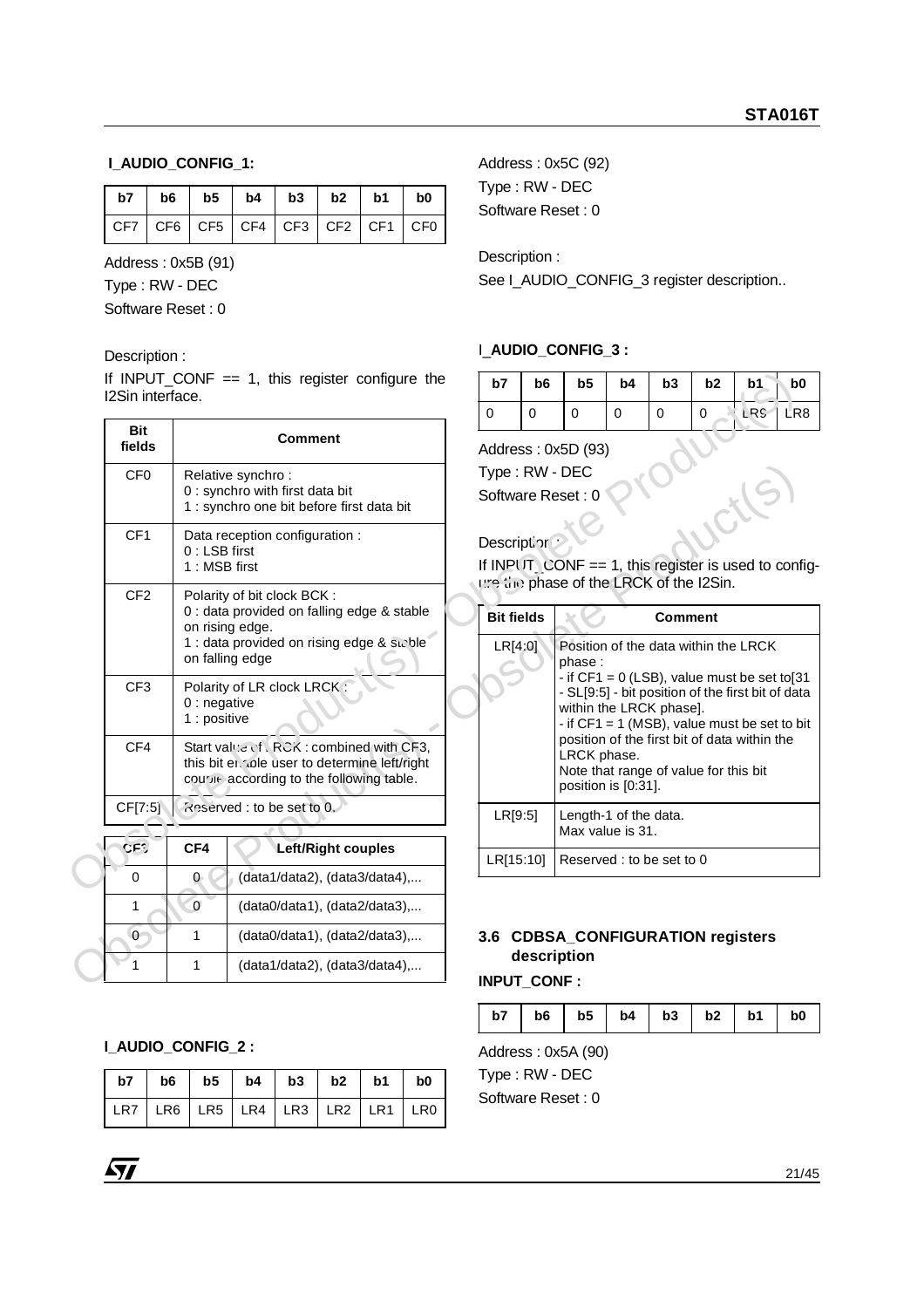- $-$  I\_AUDIO\_CONFIG1 = b00010010; // clocks in input // & polarity negative
- $-$  I\_AUDIO\_CONFIG2 = b00110010; // synchro with first data bit // data unsigned, MSB first
- $-$  I\_AUDIO\_CONFIG3 = b11001111; // LRCK phase length is 1
- $-$  I\_AUDIO\_CONFIG4 = b00000011; // LRCK phase length is 16
- $-$  I\_AUDIO\_CONFIG5 = 0xFF; // received 16 bits
- $-$  I\_AUDIO\_CONFIG6 = 0xFF; // received 16 bits
- $-$  I\_AUDIO\_CONFIG7 = 0x00; // received 16 bits
- $-$  I\_AUDIO\_CONFIG8 = 0x00; // received 16 bits
- $-$  I\_AUDIO\_CONFIG9 = 16; // data size is 16
- I\_AUDIO\_CONFIG10 = 0x00; // no use because clock in input
- $-$  I\_AUDIO\_CONFIG11 = 0x00; // no use because clock in input

# **\_AUDIO\_CONFIG\_1 :**

|  | $b7$ $b6$ $b5$ $b4$ $b3$ $b2$ $b1$ $b0$ |  |  |
|--|-----------------------------------------|--|--|
|  | CF7 CF6 CF5 CF4 CF3 CF2 CF1 CF0         |  |  |

Type : RW - DEC Software Reset : 0

## Description :

If INPUT CONF  $== 1$ , this register is used to configurate CD & BS input interfaces in audio mode.

|                 | Description:             |                                                                                                                                  |     |                 |                 |                 |                 | <b>Bit</b>      |                |                                                                                                                                                                          |    | <b>Comment</b> |             |     |                 |
|-----------------|--------------------------|----------------------------------------------------------------------------------------------------------------------------------|-----|-----------------|-----------------|-----------------|-----------------|-----------------|----------------|--------------------------------------------------------------------------------------------------------------------------------------------------------------------------|----|----------------|-------------|-----|-----------------|
|                 |                          | If set to 1 enable the configurability of the CD & BS                                                                            |     |                 |                 |                 |                 | CF <sub>0</sub> |                | Reserved : to be set to 0                                                                                                                                                |    |                |             |     |                 |
|                 |                          | input interfaces in audio mode thanks to following                                                                               |     |                 |                 |                 |                 | CF <sub>1</sub> |                | Reserved: to be set to 1                                                                                                                                                 |    |                |             |     |                 |
|                 |                          | registers, else disable this configurability and take<br>embedded default configuration.                                         |     |                 |                 |                 |                 |                 |                |                                                                                                                                                                          |    |                |             |     |                 |
|                 |                          | Note that this embedded default configuration can be<br>retrieved by user thanks to following setting:                           |     |                 |                 |                 |                 | CF <sub>2</sub> |                | Direction of bit clocks CD_BCK & BS_BCK:<br>$0:$ input<br>$1:$ output                                                                                                    |    |                |             |     |                 |
|                 |                          | $-$ I_AUDIO_CONFIG1 = b00010010;<br>// clocks in input<br>// & polarity negative<br>$-$   AUDIO CONFIG2 = b00110010;             |     |                 |                 |                 |                 | CF <sub>3</sub> |                | Polarity of bit clocks CD_BCK & BS_BCK :<br>0 : data provided on falling edge & stable on<br>rising edge<br>1 : data provided on rising edge & stable on<br>falling edge |    |                |             |     |                 |
|                 |                          | // synchro with first data bit                                                                                                   |     |                 |                 |                 |                 | CF4             |                | Reserved: to be set to 1                                                                                                                                                 |    |                |             |     |                 |
|                 |                          | // data unsigned, MSB first<br>$-$ I_AUDIO_CONFIG3 = b11001111;<br>// LRCK phase length is 1<br>$-$ I_AUDIO_CONFIG4 = b00000011; |     |                 |                 |                 |                 | CF <sub>5</sub> |                | Direction of LR clocks CD_LR CK &<br>BS_LRCK:<br>$0:$ input<br>$1:$ output                                                                                               |    |                |             |     |                 |
|                 |                          | // LRCK phase length is 16                                                                                                       |     |                 |                 |                 |                 | CF <sub>6</sub> |                | Polarity of ER vlocks CD_LRCK &<br><b>BS LRCK</b>                                                                                                                        |    |                |             |     |                 |
|                 |                          | $-$ I_AUDIO_CONFIG5 = 0xFF;<br>// received 16 bits                                                                               |     |                 |                 |                 |                 |                 |                | 0 : le'ceample corresponds to the low level<br>nhia se ci LRCK                                                                                                           |    |                |             |     |                 |
|                 |                          | $-$ I_AUDIO_CONFIG6 = 0xFF;                                                                                                      |     |                 |                 |                 |                 |                 |                | 1: lert sample corresponds to the high level                                                                                                                             |    |                |             |     |                 |
|                 |                          | // received 16 bits                                                                                                              |     |                 |                 |                 |                 |                 |                | phase of LRCK                                                                                                                                                            |    |                |             |     |                 |
|                 |                          | $-$ I_AUDIO_CONFIG7 = 0x00;                                                                                                      |     |                 |                 |                 |                 | CF/             |                | Reserved: to be set to 0                                                                                                                                                 |    |                |             |     |                 |
|                 |                          | // received 16 bits                                                                                                              |     |                 |                 |                 |                 |                 |                |                                                                                                                                                                          |    |                |             |     |                 |
|                 |                          | $-$ I_AUDIO_CONFIG8 = 0x00;<br>// received 16 bits                                                                               |     |                 |                 |                 |                 |                 |                | <b>LAUDIO_CONFIG_2:</b>                                                                                                                                                  |    |                |             |     |                 |
|                 |                          | $-$ I_AUDIO_CONFIG9 = 16;                                                                                                        |     |                 |                 |                 |                 | b7              | b <sub>6</sub> | b <sub>5</sub>                                                                                                                                                           | b4 | b3             | b2          | b1  | b <sub>0</sub>  |
|                 |                          | // data size is 16                                                                                                               |     |                 |                 |                 |                 |                 |                | CF15   CF14   CF13   CF12   CF11                                                                                                                                         |    |                | <b>CF10</b> | CF9 | CF <sub>8</sub> |
|                 |                          | $-$ I_AUDIO_CONFIG16 : 0.00;<br>// no use because clock in input                                                                 |     |                 |                 |                 |                 |                 |                | Address: 0x5C (92)                                                                                                                                                       |    |                |             |     |                 |
|                 |                          | $-$ I_AUDIO_CONNJG11 = 0x00;                                                                                                     |     |                 |                 |                 |                 | Type: RW - DEC  |                |                                                                                                                                                                          |    |                |             |     |                 |
|                 |                          | // no use because clock in input                                                                                                 |     |                 |                 |                 |                 |                 |                | Software Reset: 0                                                                                                                                                        |    |                |             |     |                 |
|                 |                          |                                                                                                                                  |     |                 |                 |                 |                 |                 |                |                                                                                                                                                                          |    |                |             |     |                 |
|                 |                          |                                                                                                                                  |     |                 |                 |                 |                 | Description:    |                |                                                                                                                                                                          |    |                |             |     |                 |
|                 |                          | AUDIO CONFIG 1:                                                                                                                  |     |                 |                 |                 |                 |                 |                | If INPUT_CONF == 1, this register is used to config-<br>urate CD & BS input interfaces in audio mode.                                                                    |    |                |             |     |                 |
| b7              | b <sub>6</sub>           | b <sub>5</sub>                                                                                                                   | b4  | b3              | b <sub>2</sub>  | b1              | b0              | Bit             |                |                                                                                                                                                                          |    | <b>Comment</b> |             |     |                 |
| CF <sub>7</sub> | CF <sub>6</sub>          | CF <sub>5</sub>                                                                                                                  | CF4 | CF <sub>3</sub> | CF <sub>2</sub> | CF <sub>1</sub> | CF <sub>0</sub> | CF <sub>8</sub> |                | Relative synchro:                                                                                                                                                        |    |                |             |     |                 |
|                 |                          | Address: 0x5B (91)                                                                                                               |     |                 |                 |                 |                 |                 |                | 0 : synchro with first data bit<br>1 : synchro one bit before first data bit                                                                                             |    |                |             |     |                 |
|                 | $TVna \cdot R$ $M = DFC$ |                                                                                                                                  |     |                 |                 |                 |                 |                 |                |                                                                                                                                                                          |    |                |             |     |                 |

# I**\_AUDIO\_CONFIG\_2 :**

|  | $b7$ b6 b5 b4 b3 b2 b1                |  |  | b <sub>0</sub> |
|--|---------------------------------------|--|--|----------------|
|  | CF15 CF14 CF13 CF12 CF11 CF10 CF9 CF8 |  |  |                |

| Bit              | <b>Comment</b>                                                                                    |
|------------------|---------------------------------------------------------------------------------------------------|
| CF <sub>8</sub>  | Relative synchro:<br>0 : synchro with first data bit<br>1 : synchro one bit before first data bit |
| CF <sub>9</sub>  | Data reception configuration:<br>$0:$ LSB first<br>1 : MSB first                                  |
| CF <sub>10</sub> | Arithmetic type of the reception:<br>0 : unsigned data<br>1 : signed data                         |

**AVI**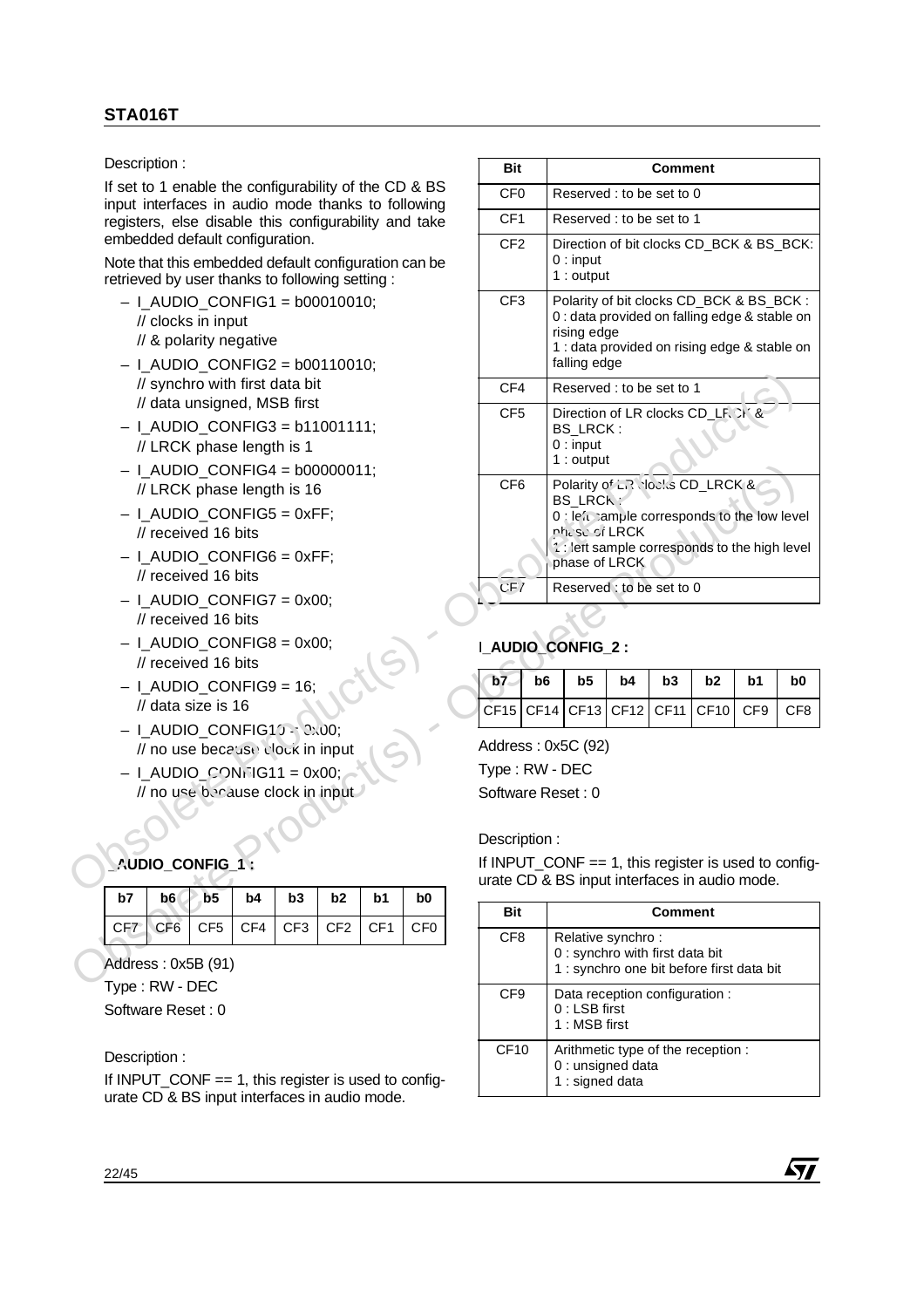| <b>Bit</b>       | Comment                                                                                                                                                           |
|------------------|-------------------------------------------------------------------------------------------------------------------------------------------------------------------|
| <b>CF11</b>      | Bit to select the reference clock used to<br>generate BCK if clocks are in output<br>(CF2=1 & CF5=1). Otherwise this bit is<br>useless.<br>$0:$ SYSCK<br>1: PCMCK |
| CF12             | Reserved: to be set to 1                                                                                                                                          |
| CF13             | Reserved: to be set to 1                                                                                                                                          |
| CF <sub>14</sub> | Reserved : to be set to 0                                                                                                                                         |
| CF15             | Reserved : to be set to 0                                                                                                                                         |

## **I\_AUDIO\_CONFIG\_3 :**

| CF15                                                                                                                                      |                                      |                 | Reserved : to be set to 0 |                 |                 |                    |                          | MA7                                                       | MA6                    | MA <sub>5</sub> | MA4 | MA3 | I MA2                                  | MA1   MA0      |                 |
|-------------------------------------------------------------------------------------------------------------------------------------------|--------------------------------------|-----------------|---------------------------|-----------------|-----------------|--------------------|--------------------------|-----------------------------------------------------------|------------------------|-----------------|-----|-----|----------------------------------------|----------------|-----------------|
|                                                                                                                                           | <b>L_AUDIO_CONFIG_3:</b>             |                 |                           |                 |                 |                    |                          | Address: 0x5F (95)<br>Type: RW - DEC<br>Software Reset: 0 |                        |                 |     |     |                                        |                |                 |
| b7                                                                                                                                        | b <sub>6</sub>                       | b <sub>5</sub>  | b4                        | b3              | b2              | b <sub>1</sub>     | b <sub>0</sub>           |                                                           |                        |                 |     |     |                                        |                |                 |
| LR7                                                                                                                                       | LR <sub>6</sub>                      | LR <sub>5</sub> | LR4                       | LR <sub>3</sub> | LR <sub>2</sub> | LR <sub>1</sub>    | LR <sub>0</sub>          | Description:                                              |                        |                 |     |     |                                        |                |                 |
|                                                                                                                                           |                                      |                 |                           |                 |                 |                    |                          | See I_AUDIC_CONFIG_8 register description.                |                        |                 |     |     |                                        |                |                 |
|                                                                                                                                           | Address: 0x5D (93)                   |                 |                           |                 |                 |                    |                          |                                                           |                        |                 |     |     |                                        |                |                 |
|                                                                                                                                           | Type: RW - DEC<br>Software Reset: 0  |                 |                           |                 |                 |                    |                          |                                                           | <b>UNUDIO_CONFIG_6</b> |                 |     |     |                                        |                |                 |
|                                                                                                                                           |                                      |                 |                           |                 |                 |                    |                          | b7                                                        | b6                     | b <sub>5</sub>  | b4  | b3  | b2                                     | b1             | b <sub>0</sub>  |
| Description:<br>See I_AUDIO_CONFIG_4 register description                                                                                 |                                      |                 |                           |                 |                 |                    |                          |                                                           |                        |                 |     |     | MA15 MA14 MA13 MA12 MA11 MA10          | MA9            | MA <sub>8</sub> |
|                                                                                                                                           | I_AUDIO_CONFIG_4:                    |                 |                           |                 |                 |                    |                          | Address: 0x60 (96)<br>Type: RW - DEC<br>Software Reset: 0 |                        |                 |     |     |                                        |                |                 |
| b7                                                                                                                                        | b <sub>6</sub>                       | b5              | $\mathbf{M}$              | b3              | b2              | b1                 | b <sub>0</sub>           |                                                           |                        |                 |     |     |                                        |                |                 |
|                                                                                                                                           | LR15 LR14 LR13 LR12                  |                 |                           | LR11            | <b>LR10</b>     | LR9                | LR8                      | Description:<br>See I_AUDIO_CONFIG_8 register description |                        |                 |     |     |                                        |                |                 |
|                                                                                                                                           | Address: 0x5E (94)<br>Tyre: RW - DEC |                 |                           |                 |                 |                    |                          |                                                           |                        |                 |     |     |                                        |                |                 |
| Software Reset: 0                                                                                                                         |                                      |                 |                           |                 |                 |                    | <b>I_AUDIO_CONFIG_7:</b> |                                                           |                        |                 |     |     |                                        |                |                 |
|                                                                                                                                           |                                      |                 |                           |                 |                 |                    |                          | b7                                                        | b <sub>6</sub>         | b <sub>5</sub>  | b4  | b3  | b2                                     | b <sub>1</sub> | b <sub>0</sub>  |
| Description:                                                                                                                              |                                      |                 |                           |                 |                 |                    |                          |                                                           |                        |                 |     |     | MA23 MA22 MA21 MA20 MA19 MA18 MA17 MA1 |                |                 |
| If INPUT_CONF == 1, this register is used to config-<br>urate LR clocks (CD_LRCK & BS_LRCK) of CD & BS<br>innut interfaces in quolio mode |                                      |                 |                           |                 |                 | Address: 0x61 (97) |                          |                                                           |                        |                 |     |     |                                        |                |                 |

# **I\_AUDIO\_CONFIG\_4 :**

| b7                                    |  | $b6$   $b5$   $\sqrt{4}$   $b3$   $b2$   $b1$   $b0$ |  |  |
|---------------------------------------|--|------------------------------------------------------|--|--|
| LR15 LR14 LR13 LR12 LR11 LR10 LR9 LR8 |  |                                                      |  |  |

## Description :

If INPUT\_CONF == 1, this register is used to configurate LR clocks (CD\_LRCK & BS\_LRCK) of CD & BS input interfaces in audio mode.

| <b>Bit fields</b> | <b>Comment</b>                                                             |
|-------------------|----------------------------------------------------------------------------|
| LR[5:0]           | Length-1 of phase 1 of LR clocks<br>CD_LRCK & BS_LRCK.<br>Max value is 31. |

| <b>Bit fields</b> | Comment                                                                    |
|-------------------|----------------------------------------------------------------------------|
| LR[11:6]          | Length-1 of phase 2 of LR clocks<br>CD_LRCK & BS_LRCK.<br>Max value is 31. |
| LR[15:12]         | Reserved : to be set to 0                                                  |

# **I\_AUDIO\_CONFIG\_5:**

| b7 | b6   b5   b4   b3   b2   b1   b0       |  |  |  |
|----|----------------------------------------|--|--|--|
|    | MA7  MA6  MA5  MA4  MA3  MA2  MA1  MA0 |  |  |  |

# **I\_AUDIO\_CONFIG\_6**

| b7                                    | $b6$ $b5$ | $b4$   $b3$ | $b2$ | b1 | b0 |
|---------------------------------------|-----------|-------------|------|----|----|
| MA15 MA14 MA13 MA12 MA11 MA10 MA9 MA8 |           |             |      |    |    |

# **I\_AUDIO\_CONFIG\_7** :

| b7                                             | b6 | b5 | $b4$   $b3$ | $b2$ | - b1 | b <sub>0</sub> |
|------------------------------------------------|----|----|-------------|------|------|----------------|
| MA23  MA22  MA21  MA20  MA19  MA18  MA17  MA16 |    |    |             |      |      |                |

Address : 0x61 (97) Type : RW - DEC Software Reset : 0

Description : See I\_AUDIO\_CONFIG\_8 register description..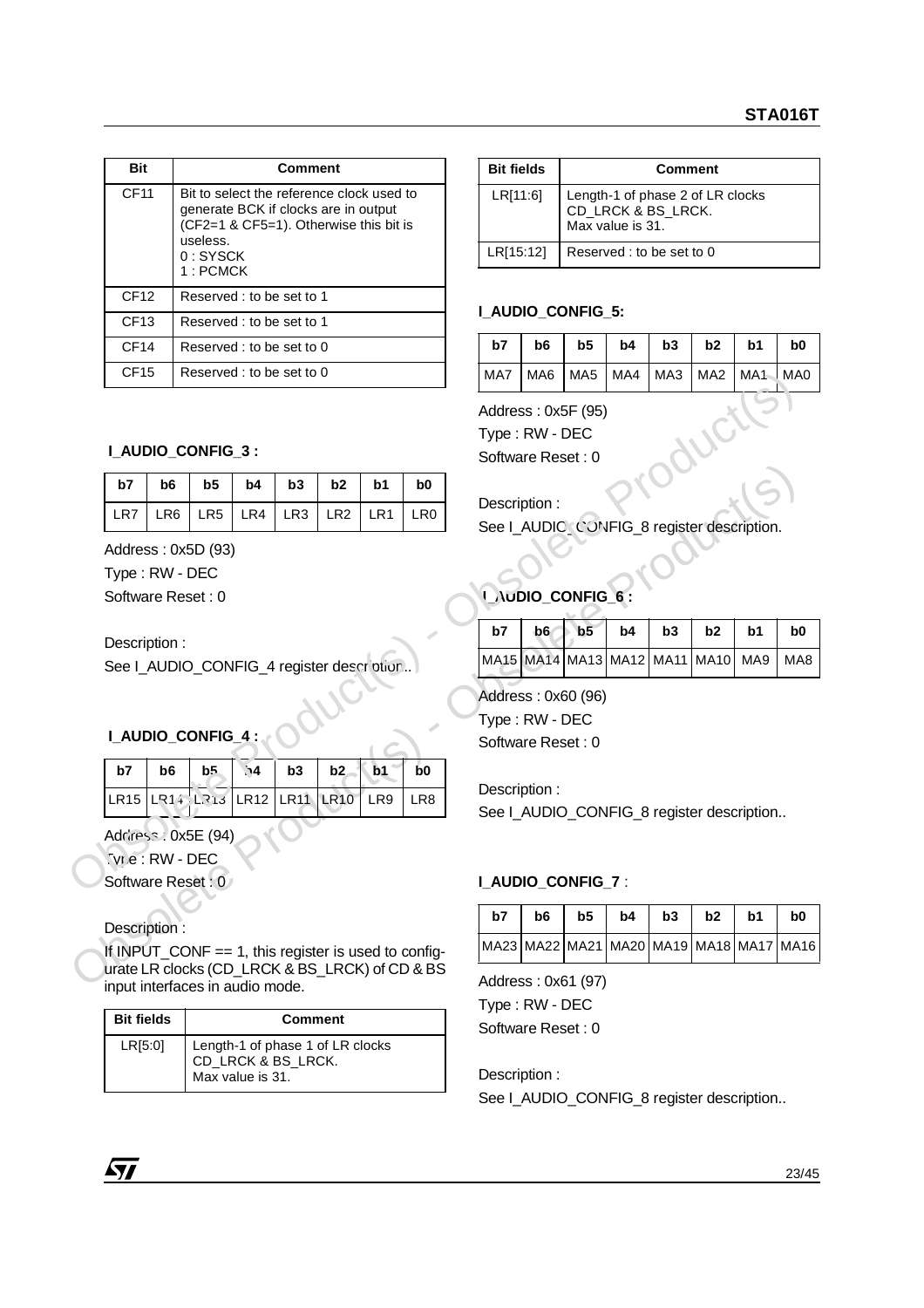#### **I\_AUDIO\_CONFIG\_8** :

| b7                                                    | b6 | b <sub>5</sub> | $b4 \mid b3 \mid$ | b2 | b1 | b0 |
|-------------------------------------------------------|----|----------------|-------------------|----|----|----|
| MA31   MA30   MA29   MA28   MA27   MA26   MA25   MA24 |    |                |                   |    |    |    |

Address : 0x62 (98)

Type : RW - DEC

Software Reset : 0

#### Description :

If INPUT\_CONF  $== 1$ , those registers are used to configure the MASK to be appllied to CD\_LRCK & BS\_LRCK phase 1 & 2.

- if MAi set to 0, then bit i of both phases is not received.
- if MAi set to 1, then bit i of both phases is received.

#### **I\_AUDIO\_CONFIG\_9 :**

|  | DL7   DL6   DL5   DL4   DL3   DL2   DL1   DLC |  |  |
|--|-----------------------------------------------|--|--|

#### Description :

## **I\_AUDIO\_CONFIG\_10 :**

|     | ceived.                                             |                 |                 |                 |                 |                 | - if MAi set to 1, then bit i of both phases is re-                                                              | Note: value 0 & 1 correspon t to a bypass of the c<br>viders.                                              |             |                |    |    |                |    |                |
|-----|-----------------------------------------------------|-----------------|-----------------|-----------------|-----------------|-----------------|------------------------------------------------------------------------------------------------------------------|------------------------------------------------------------------------------------------------------------|-------------|----------------|----|----|----------------|----|----------------|
|     | I_AUDIO_CONFIG_9:                                   |                 |                 |                 |                 |                 |                                                                                                                  | 3.7 P.C.3_CONFIGURATION registers                                                                          |             |                |    |    |                |    |                |
| b7  | b <sub>6</sub>                                      | b5              | b4              | b3              | b2              | b <sub>1</sub>  | b0                                                                                                               |                                                                                                            | description |                |    |    |                |    |                |
| DL7 | DL <sub>6</sub>                                     | DL <sub>5</sub> | DL <sub>4</sub> | DL <sub>3</sub> | DL <sub>2</sub> | DL <sub>1</sub> | <b>DLC</b>                                                                                                       | POL_REQ :                                                                                                  |             |                |    |    |                |    |                |
|     | Address: 0x63 (99)                                  |                 |                 |                 |                 |                 |                                                                                                                  | b7                                                                                                         | b6          | b <sub>5</sub> | b4 | b3 | b2             | b1 | b <sub>0</sub> |
|     | Type: RW - DEC<br>Software Reset: 0<br>Description: |                 |                 |                 |                 |                 |                                                                                                                  | Address: 0x59 (89)<br>Type: WO - DEC<br>Software Reset: 0                                                  |             |                |    |    |                |    |                |
|     | input inteniaces in audio mode. Max is 32.          |                 |                 |                 |                 |                 | If INPUT_CON: $\leq$ 1, this register is used to config-<br>urate the size of the data to be received by CD & BS | Description:<br>This register manage the polarity of the data RE<br>signal DREQ of the BS input interface. |             |                |    |    |                |    |                |
|     |                                                     |                 |                 |                 |                 |                 |                                                                                                                  | If set to 0, data are requested when $REQ = 0$ .<br>If set to 1, data are requested when $REQ = 1$ .       |             |                |    |    |                |    |                |
|     | I_AUDIO_CONFIG_10:                                  |                 |                 |                 |                 |                 |                                                                                                                  |                                                                                                            |             |                |    |    |                |    |                |
| b7  | b <sub>6</sub>                                      | b <sub>5</sub>  | b4              | b <sub>3</sub>  | b2              | b <sub>1</sub>  | b0                                                                                                               |                                                                                                            |             |                |    |    |                |    |                |
| DV7 | DV <sub>6</sub>                                     | DV <sub>5</sub> | DV <sub>4</sub> | DV <sub>3</sub> | DV <sub>2</sub> | DV <sub>1</sub> | DV <sub>0</sub>                                                                                                  | INPUT_CONF:                                                                                                |             |                |    |    |                |    |                |
|     |                                                     |                 |                 |                 |                 |                 |                                                                                                                  | h7                                                                                                         | h6.         | h <sub>5</sub> | h4 | h3 | h <sub>2</sub> | h1 | h0.            |

Address : 0x64 (100) Type : RW - DEC Software Reset : 0

Description :

See I\_AUDIO\_CONFIG\_11 register description.

#### I**I\_AUDIO\_CONFIG\_11 :**

| b7 | b6 | b5 |  | $\vert$ b4 $\vert$ b3 $\vert$ b2 $\vert$ b1         | b <sub>0</sub> |
|----|----|----|--|-----------------------------------------------------|----------------|
|    |    |    |  | DV15   DV14   DV13   DV12   DV11   DV10   DV9   DV8 |                |

Address : 0x65 (101)

Type : RW - DEC

Software Reset : 0

#### Description :

If INPUT CONF  $== 1$ , those registers are used to create BCK if configurated in output (so if  $CF2=1$  & CF5=1): then value of DV[15:0] is the divider factor to be applied to the selected clock (CF11 select either SYSCLK or PCMCLK) to create BCK. If INPUT\_CONF = 1, this register is used to configure The MASK to be applied to CD\_LRCK & create BCK if configurated in output (so if the set also LRCK).<br>
Obsolete BS\_LRCK & create BCK if configurated in output (so if the

## **3.7 BSB CONFIGURATION registers description**

| b7 | b6 |  | $b5$   $b4$   $b3$   $b2$ | b1 | b <sub>0</sub> |
|----|----|--|---------------------------|----|----------------|
|    |    |  |                           |    |                |

## **INPUT\_CONF :**

|  |  |  | $b7$   $b6$   $b5$   $b4$   $b3$   $b2$   $b1$   $b0$ |  |
|--|--|--|-------------------------------------------------------|--|
|  |  |  |                                                       |  |

Address : 0x5A (90) Type : RW - DEC Software Reset : 0

Description :

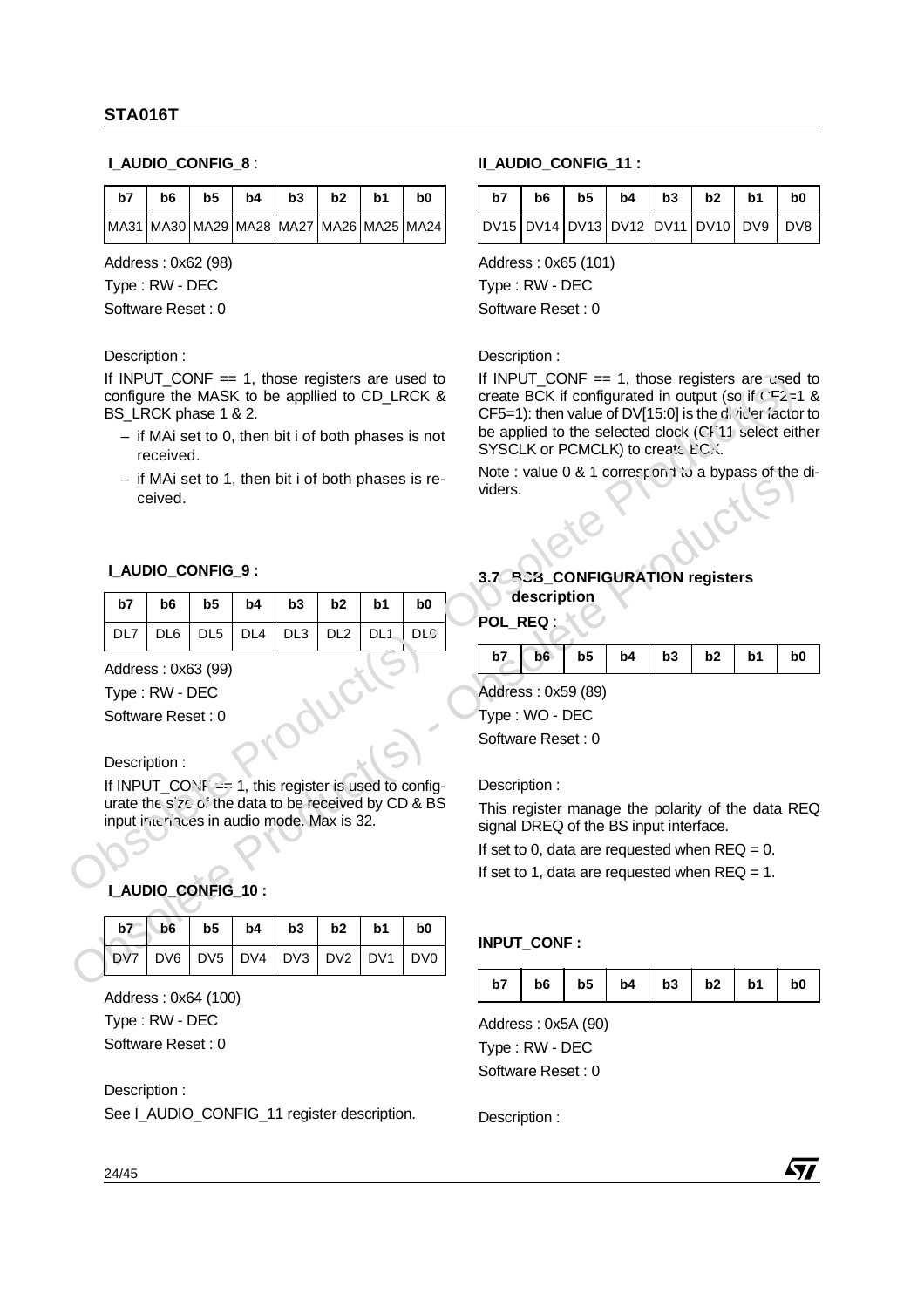## **I\_AUDIO\_CONFIG\_1 :**

|    | $b7$   $b6$   $b5$   $b4$   $b3$   $b2$   $b1$ |    |   |   | b <sub>0</sub>  |
|----|------------------------------------------------|----|---|---|-----------------|
| -0 |                                                | -0 | 0 | 0 | CF <sub>0</sub> |

| Rit             | <b>Comment</b>                                                                                                                                                  |
|-----------------|-----------------------------------------------------------------------------------------------------------------------------------------------------------------|
| CF <sub>0</sub> | Polarity of bit clock BS_BCK:<br>0 : data provided on falling edge & stable<br>on rising edge.<br>1 : data provided on rising edge & stable<br>on falling edge. |

## **3.8 CD\_CONFIGURATION registers description**

| $b7$   $b6$   $b5$   $b4$   $b3$   $b2$   $b1$   $b0$ |  |  |  |
|-------------------------------------------------------|--|--|--|

Description :

Used for giving to dsp basic cd-player commands.

| Value | Command            |
|-------|--------------------|
|       | stop playing music |
|       | pause              |

|                                                        |                    |                                                               |    |                |                |                | If set to 1 enable the configurability of the BSB input |           | Value                                                   |    |                                                   |    | Command |    |    |
|--------------------------------------------------------|--------------------|---------------------------------------------------------------|----|----------------|----------------|----------------|---------------------------------------------------------|-----------|---------------------------------------------------------|----|---------------------------------------------------|----|---------|----|----|
| interfaces in burst mode thanks to following register, |                    |                                                               |    |                |                |                | else disable this configurability and take embedded     |           | 3                                                       |    | fast forward                                      |    |         |    |    |
| default configuration.                                 |                    |                                                               |    |                |                |                |                                                         |           | $\overline{4}$                                          |    | fast rewind                                       |    |         |    |    |
| retrieved by user thanks to following setting:         |                    |                                                               |    |                |                |                | Note that this embedded default configuration can be    |           | 5                                                       |    | track up                                          |    |         |    |    |
|                                                        |                    |                                                               |    |                |                |                | $-$ I_AUDIO_CONFIG1 = b00000000;// polarity             |           | 6                                                       |    | track down                                        |    |         |    |    |
|                                                        | choice             |                                                               |    |                |                |                |                                                         |           | 9                                                       |    | directory down                                    |    |         |    |    |
|                                                        |                    |                                                               |    |                |                |                |                                                         |           | 10                                                      |    | directory up                                      |    |         |    |    |
|                                                        |                    |                                                               |    |                |                |                |                                                         |           | 11                                                      |    | play specified track                              |    |         |    |    |
|                                                        |                    | I_AUDIO_CONFIG_1:                                             |    |                |                |                |                                                         |           | 12                                                      |    | set a play-list index                             |    |         |    |    |
|                                                        |                    |                                                               |    |                |                |                |                                                         |           | 13                                                      |    | edit play list                                    |    |         |    |    |
| b7                                                     | b6                 | b5                                                            | b4 | b3             | b <sub>2</sub> | b <sub>1</sub> | b0                                                      |           | 14                                                      |    | play current dir                                  |    |         |    |    |
| 0                                                      | 0                  | 0                                                             | 0  | 0              | 0              | 0              | CF <sub>0</sub>                                         |           | 15                                                      |    | play cd from be noning                            |    |         |    |    |
|                                                        | Address: 0x5B (91) |                                                               |    |                |                |                |                                                         |           | 112                                                     |    | start playing nusic                               |    |         |    |    |
| Type: RW - DEC                                         |                    |                                                               |    |                |                |                |                                                         |           | 113                                                     |    | stal <sup>+</sup> searching bytes/mute navigation |    |         |    |    |
| Software Reset: 0                                      |                    |                                                               |    |                |                |                |                                                         |           | 124                                                     |    | <b>223 name of song required</b>                  |    |         |    |    |
|                                                        |                    |                                                               |    |                |                |                |                                                         |           | 125                                                     |    | ID3 name of author required                       |    |         |    |    |
| Description:                                           |                    |                                                               |    |                |                |                |                                                         |           | 126                                                     |    | ID3 name of album required                        |    |         |    |    |
|                                                        |                    | If INPUT_CONF == 1, this register is used to config-          |    |                |                |                |                                                         |           | 127                                                     |    | name of file required                             |    |         |    |    |
| ure BSB bit clock.                                     |                    |                                                               |    |                |                |                |                                                         |           | 128                                                     |    | name of directory required                        |    |         |    |    |
| <b>Bit</b>                                             |                    |                                                               |    | <b>Comment</b> |                |                |                                                         |           |                                                         |    |                                                   |    |         |    |    |
| CF <sub>0</sub>                                        |                    | Polarity of bit clock BS_BCK:                                 |    |                |                |                |                                                         |           |                                                         |    |                                                   |    |         |    |    |
|                                                        |                    | 0 : data provided on falling edge & stable<br>on rising edge. |    |                |                |                |                                                         |           | <b>FAST_FUNCTIONAL_VAL:</b>                             |    |                                                   |    |         |    |    |
|                                                        |                    | 1 : data provided on ris ng edge & stable<br>on falling edge. |    |                |                |                |                                                         | b7        | b6                                                      | b5 | b4                                                | b3 | b2      | b1 | b0 |
|                                                        |                    |                                                               |    |                |                |                |                                                         |           | Address: 0x41 (65)                                      |    |                                                   |    |         |    |    |
|                                                        |                    |                                                               |    |                |                |                |                                                         |           | Type: RW - ABO                                          |    |                                                   |    |         |    |    |
|                                                        |                    |                                                               |    |                |                |                |                                                         |           | Software Reset: 0                                       |    |                                                   |    |         |    |    |
| 3.8 CD CONFIGURATION registers                         |                    |                                                               |    |                |                |                |                                                         |           |                                                         |    |                                                   |    |         |    |    |
|                                                        | description        |                                                               |    |                |                |                |                                                         |           |                                                         |    |                                                   |    |         |    |    |
|                                                        |                    |                                                               |    |                |                |                |                                                         |           | Description:                                            |    |                                                   |    |         |    |    |
| b7                                                     | b6                 | b <sub>5</sub>                                                | b4 | b3             | b <sub>2</sub> | b <sub>1</sub> | b0                                                      |           | This register specifies the volume of fast function.    |    |                                                   |    |         |    |    |
| 3ASiC_COMMAND:                                         |                    |                                                               |    |                |                |                |                                                         | 1 and 20. | For the "fast forward function" it is a number between  |    |                                                   |    |         |    |    |
| Address: 0x40 (64)<br>Type: RW - AEC                   |                    |                                                               |    |                |                |                |                                                         |           | For the "fast rewind function" it is a number of second |    |                                                   |    |         |    |    |

# **FAST\_FUNCTIONAL\_VAL :**

| $b6$   $b5$   $b4$   $b3$   $b2$   $b1$  <br>b7<br>b0 |
|-------------------------------------------------------|
|-------------------------------------------------------|

## **REQUIRED\_TRACK :**

| $b6$   $b5$   $b4$   $b3$   $b2$   $b1$  <br>b7 |  |  |  |  | b <sub>0</sub> |
|-------------------------------------------------|--|--|--|--|----------------|
|-------------------------------------------------|--|--|--|--|----------------|

Address : 0x42 (66)

Type : RW - ABO Software Reset : 0

25/45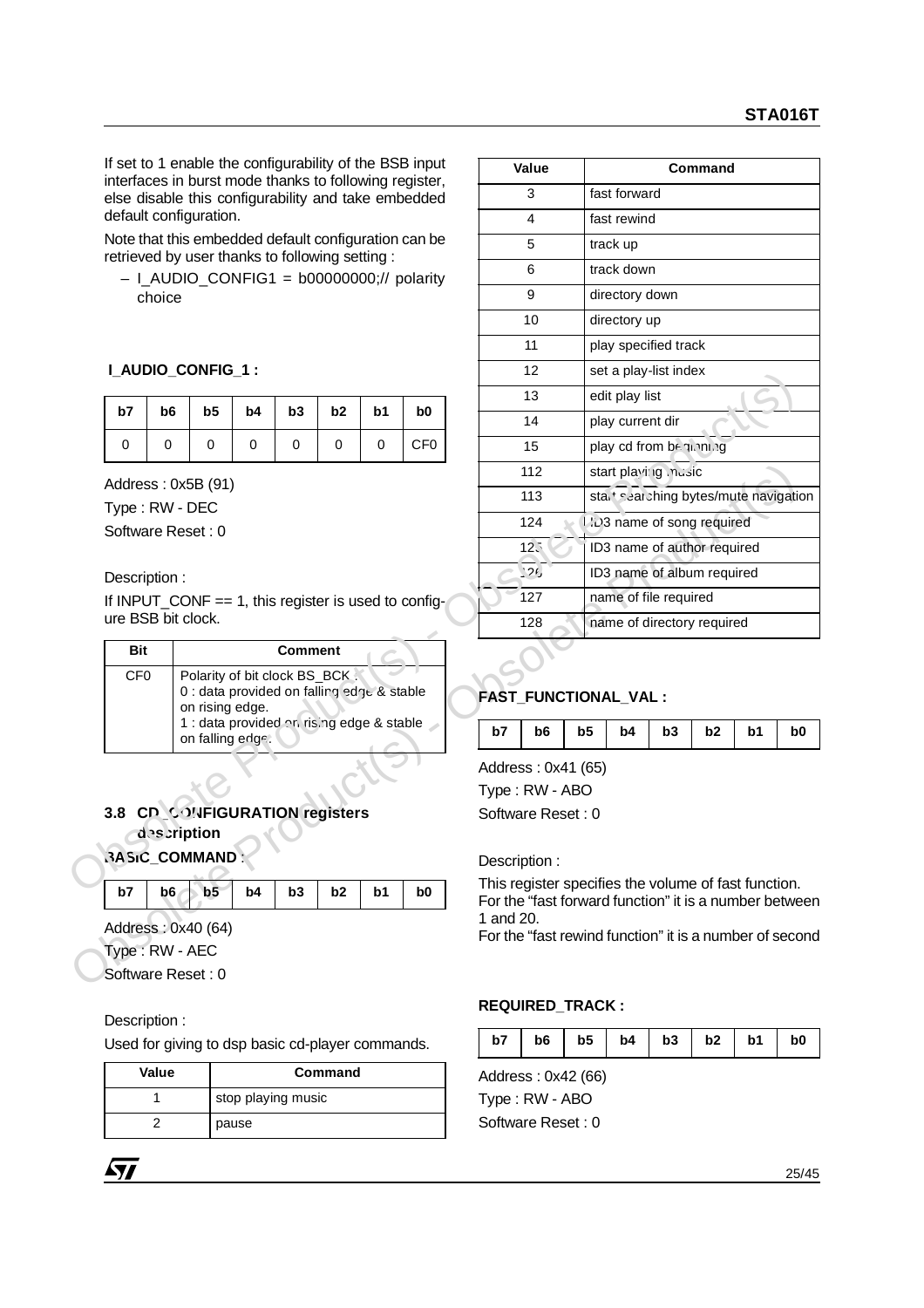Description :

This specifies the number of track to play.

## **REQUIRED\_DIR :**

| b7   b6   b5   b4   b3   b2   b1   b0 |
|---------------------------------------|
|---------------------------------------|

Address : 0x43 (67)

Type : RW - ABO

Software Reset : 0

## **PLAY\_MODE** :

| b5<br>b6<br>$ $ b7 | $b4$   $b3$   $b2$ |  | b1 | b <sub>0</sub> |  |
|--------------------|--------------------|--|----|----------------|--|
|--------------------|--------------------|--|----|----------------|--|

## Description :

|    |                   |                                           |    |               |                                                    |    |                |    | טו                  |                |                                 |    |    |                                                    |                |
|----|-------------------|-------------------------------------------|----|---------------|----------------------------------------------------|----|----------------|----|---------------------|----------------|---------------------------------|----|----|----------------------------------------------------|----------------|
|    |                   |                                           |    |               |                                                    |    |                |    | 20                  |                | begin of track reached          |    |    |                                                    |                |
|    | <b>PLAY MODE:</b> |                                           |    |               |                                                    |    |                |    | 30                  |                | re any to receive a new command |    |    |                                                    |                |
| b7 | b <sub>6</sub>    | b <sub>5</sub>                            | b4 | b3            | b2                                                 | b1 | b <sub>0</sub> |    | 35                  |                | dsp ready to run                |    |    |                                                    |                |
|    |                   | Address: 0x44 (68)                        |    |               |                                                    |    |                |    | AC                  |                | cd application stopped.         |    |    |                                                    |                |
|    | Type: RW - ABO    |                                           |    |               |                                                    |    |                |    | 66                  |                | time spent on track available   |    |    |                                                    |                |
|    | Software Reset: 0 |                                           |    |               |                                                    |    |                |    | 112                 |                | request for root                |    |    |                                                    |                |
|    | Description:      |                                           |    |               |                                                    |    |                |    | 120                 |                | song information available      |    |    |                                                    |                |
|    |                   | This register specifies the playing mode. |    |               |                                                    |    |                |    |                     |                |                                 |    |    |                                                    |                |
|    | <b>Bit</b>        |                                           |    |               | <b>Mode</b>                                        |    |                |    |                     |                |                                 |    |    |                                                    |                |
|    | [1:0]             |                                           |    |               | end of directory:                                  |    |                |    | <b>MINUTE_REQ:</b>  |                |                                 |    |    |                                                    |                |
|    |                   |                                           |    |               | 0: play next directory<br>1: replay same directory |    |                | b7 | b <sub>6</sub>      | b <sub>5</sub> | b4                              | b3 | b2 | b1                                                 | b <sub>0</sub> |
|    |                   |                                           |    |               | 2: make pause.<br>other: reserved                  |    |                |    | Address: 0x47 (71)  |                |                                 |    |    |                                                    |                |
|    | [3:2]             |                                           |    | end of track: |                                                    |    |                |    | Type: RO - AEC      |                |                                 |    |    |                                                    |                |
|    |                   |                                           |    |               | 0: play next track.                                |    |                |    | Software Reset: 0   |                |                                 |    |    |                                                    |                |
|    |                   |                                           |    |               | 1: replay same track.<br>2: make pause.            |    |                |    |                     |                |                                 |    |    |                                                    |                |
|    |                   |                                           |    |               | other: reserved                                    |    |                |    | Description:        |                |                                 |    |    |                                                    |                |
|    | 4                 |                                           |    |               | next track choice:<br>0: linear mode.              |    |                |    | location requested. |                |                                 |    |    | This register specifies to the CD module the minut |                |
|    |                   |                                           |    |               | 1: random mode.                                    |    |                |    |                     |                |                                 |    |    |                                                    |                |
|    | 5                 |                                           |    |               | playing time for track:                            |    |                |    |                     |                |                                 |    |    |                                                    |                |
|    |                   |                                           |    |               | 0: until end of track.<br>1: scanning mode.        |    |                |    | <b>SECOND_REQ:</b>  |                |                                 |    |    |                                                    |                |
|    | 6                 |                                           |    | end of CD:    |                                                    |    |                | b7 | b <sub>6</sub>      | b <sub>5</sub> | b4                              | b3 | b2 | b1                                                 | b <sub>0</sub> |
|    |                   |                                           |    | 0: stop.      | 1: replay same CD                                  |    |                |    | Address: 0x48 (72)  |                |                                 |    |    |                                                    |                |
|    |                   |                                           |    |               |                                                    |    |                |    |                     |                |                                 |    |    |                                                    |                |

## **TYPE\_CD\_EXT\_REQ:**

| b6 l<br>b7 | $b5$   $b4$   $b3$   $b2$   $b1$ |  |  |  | b0 |
|------------|----------------------------------|--|--|--|----|
|------------|----------------------------------|--|--|--|----|

Address : 0x46 (70)

Type : RO - AEC Software Reset : 0

## Description :

This register specifies the type of request sent to the cd module.

| Software Reset : 0                                          |                                                               |                |                |                                     |                |                                                     |                                 |                      |    |                                          |                |
|-------------------------------------------------------------|---------------------------------------------------------------|----------------|----------------|-------------------------------------|----------------|-----------------------------------------------------|---------------------------------|----------------------|----|------------------------------------------|----------------|
| Description:                                                |                                                               |                |                | Value                               |                |                                                     |                                 | <b>Signification</b> |    |                                          |                |
| This register specifies the number of directory to<br>play. |                                                               |                |                | 10                                  |                |                                                     |                                 |                      |    | application is in pause at er EOT or EOD |                |
|                                                             |                                                               |                |                | 18                                  |                |                                                     | request for a sector            |                      |    |                                          |                |
|                                                             |                                                               |                |                | 20                                  |                |                                                     | begin of track reached          |                      |    |                                          |                |
| PLAY_MODE:                                                  |                                                               |                |                | 30                                  |                |                                                     | re any to receive a new command |                      |    |                                          |                |
| b7<br>b6<br>b <sub>5</sub><br>b4                            | b3<br>b2                                                      | b <sub>1</sub> | b <sub>0</sub> | 35                                  |                |                                                     | dsp ready to run                |                      |    |                                          |                |
| Address: 0x44 (68)                                          |                                                               |                |                | AC                                  |                |                                                     | cd application stopped.         |                      |    |                                          |                |
| Type: RW - ABO                                              |                                                               |                |                | 66                                  |                |                                                     | time spent on track available   |                      |    |                                          |                |
| Software Reset: 0                                           |                                                               |                |                | 112                                 |                |                                                     | request for root                |                      |    |                                          |                |
| Description:                                                |                                                               |                |                | 120                                 |                |                                                     | song information available      |                      |    |                                          |                |
| This register specifies the playing mode.                   |                                                               |                |                |                                     |                |                                                     |                                 |                      |    |                                          |                |
| <b>Bit</b>                                                  | <b>Mode</b>                                                   |                |                |                                     |                |                                                     |                                 |                      |    |                                          |                |
| [1:0]                                                       | end of directory:                                             |                |                | <b>MINUTE REQ:</b>                  |                |                                                     |                                 |                      |    |                                          |                |
|                                                             | 0: play next directory<br>1: replay same directory            |                |                | b7                                  | b <sub>6</sub> | b5                                                  | b4                              | b3                   | b2 | b1                                       | b <sub>0</sub> |
|                                                             | 2: make pause.<br>other: reserved                             |                |                |                                     |                | Address: 0x47 (71)                                  |                                 |                      |    |                                          |                |
| [3:2]                                                       | end of track:<br>0: play next track.<br>1: replay same track. |                |                | Type: RO - AEC<br>Software Reset: 0 |                |                                                     |                                 |                      |    |                                          |                |
|                                                             | 2: make pause.<br>other: reserved                             |                |                | Description:                        |                |                                                     |                                 |                      |    |                                          |                |
|                                                             | novt trook ohoioo:                                            |                |                |                                     |                | This register specifies to the CD module the minute |                                 |                      |    |                                          |                |

## **MINUTE\_REQ** :

| b7   b6   b5   b4   b3   b2   b1   b0 |  |
|---------------------------------------|--|
|---------------------------------------|--|

## **SECOND\_REQ :**

|  |  |  |  |  |  | $b7$   $b6$   $b5$   $b4$   $b3$   $b2$   $b1$   $b0$ |  |
|--|--|--|--|--|--|-------------------------------------------------------|--|
|--|--|--|--|--|--|-------------------------------------------------------|--|

Address : 0x48 (72) Type : RO - AEC



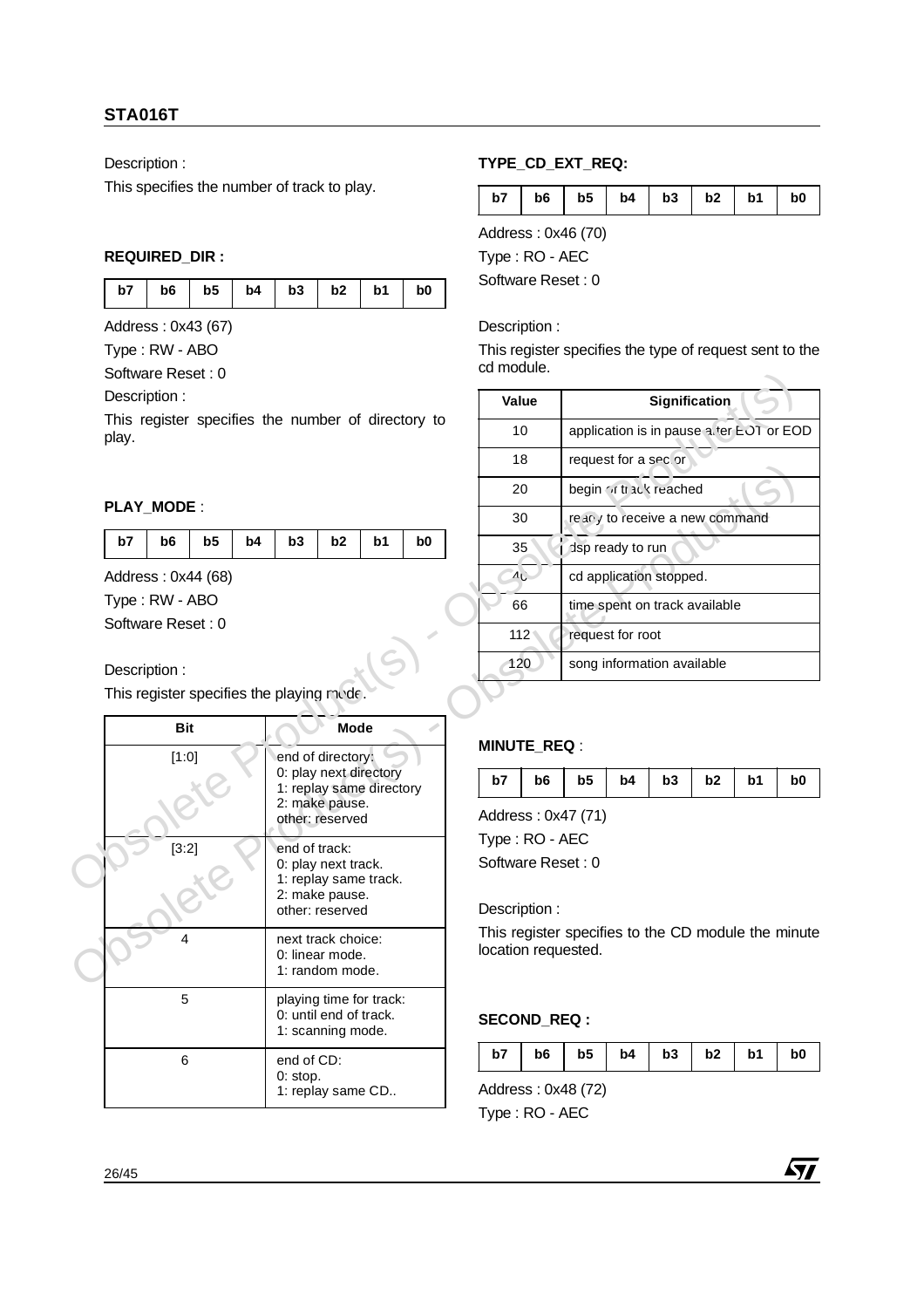Software Reset : 0

Description :

This register specifies to the CD module the second location requested.

## **SECTOR\_REQ :**

|  |  | b7   b6   b5   b4   b3   b2   b1 |  | b <sub>0</sub> |
|--|--|----------------------------------|--|----------------|

## **MINUTE\_SPENT :**

| b7   b6   b5   b4   b3   b2   b1   b0 |  |  |
|---------------------------------------|--|--|
|---------------------------------------|--|--|

|                                                                                    |                |    |                |                |    |                |    | unio for caon traoit in Joanning mode. |                                                                                                                 |    |    |                |    |                |
|------------------------------------------------------------------------------------|----------------|----|----------------|----------------|----|----------------|----|----------------------------------------|-----------------------------------------------------------------------------------------------------------------|----|----|----------------|----|----------------|
| Address: 0x49 (73)                                                                 |                |    |                |                |    |                |    |                                        |                                                                                                                 |    |    |                |    |                |
| Type: RO - AEC                                                                     |                |    |                |                |    |                |    |                                        |                                                                                                                 |    |    |                |    |                |
| Software Reset: 0                                                                  |                |    |                |                |    |                |    |                                        | PLAY_LIST_INDEX:                                                                                                |    |    |                |    |                |
| Description:                                                                       |                |    |                |                |    |                | b7 | b <sub>6</sub>                         | b <sub>5</sub>                                                                                                  | b4 | b3 | b2             | b1 | b <sub>0</sub> |
| This register specifies to the CD module the sector lo-                            |                |    |                |                |    |                |    |                                        |                                                                                                                 |    |    |                |    |                |
| cation requested.                                                                  |                |    |                |                |    |                |    |                                        | Address: 0x4D (77)                                                                                              |    |    |                |    |                |
|                                                                                    |                |    |                |                |    |                |    | Type: RW - A30                         |                                                                                                                 |    |    |                |    |                |
|                                                                                    |                |    |                |                |    |                |    | Software Reset: 0                      |                                                                                                                 |    |    |                |    |                |
| MINUTE_SPENT:                                                                      |                |    |                |                |    |                |    |                                        |                                                                                                                 |    |    |                |    |                |
| b7<br>b <sub>6</sub>                                                               | b <sub>5</sub> | b4 | b <sub>3</sub> | b <sub>2</sub> | b1 | b <sub>0</sub> |    | Le scription :                         |                                                                                                                 |    |    |                |    |                |
|                                                                                    |                |    |                |                |    |                |    |                                        | This register specifies the index in the play list of the                                                       |    |    |                |    |                |
| Address: 0x4A (74)                                                                 |                |    |                |                |    |                |    |                                        | song to enter in the play list, it is also a value betwee                                                       |    |    |                |    |                |
| Type: RO - AEC                                                                     |                |    |                |                |    |                |    |                                        | 1 and the maximum number of track in the director                                                               |    |    |                |    |                |
| Software Reset: 0                                                                  |                |    |                |                |    |                |    |                                        |                                                                                                                 |    |    |                |    |                |
|                                                                                    |                |    |                |                |    |                |    |                                        |                                                                                                                 |    |    |                |    |                |
| Description:                                                                       |                |    |                |                |    |                |    |                                        | PLAY_LIST_VALUE:                                                                                                |    |    |                |    |                |
| This register specifies the number of minute spent                                 |                |    |                |                |    |                | b7 | b6                                     | b5                                                                                                              | b4 | b3 | b <sub>2</sub> | b1 | b0             |
| from the beginning of the track. It is reset at the be-<br>ginning of a new track. |                |    |                |                |    |                |    |                                        |                                                                                                                 |    |    |                |    |                |
|                                                                                    |                |    |                |                |    |                |    |                                        | Address: 0x4E (78)                                                                                              |    |    |                |    |                |
|                                                                                    |                |    |                |                |    |                |    | Type: RW - ABO                         |                                                                                                                 |    |    |                |    |                |
|                                                                                    |                |    |                |                |    |                |    | Software Reset: 0                      |                                                                                                                 |    |    |                |    |                |
| <b>SECOND_SPENT:</b>                                                               |                |    |                |                |    |                |    | Description:                           |                                                                                                                 |    |    |                |    |                |
| b7<br>b <sub>6</sub>                                                               | b <sub>5</sub> | b4 | b <sub>3</sub> | b2             | b1 | b <sub>0</sub> |    |                                        | This register specifies the song index in the director<br>to enter in the play list, it is also a value between |    |    |                |    |                |
| Address: 0x4B (75)                                                                 |                |    |                |                |    |                |    |                                        | and the maximum number of track in the directory.                                                               |    |    |                |    |                |
| Type: RO - AEC                                                                     |                |    |                |                |    |                |    |                                        |                                                                                                                 |    |    |                |    |                |
|                                                                                    |                |    |                |                |    |                |    |                                        |                                                                                                                 |    |    |                |    |                |

Description :

This register specifies the number of second spent from the beginning of the track. It is resected at the beginning of a new track.

## **SCANNING\_TIME :**

|  |  |  | b7   b6   b5   b4   b3   b2   b1   b0 |  |
|--|--|--|---------------------------------------|--|
|  |  |  |                                       |  |

Address : 0x4C (76) Type : RW - ABO

Software Reset : 0

#### Description :

This register specifies in second (<60) the playing time for each track in scanning mode.

## PLAY\_LIST\_INDEX:

|    | PLAY LIST INDEX:   |    |    |    |                |    |    |
|----|--------------------|----|----|----|----------------|----|----|
| b7 | b6                 | b5 | b4 | b3 | b <sub>2</sub> | b1 | b0 |
|    | Address: 0x4D (77) |    |    |    |                |    |    |
|    | Type: RW - ABO     |    |    |    |                |    |    |
|    | Software Reset: 0  |    |    |    |                |    |    |
|    |                    |    |    |    |                |    |    |

## **PLAY\_LIST\_VALUE:**

|  |  |  | $b7$   $b6$   $b5$   $b4$   $b3$   $b2$   $b1$   $b0$ |  |
|--|--|--|-------------------------------------------------------|--|

## **CD\_SONG\_INFO\_Cn :**

|--|

Address : 0x86 (134) to 0xA5 (165)

Type : RO - AEC Software Reset : 0

*ky*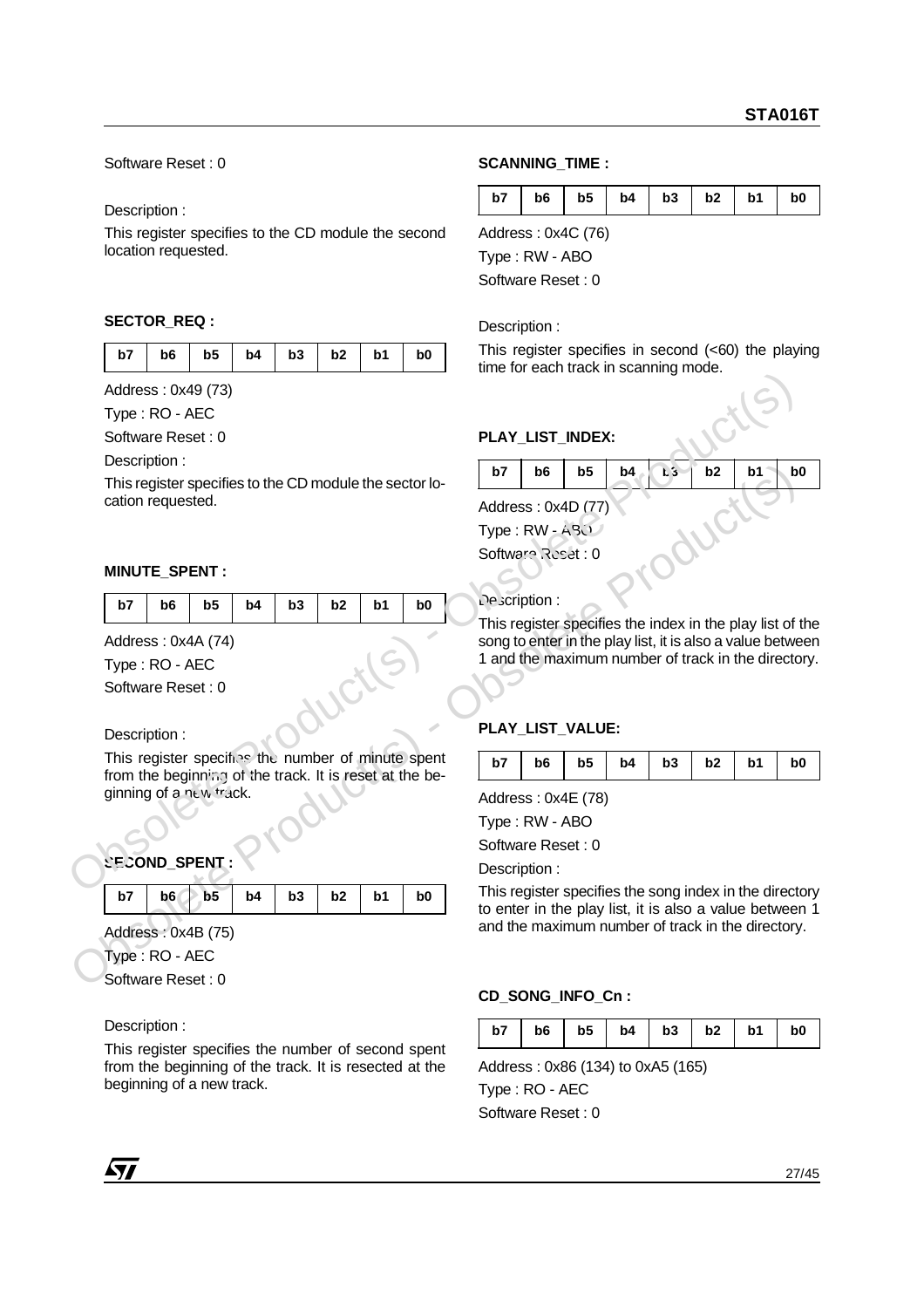Description :

This register contains the n<sup>th</sup> character of the song info required (ASCII code).

## **CD\_SONG\_TYPE\_INFO :**

| b7   b6   b5   b4   b3   b2   b1   b0 |
|---------------------------------------|
|---------------------------------------|

Address : 0xA6 (166)

Type : RO - AEC

#### Description :

| י ישר ייטקי                                                                         |                |                                                  |    |               |                |                |  |                    |                |                |              |                                          | rectory into the CD. from T to max number of director                                              |    |   |
|-------------------------------------------------------------------------------------|----------------|--------------------------------------------------|----|---------------|----------------|----------------|--|--------------------|----------------|----------------|--------------|------------------------------------------|----------------------------------------------------------------------------------------------------|----|---|
| Software Reset: 0                                                                   |                |                                                  |    |               |                |                |  |                    |                |                |              |                                          | ry. This number is negative if going backward to<br>end of the CD with the command directory-down. |    |   |
| Description:                                                                        |                |                                                  |    |               |                |                |  |                    |                |                |              |                                          |                                                                                                    |    |   |
| This register specifies the kind of current information<br>contained in the         |                |                                                  |    |               |                |                |  | CD_CUR_STATUS:     |                |                |              |                                          |                                                                                                    |    |   |
| Value                                                                               |                |                                                  |    | Signification |                |                |  | b7                 | b <sub>6</sub> | b <sup>5</sup> | $\mathbf{A}$ | b3                                       | b2                                                                                                 | b1 | b |
| $\Omega$                                                                            |                | information not valid                            |    |               |                |                |  | Address (YA9 (169) |                |                |              |                                          |                                                                                                    |    |   |
| 1                                                                                   |                | ID3 song name information                        |    |               |                |                |  | Type: RO-ABO       |                |                |              |                                          |                                                                                                    |    |   |
| 2                                                                                   |                | ID3 author name information                      |    |               |                |                |  | So tware Reset: 0  |                |                |              |                                          |                                                                                                    |    |   |
| 3                                                                                   |                | ID3 album name information                       |    |               |                |                |  | Description:       |                |                |              |                                          |                                                                                                    |    |   |
| $\overline{4}$                                                                      |                | file name information                            |    |               |                |                |  |                    |                |                |              |                                          | This register gives the status of the CD applicatio                                                |    |   |
| 5                                                                                   |                | directory name informati in                      |    |               |                |                |  |                    | <b>Bit</b>     |                |              |                                          | Mode                                                                                               |    |   |
| 6                                                                                   |                | bytes requested                                  |    |               |                |                |  |                    | 0              |                |              | 0: unknown format.                       |                                                                                                    |    |   |
| $\overline{7}$                                                                      |                | play list of nient                               |    |               |                |                |  |                    |                |                |              |                                          | 1: recognized format                                                                               |    |   |
|                                                                                     |                | When the track rus cnanged the previous informa- |    |               |                |                |  | 1<br>reserved.     |                |                |              |                                          |                                                                                                    |    |   |
| tion are declared mot valid". New valid information<br>should be requested by user. |                |                                                  |    |               |                |                |  |                    | $\overline{2}$ |                |              | 0: searching track.<br>1: track founded. |                                                                                                    |    |   |
|                                                                                     |                |                                                  |    |               |                |                |  |                    | 3              |                |              | 0: ID3 present.<br>1: ID3 missing.       |                                                                                                    |    |   |
| NB_OF_CUR_TRACK:                                                                    |                |                                                  |    |               |                |                |  |                    | 4              |                |              | 1: error detected.                       | 0: no error detected.                                                                              |    |   |
| b7<br>b6                                                                            | b <sub>5</sub> | b4                                               | b3 | b2            | b <sub>1</sub> | b <sub>0</sub> |  |                    | 5              |                |              |                                          | 0: CD application in pause.                                                                        |    |   |

|  | NB OF CUR TRACK: |  |
|--|------------------|--|
|  |                  |  |

|  | $b7$ $b6$ $b5$ $b4$ $b3$ $b2$ $b1$ $b0$ |  |  |
|--|-----------------------------------------|--|--|
|  |                                         |  |  |

Description :

This register specifies the number of the current track into his directory (sub-directories included): from 1 to max number of track/subdirectory.

## **NB\_OF\_CUR\_DIR :**

| b7   b6   b5   b4   b3   b2   b1   b0 |
|---------------------------------------|
|---------------------------------------|

Address : 0xA8 (168)

Type : RO - AEC

Software Reset : 0

#### Description :

This register specifies the number of the current directory into the CD: from 1 to max number of directory. This number is negative if going backward to the end of the CD with the command directory-down.

## **CD\_CUR\_STATUS :**

|  | $ $ b7 $ $ b6 $ $ b <sup>5</sup> $ $ b4 $ $ b3 $ $ b2 b1 b0 |  |  |  |
|--|-------------------------------------------------------------|--|--|--|
|  |                                                             |  |  |  |

| This register specifies the Kind of current information<br>contained in the          |    |                    |                             |                      |    |                |                 |                | <b>CD_CUR_STATUS:</b>                                 |                                            |                                          |                                                                |    |                |
|--------------------------------------------------------------------------------------|----|--------------------|-----------------------------|----------------------|----|----------------|-----------------|----------------|-------------------------------------------------------|--------------------------------------------|------------------------------------------|----------------------------------------------------------------|----|----------------|
| Value                                                                                |    |                    |                             | <b>Signification</b> |    |                | b7              | b <sub>6</sub> | b <sup>5</sup>                                        | $\mathbf{A}$                               | b3                                       | b2                                                             | b1 | b <sub>0</sub> |
| $\Omega$                                                                             |    |                    | information not valid       |                      |    |                |                 |                | Address (YA9 (169)                                    |                                            |                                          |                                                                |    |                |
| 1                                                                                    |    |                    | ID3 song name information   |                      |    |                | Typc: R() - ABO |                |                                                       |                                            |                                          |                                                                |    |                |
| 2                                                                                    |    |                    | ID3 author name information |                      |    |                |                 |                | So tware Reset: 0                                     |                                            |                                          |                                                                |    |                |
| 3                                                                                    |    |                    | ID3 album name information  |                      |    |                | Description:    |                |                                                       |                                            |                                          |                                                                |    |                |
| 4                                                                                    |    |                    | file name information       |                      |    |                |                 |                | This register gives the status of the CD application. |                                            |                                          |                                                                |    |                |
| 5                                                                                    |    |                    | directory name informati in |                      |    |                |                 | <b>Bit</b>     |                                                       |                                            |                                          | <b>Mode</b>                                                    |    |                |
| 6                                                                                    |    | bytes requested    |                             |                      |    |                |                 | $\Omega$       |                                                       | 0: unknown format.<br>1: recognized format |                                          |                                                                |    |                |
| $\overline{7}$                                                                       |    | play list of nient |                             |                      |    |                |                 |                |                                                       |                                            |                                          |                                                                |    |                |
| When the track rus cnanged the previous informa-                                     |    |                    |                             |                      |    |                |                 | 1              |                                                       | reserved.                                  |                                          |                                                                |    |                |
| tion are declared inot valid". New valid information<br>should be requested by user. |    |                    |                             |                      |    |                |                 | 2              |                                                       |                                            | 0: searching track.<br>1: track founded. |                                                                |    |                |
|                                                                                      |    |                    |                             |                      |    |                |                 | 3              |                                                       |                                            | 0: ID3 present.<br>1: ID3 missing.       |                                                                |    |                |
| <b>NB_OF_CUR_TRACK:</b>                                                              |    |                    |                             |                      |    |                |                 | 4              |                                                       |                                            | 1: error detected.                       | 0: no error detected.                                          |    |                |
| b7<br>b6                                                                             | b5 | b <sub>4</sub>     | b3                          | b2                   | b1 | b <sub>0</sub> |                 | 5              |                                                       |                                            |                                          | 0: CD application in pause.<br>1: CD application not in pause. |    |                |
| Address: 0xA7 (167)<br>Type: RO - AEC                                                |    |                    |                             |                      |    |                |                 | $6\phantom{1}$ |                                                       |                                            | 0: CD not playable.                      |                                                                |    |                |
| Software Reset: 0                                                                    |    |                    |                             |                      |    |                |                 |                |                                                       |                                            | 1: CD playable.                          |                                                                |    |                |
|                                                                                      |    |                    |                             |                      |    |                |                 | $\overline{7}$ |                                                       |                                            | 0: music mode.                           | 1: searching bytes mode                                        |    |                |
| Description:                                                                         |    |                    |                             |                      |    |                |                 |                |                                                       |                                            |                                          |                                                                |    |                |

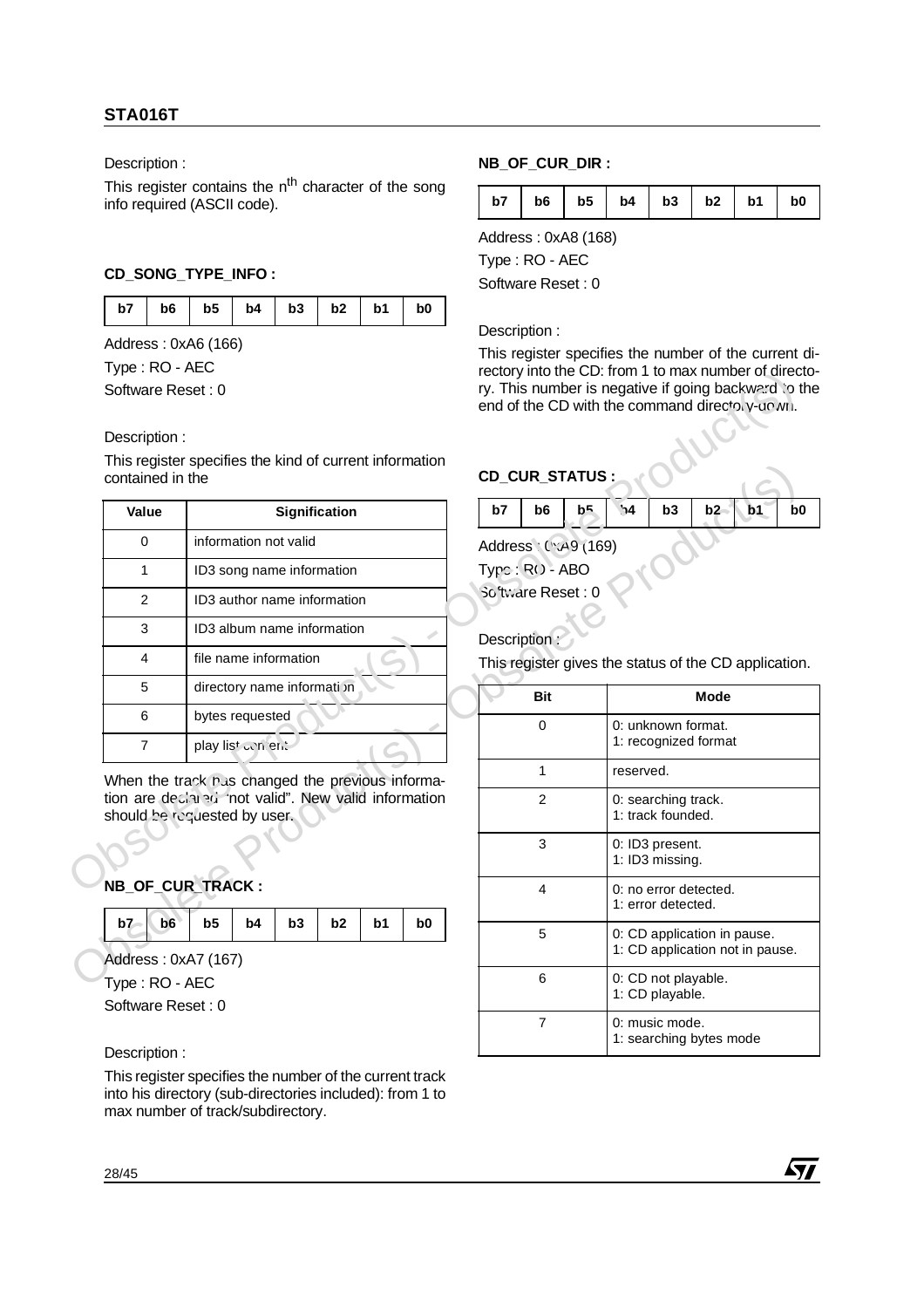## **CD\_TRACK\_FORMAT** :

|  |  |  | b7   b6   b5   b4   b3   b2   b1   b0 |  |  |  |  |
|--|--|--|---------------------------------------|--|--|--|--|
|--|--|--|---------------------------------------|--|--|--|--|

Address : 0xAA (170)

Type : RO - AEC

Software Reset : 0

#### Description :

This register specifies the format of the played track considering the extension name. Only 1 bit can be set in the same time:

| <b>Bit</b>                                             | <b>FORMAT</b>           |                      | Description:                                                                                            |
|--------------------------------------------------------|-------------------------|----------------------|---------------------------------------------------------------------------------------------------------|
| $\mathbf 0$                                            | 0: UNKNOWN<br>1:MP3     |                      | This register specifies the curvent airectory level.                                                    |
| $\mathbf{1}$                                           | 1: RESERVED             |                      |                                                                                                         |
| $\overline{2}$                                         | MPEG1                   |                      | DIR IDENTIF.E.? Bn :                                                                                    |
| 3                                                      | MPEG <sub>2</sub>       |                      | b3<br>b5<br>b2<br>b <sub>1</sub><br>b <sub>0</sub><br>b7<br>b4<br>1.6                                   |
| $\overline{4}$                                         | <b>MPG</b>              |                      |                                                                                                         |
|                                                        |                         |                      | Address: 0xAE (174) to 0xB1 (177)<br>Type: RO - AEC                                                     |
|                                                        |                         |                      | Software Reset: 0                                                                                       |
| NB_OF_SUBDIR:                                          |                         |                      |                                                                                                         |
|                                                        |                         |                      |                                                                                                         |
|                                                        |                         |                      | Description:                                                                                            |
| b <sub>6</sub><br>b <sub>5</sub><br>b4<br>b7           | b3<br>$F_{\mathcal{S}}$ | b1<br>b <sub>0</sub> | This register specifies the nth byte of the number                                                      |
| Address: 0xAB (171)                                    |                         |                      | byte of the current directory. Considering that two c                                                   |
| Type: RO - AEC                                         |                         |                      | rectories have very few chance to have exactly th<br>same number of byte, this number allows to identit |
| Software Reset O                                       |                         |                      | the directory. The first byte (174) is the MSB and th<br>last one (177) is the LSB.                     |
| Description:                                           |                         |                      |                                                                                                         |
| This register specifies the number of sub-directory in |                         |                      |                                                                                                         |
| the current directory.                                 |                         |                      | VOL_IDENTIFIER_Bn:                                                                                      |
|                                                        |                         |                      | Address: 0xB2 (178) to 0xB5 (181)                                                                       |
|                                                        |                         |                      | Type: RO - AEC                                                                                          |
| NB OF SUB TRACK:                                       |                         |                      | Software Reset: 0                                                                                       |
| b5<br>b7<br>b <sub>6</sub><br>b4                       | b3<br>b <sub>2</sub>    | b <sub>0</sub><br>b1 |                                                                                                         |

## **NB\_OF\_SUBDIR :**

| b7   b6   b5   b4   b3   $k^2$   b1   b0 |  |  |  |  |
|------------------------------------------|--|--|--|--|
|                                          |  |  |  |  |

## **NB\_OF\_SUB\_TRACK :**

| b <sub>0</sub> |
|----------------|
|----------------|

Address : 0xAC (172) Type : RO - AEC Software Reset : 0

Description :

This register specifies the number of file in the current directory.

#### **DIRECTORY\_LEVEL :**

|  |  |  | $b7$   $b6$   $b5$   $b4$   $b3$   $b2$   $b1$   $b0$ |  |
|--|--|--|-------------------------------------------------------|--|
|  |  |  |                                                       |  |

Address : 0xAD (173)

Type : RO - AEC

## **DIR\_IDENTIF.ER\_Bn:**

| b7 |  |  |  |  |
|----|--|--|--|--|

## Description :

## **VOL\_IDENTIFIER\_Bn:**

Description :

This register specifies the nth byte of the number of byte of the CD. Considering that two CD have very few chance to have exactly the same number of byte, this number allows to identify the CD. The first byte (178) is the MSB and the last one (181) is the LSB.

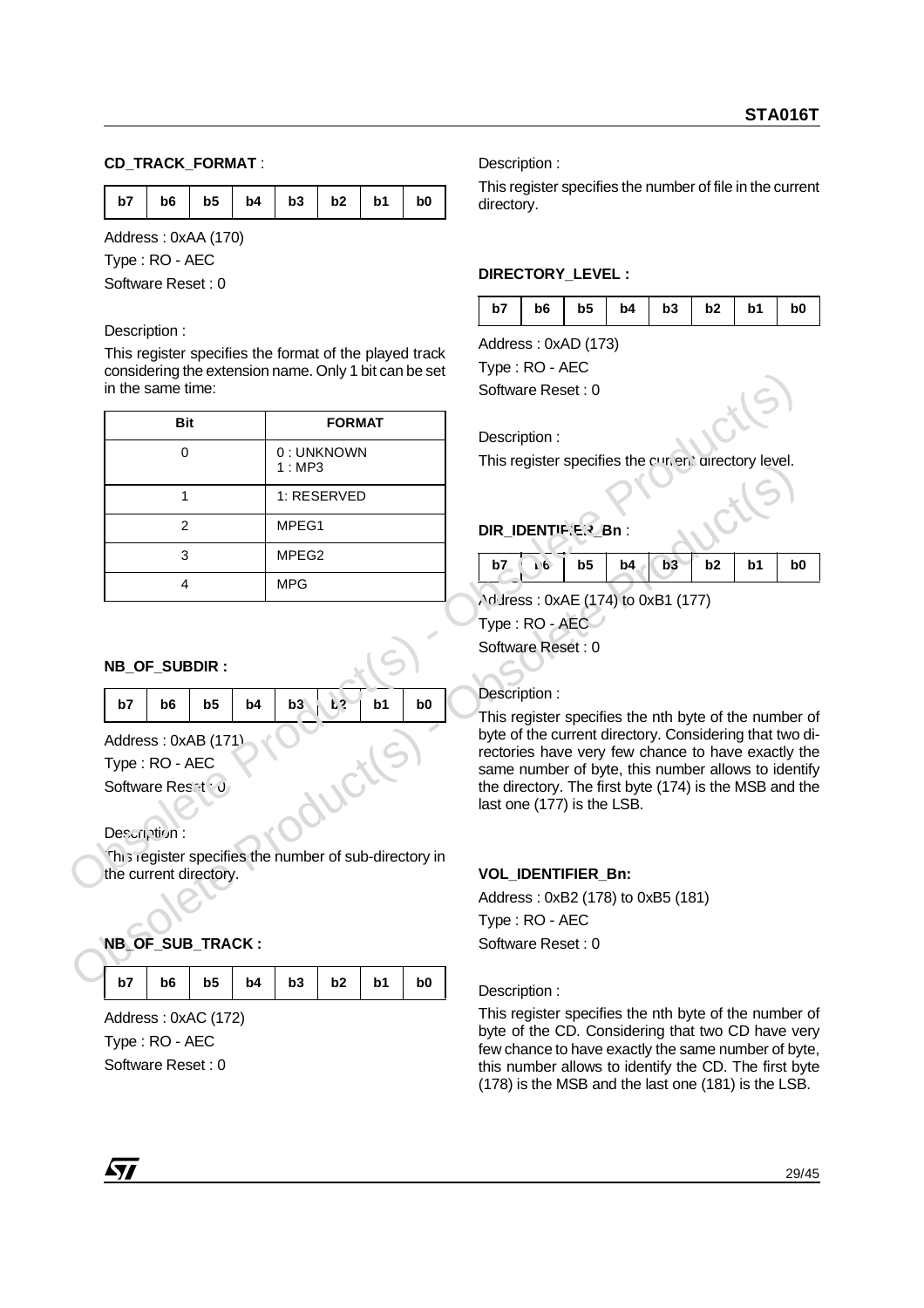## **EXTRACT\_BYTE\_IDX\_B**n:

|  |  | b7   b6   b5   b4   b3   b2   b1   b0 |  |  |
|--|--|---------------------------------------|--|--|

Address : 0xB6 (182) to 0xB8 (185)

Type : RW - ABO

Software Reset : 0

#### Description :

This register specifies the n<sup>th</sup> byte of the index of the byte block to extract from the CD. This number should be relative to the beginning of the track containing these bytes.

#### **EXTRACT\_ADR\_MODE** :

| b7   b6   b5   b4   b3   b2   b1   b0 |  |  |  |  |  |  |  |
|---------------------------------------|--|--|--|--|--|--|--|
|---------------------------------------|--|--|--|--|--|--|--|

Address : 0xBA (186)

Type : RW - ABO

Software Reset : 0

Description :

EXTRACT\_ADR\_MODE:<br>  $\frac{b\overline{y}}{x} + \frac{b\overline{6}}{6}$  bs  $\overline{b}$  bs  $\overline{b}$  bs  $\overline{c}$  control control control control control control control control control control control control control control control control control This register specifies addressing mode type for byte extraction: if set to 0, it is a relative (to the beginning of the current file) addressing mode, if set to 1 it is an absolute addressing mode (relative to the beginning of the CD). Should be relative to the beginning of the track contribution of the track contract a DR. Models: CMS (16)<br>
EXTRACT ADR. MODE:<br>  $\frac{57}{17}$  b6  $\frac{1}{15}$  b6  $\frac{1}{15}$  b6  $\frac{1}{15}$  b7  $\frac{1}{15}$  b6  $\frac{1}{15}$  controls: C

## **CD\_CONFIG\_MODULE :**

| 16<br>$b^7$ | $b5$ $b4$ $b3$ $b2$ $b1$ |  | b <sub>0</sub> |
|-------------|--------------------------|--|----------------|

Address : 0xBC (188)

Type : RO - ABO

Software Reset : 0xA

Description :

This register set some parameters describing the way the module transmit the data to the DSP.

| Bit | <b>FORMAT</b>                                                  |
|-----|----------------------------------------------------------------|
|     | 0: valid data byte swapped.<br>1: valid data not byte swapped. |

| Bit   | <b>FORMAT</b>                                |
|-------|----------------------------------------------|
|       | 0: ID3 tag not checked<br>1: ID3 tag checked |
| other | reference for counting sector in<br>minute.  |

# **3.9 COMMAND registers description SOFT\_RESET** :

|   |  |  | $b7$   $b6$   $b5$   $b4$   $b3$   $b2$   $b1$   $b0$ |  |
|---|--|--|-------------------------------------------------------|--|
|   |  |  |                                                       |  |
| . |  |  |                                                       |  |

Address : 0x10 (16) Type : WO - DWT

Software Reset : 0

## Description :

When use: write 1 in this register, a soft reset occurs. The contenant register and the interrupt register are cleared. The decoder goes into idle mode.

| CK CMD: |  |
|---------|--|
|         |  |

|  |  |  |  |  |  |  |  | b0 |
|--|--|--|--|--|--|--|--|----|
|--|--|--|--|--|--|--|--|----|

Address : 0x3A (58) Type : WO - DBO Software Reset : 1

Hardware Reset : 1

Description :

After a soft reset, user must write 0 in CK\_CMD to run the core clock of the chip. This will begin the boot of the chip, and so get it out of its idle state.

## **DEC\_SEL :**

| $b7$   $b6$   $b5$   $b4$   $b3$   $b2$   $b1$   $b0$ |  |  |  |  |  |  |
|-------------------------------------------------------|--|--|--|--|--|--|
|-------------------------------------------------------|--|--|--|--|--|--|

Address : 0x55 (85) Type : RW - DEC

Software Reset : 0



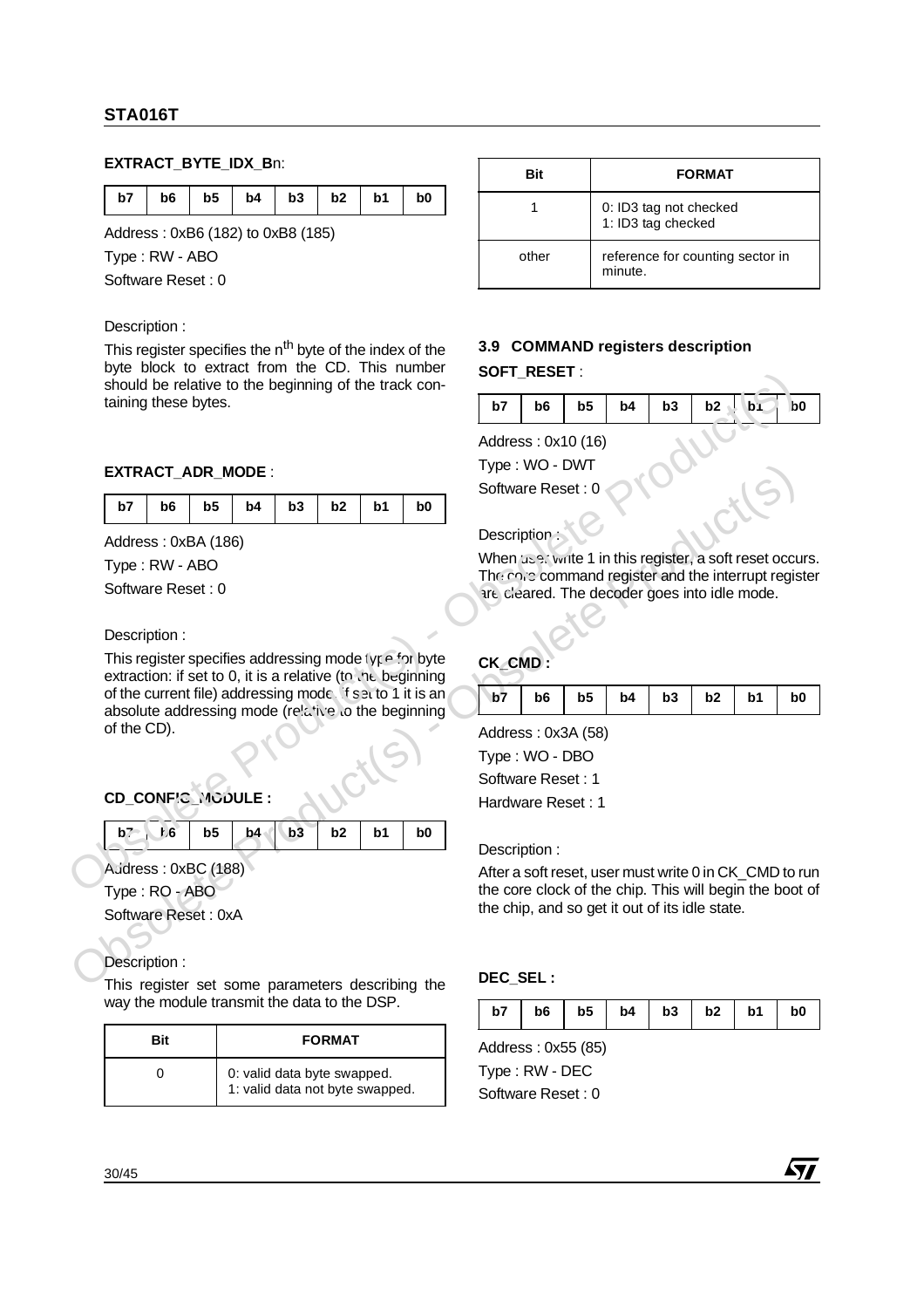This register select the decoding data flux according the mode written in following table.

|                                   | Bit(7:0)<br><b>Mode</b>  |    |    |                                        |                |                                                                                                                                                                                                 |                                                                                                                                                                      |    |                |                |    |    |                |   |
|-----------------------------------|--------------------------|----|----|----------------------------------------|----------------|-------------------------------------------------------------------------------------------------------------------------------------------------------------------------------------------------|----------------------------------------------------------------------------------------------------------------------------------------------------------------------|----|----------------|----------------|----|----|----------------|---|
|                                   | 0                        |    |    | CD_MP3                                 |                |                                                                                                                                                                                                 | Description:                                                                                                                                                         |    |                |                |    |    |                |   |
|                                   | $\mathbf{1}$             |    |    | CD_BYPASSA                             |                |                                                                                                                                                                                                 | For decoders having CRC abilities (see each dec<br>er configuration), if set to 0 enable the check of CI                                                             |    |                |                |    |    |                |   |
|                                   | $\overline{2}$           |    |    | <b>RESERVED</b>                        |                |                                                                                                                                                                                                 | if set to 1 disable the check of the CRC.                                                                                                                            |    |                |                |    |    |                |   |
|                                   | $\mathfrak{3}$           |    |    | BSB_MP3                                |                |                                                                                                                                                                                                 |                                                                                                                                                                      |    |                |                |    |    |                |   |
|                                   | $\overline{4}$           |    |    |                                        |                | BSB_ADPCM_DECODER                                                                                                                                                                               |                                                                                                                                                                      |    |                |                |    |    |                |   |
|                                   | 5                        |    |    | <b>RESERVED</b>                        |                |                                                                                                                                                                                                 | <b>MUTE:</b>                                                                                                                                                         |    |                |                |    |    |                |   |
|                                   | 6                        |    |    |                                        |                | BSA_ADPCM_ENCODER                                                                                                                                                                               | b7                                                                                                                                                                   | b6 | b <sub>5</sub> | b <sub>4</sub> | b3 | b2 | L <sub>1</sub> | b |
|                                   | $\overline{7}$           |    |    | BSA_BYPASSA                            |                |                                                                                                                                                                                                 | Address: 0x53 (83)                                                                                                                                                   |    |                |                |    |    |                |   |
|                                   | 8                        |    |    | I2Sin_ADPCM_ENC                        |                |                                                                                                                                                                                                 | Type: RW - ABO                                                                                                                                                       |    |                |                |    |    |                |   |
|                                   | $\boldsymbol{9}$         |    |    | I2Sin_BYPASSA                          |                |                                                                                                                                                                                                 | Software Reset: 0                                                                                                                                                    |    |                |                |    |    |                |   |
| 10<br>SINE (test mode chip alive) |                          |    |    | Description.                           |                |                                                                                                                                                                                                 |                                                                                                                                                                      |    |                |                |    |    |                |   |
| <b>RUN:</b><br>b7                 | b6<br>Address: 0x56 (86) | b5 | b4 | b <sub>3</sub>                         | b <sub>2</sub> | b1<br>b <sub>0</sub>                                                                                                                                                                            | o scoder, if set to 1 enable the mute of the decor<br>Note that during a MUTE the input stream keeps<br>entering.                                                    |    |                |                |    |    |                |   |
|                                   | Type: RW - DEC           |    |    |                                        |                |                                                                                                                                                                                                 | SKIP:                                                                                                                                                                |    |                |                |    |    |                |   |
|                                   | Software Reset: 0        |    |    |                                        |                |                                                                                                                                                                                                 | b7                                                                                                                                                                   | b6 | b <sub>5</sub> | b4             | b3 | b2 | b <sub>1</sub> | b |
|                                   | Description:             |    |    | is recet (value 0) by the dsp (see I). |                | - When a soltware reset occurs, register RUN<br>Writen boot routines are finished, the dsp<br>write inside RUN register the value 2 : this is<br>the start of the external configuration period | Address: 0x57 (87)<br>Type: RW - ABO<br>Software Reset: 0<br>Description:                                                                                            |    |                |                |    |    |                |   |
|                                   | (start of DEC : see I).  |    |    |                                        |                | When the external device wants to end the<br>the contract of the contract of the contract of the contract of the contract of the contract of the contract of                                    | For data flux using USSB Input, if SKIP == $n>2$ ,<br>coder skip (n-1) out of n frames. Note that maxim<br>value for n is 8, and if $n == 0$ or $n == 1$ , no frames |    |                |                |    |    |                |   |

## **RUN** :

| b7 |  |  | $b6$   $b5$   $b4$   $b3$   $b2$   $b1$ | b <sub>0</sub> |
|----|--|--|-----------------------------------------|----------------|
|    |  |  |                                         |                |

- When a software reset occurs, register RUN is reset (value 0) by the dsp (see I).
- **When boot routines are finished, the dsp** write inside RUN register the value 2 : this is the start of the external configuration period (start of DEC : see I).
- When the external device wants to end the external configuration period, it must write the value 1 inside the register RUN: this is the run command that starts the decoding process (see I).

## **CRC\_IGNORE :**

|  | b7   b6   b5   b4   b3   b2   b1   b0 |  |  |
|--|---------------------------------------|--|--|

Address : 0x52 (82) Type : RW - ABO Software Reset : 0

#### Description :

For decoders having CRC abilities (see each decoder configuration), if set to 0 enable the check of CRC, if set to 1 disable the check of the CRC.

#### **MUTE :**

| b7                 | b6 | b5 | b <sub>4</sub> | b3 | b2 | b0 |
|--------------------|----|----|----------------|----|----|----|
| Address: 0x53 (83) |    |    |                |    |    |    |
| Type: RW - ABO     |    |    |                |    |    |    |

# Description :

**B**<br> **EXERCIST PROPASSA**<br> **EXERCIST PROPASSA**<br> **EXERCIST PROPASSA**<br> **EXERCIST PROPASSA**<br> **EXERCIST PROPASSA**<br> **EXERCIST PROPASSA**<br> **EXERCIST PROPASSA**<br> **EXERCIST PROPASSA**<br> **EXERCIST PROPASSA**<br> **EXERCISE PROPASSA**<br> **EXERC** For decoders having MUTE abilities (see each decoder configuration), if set to 0 disable the mute of the decoder, if set to 1 enable the mute of the decoder. Note that during a MUTE the input stream keeps on entering.

## **SKIP :**

|  |  |  | $b7$   $b6$   $b5$   $b4$   $b3$   $b2$   $b1$   $b0$ |  |
|--|--|--|-------------------------------------------------------|--|
|  |  |  |                                                       |  |

## Description :

For data flux using USSB Input, if  $SKIP == n > 2$ , decoder skip (n-1) out of n frames. Note that maximum value for n is 8, and if  $n == 0$  or  $n == 1$ , no frames is skipped.

## **PAUSE** :

|  |  |  |  |  |  | $b7$   $b6$   $b5$   $b4$   $b3$   $b2$   $b1$   $b0$ |  |
|--|--|--|--|--|--|-------------------------------------------------------|--|
|--|--|--|--|--|--|-------------------------------------------------------|--|

Address : 0x58 (88) Type : RW - ABO

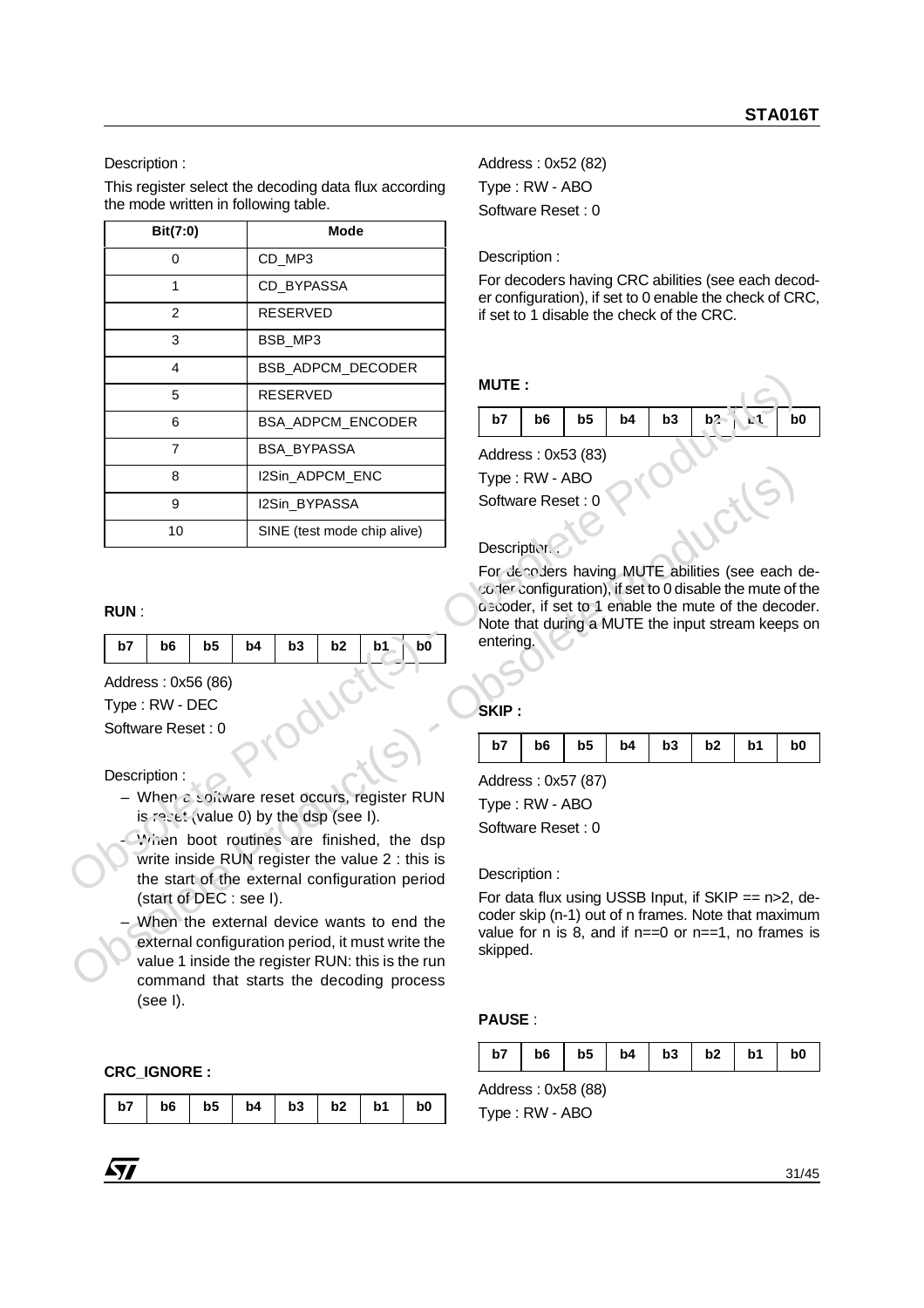Software Reset : 0

#### Description :

For decoders having PAUSE abilities (see each decoder configuration), if set to 0 disable the pause of the decoder, if set to 1 enable the pause of the decoder. Note that during a PAUSE the input stream is stopped.

# **3.10 STATUS registers description STATUS\_MODE :**

| b7   b6   b5   b4   b3   b2   b1 | b0 |
|----------------------------------|----|
|----------------------------------|----|

|              | <b>STATUS_MODE:</b> | 0.1001A100169131613 063611pH011      |    |                                      |             |                |                                                      | uecoueu. |                                                          |                |    |    |                     |                                                       |                |
|--------------|---------------------|--------------------------------------|----|--------------------------------------|-------------|----------------|------------------------------------------------------|----------|----------------------------------------------------------|----------------|----|----|---------------------|-------------------------------------------------------|----------------|
| b7           | b6                  | b <sub>5</sub>                       | b4 | b <sub>3</sub>                       | b2          | b <sub>1</sub> | b <sub>0</sub>                                       |          | STATUS_SF:                                               |                |    |    |                     |                                                       |                |
|              | Type: RO - EDF      | Address: 0xCC (204)                  |    |                                      |             |                |                                                      | b7       | b6                                                       | b <sub>5</sub> | h4 | b3 | b2                  | b1                                                    | b <sub>0</sub> |
| Description: | Software Reset: 0   | bitstream according following table. |    |                                      |             |                | This register give the type of the currently decoded |          | Address: 0xCE (206)<br>Type: RO FLF<br>Software Neset: 0 |                |    |    |                     |                                                       |                |
|              | Value               |                                      |    |                                      | <b>Mode</b> |                |                                                      |          | Lescription:                                             |                |    |    |                     |                                                       |                |
|              | 0                   |                                      |    | MP3                                  |             |                |                                                      |          |                                                          |                |    |    |                     | This register gives the index of the sampling frequer |                |
|              | $\mathbf{1}$        |                                      |    | MP3_25                               |             |                |                                                      |          | pling frequency indexes are given by table 5             |                |    |    |                     | cy of the stream currently decoded. Note that san     |                |
|              | $\overline{c}$      |                                      |    | <b>RESERVE</b>                       |             |                |                                                      |          |                                                          |                |    |    |                     |                                                       |                |
|              | 3                   |                                      |    | RESERVED                             |             |                |                                                      |          |                                                          |                |    |    |                     |                                                       |                |
|              | 4                   |                                      |    | <b>STATUS_FE:</b><br><b>PESERVED</b> |             |                |                                                      |          |                                                          |                |    |    |                     |                                                       |                |
|              | 5                   |                                      |    | ADPCM                                |             |                |                                                      | b7       | b6                                                       | b5             | b4 | b3 | b2                  | b <sub>1</sub>                                        | b <sub>0</sub> |
|              | 6                   |                                      |    | <b>RESERVED</b>                      |             |                |                                                      |          |                                                          |                |    |    |                     |                                                       |                |
|              |                     | سيب                                  |    | <b>BYPASS</b>                        |             |                |                                                      |          | Address: 0x6F (111)<br>Type: RO - AEC                    |                |    |    |                     |                                                       |                |
|              | 8                   |                                      |    | <b>RESERVED</b>                      |             |                |                                                      |          | Software Reset: 0                                        |                |    |    |                     |                                                       |                |
|              | 9                   |                                      |    | RESERVED                             |             |                |                                                      |          |                                                          |                |    |    |                     |                                                       |                |
|              | 10 <sub>2</sub>     |                                      |    | <b>RESERVED</b>                      |             |                |                                                      |          | Description:                                             |                |    |    |                     |                                                       |                |
|              | 11                  |                                      |    | MPG <sub>2</sub>                     |             |                |                                                      |          |                                                          |                |    |    |                     | This register give the status of the synchronization  |                |
|              | 12                  |                                      |    | <b>RESERVED</b>                      |             |                |                                                      |          | process according following table.                       |                |    |    |                     |                                                       |                |
|              | 13                  |                                      |    | <b>RESERVED</b>                      |             |                |                                                      |          | Value                                                    |                |    |    | Level               |                                                       |                |
|              | 14                  |                                      |    | RESERVED                             |             |                |                                                      |          | $\pmb{0}$                                                |                |    |    | Syncrho not started |                                                       |                |
|              | 15                  |                                      |    | RESERVED                             |             |                |                                                      |          | $\mathbf{1}$                                             |                |    |    | Syncword found      |                                                       |                |
|              | 16                  |                                      |    | <b>RESERVED</b>                      |             |                |                                                      |          | $\overline{2}$                                           |                |    |    | Syncword search     |                                                       |                |
|              | 17                  |                                      |    | <b>RESERVED</b>                      |             |                |                                                      |          |                                                          |                |    |    |                     | Syncword hard to find                                 |                |
|              | 18                  |                                      |    | <b>UNKNOWN</b>                       |             |                |                                                      |          | 3                                                        |                |    |    |                     |                                                       |                |
|              |                     |                                      |    |                                      |             |                |                                                      |          |                                                          |                |    |    |                     |                                                       |                |

## STATUS CHANS NB :

Address : 0xCD (205)

Type : RO - EDF

Software Reset : 0

#### Description :

This register gives the number of channel currently decoded.

# **STATUS\_SF :**

| decoded.    |                                                          |                |          |                |                      |  |  |  |  |  |
|-------------|----------------------------------------------------------|----------------|----------|----------------|----------------------|--|--|--|--|--|
| STATUS_SF : |                                                          |                |          |                |                      |  |  |  |  |  |
| b7          | b <sub>6</sub>                                           | b <sub>5</sub> | b3<br>ь4 | b <sub>2</sub> | b <sub>0</sub><br>b1 |  |  |  |  |  |
|             | Address: 0xCE (206)<br>Type: RO FLF<br>Software Neset: 0 |                |          |                |                      |  |  |  |  |  |
|             |                                                          |                |          |                |                      |  |  |  |  |  |

## Description :

## **STATUS\_FE :**

|  |  |  |  |  |  | $b7$   $b6$   $b5$   $b4$   $b3$   $b2$   $b1$   $b0$ |  |
|--|--|--|--|--|--|-------------------------------------------------------|--|
|--|--|--|--|--|--|-------------------------------------------------------|--|

| Value | Level                 |
|-------|-----------------------|
|       | Syncrho not started   |
|       | Syncword found        |
|       | Syncword search       |
|       | Syncword hard to find |

57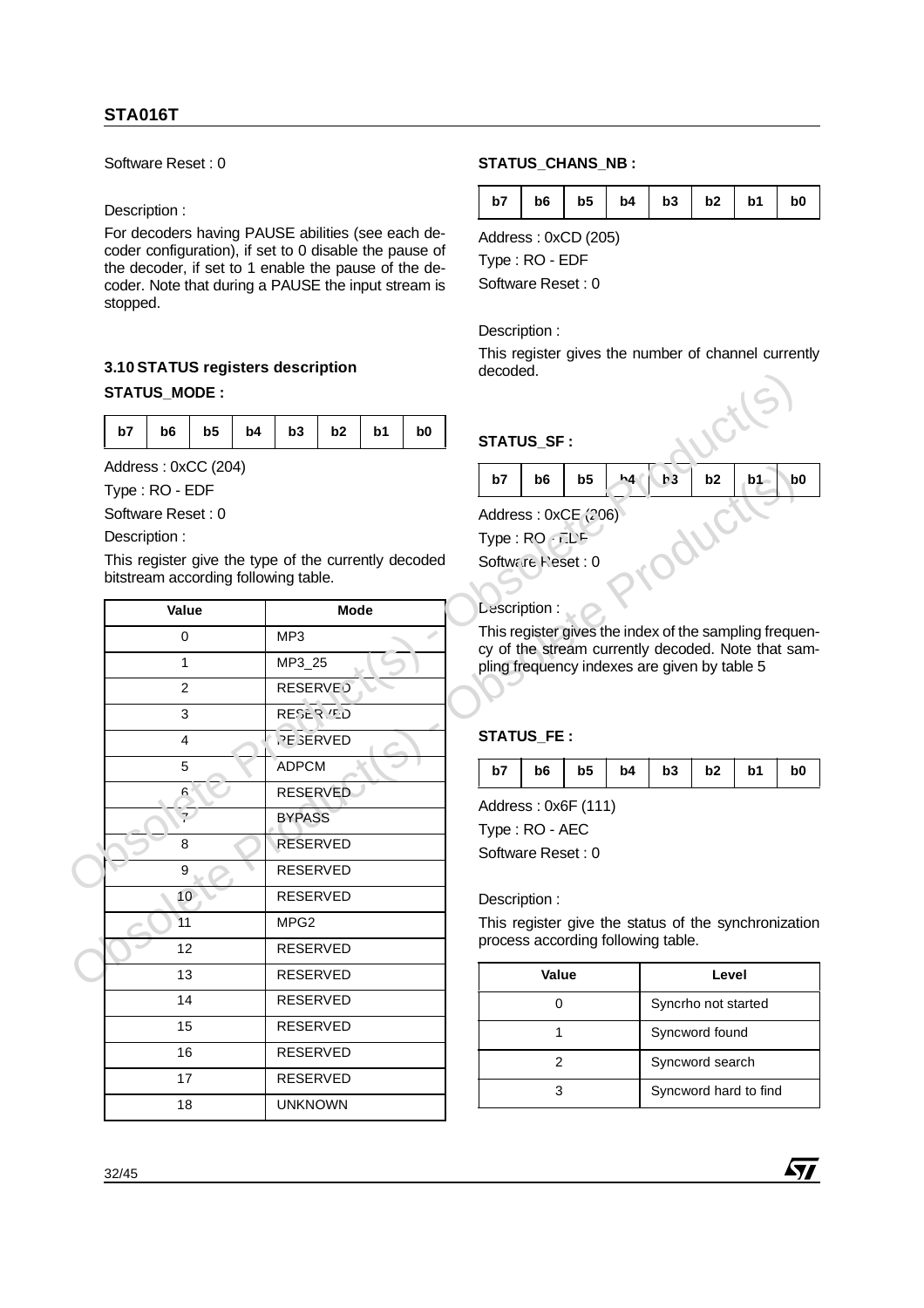#### **HEADER \_n:**

|  |  |  |  |  | b7   b6   b5   b4   b3   b2   b1 |  |  |  | b <sub>0</sub> |
|--|--|--|--|--|----------------------------------|--|--|--|----------------|
|--|--|--|--|--|----------------------------------|--|--|--|----------------|

Address : 0xD4 (212) to 0xD9 (217)

Type : RO - EDF

Software Reset : 0

#### Description :

This register give the nth byte of the header of the frame currently decoded

#### **3.11 BYPASSA\_CONFIGURATION registers description**

#### **CHAN\_NB :**

| b7   b6   b5   b4   b3   b2   b1   b0 |
|---------------------------------------|
|---------------------------------------|

## **SAMPLING\_FREQ:** :

|  | $b7$ $b6$ $t^5$ $b4$ $b3$ $b2$ $b1$ |  |  | b <sub>0</sub> |
|--|-------------------------------------|--|--|----------------|
|  |                                     |  |  |                |

## Description :

User must specify the sampling frequency of the stream to decode if clocks direction of the input interface is input. Sampling frequency index is given by table 4.

#### **PCMCLK\_INPUT :**

| b7 | b6 | b5 |  | $b4$   $b3$   $b2$ |  | b <sub>1</sub> | b <sub>0</sub> |
|----|----|----|--|--------------------|--|----------------|----------------|
|----|----|----|--|--------------------|--|----------------|----------------|

Address : 0xCB (203) Type : RW - DEC Software Reset : 0

Description :

If set to 1, the PCMCLK pad is configure as input in order to receive an external reference clock.

# **3.12 MP3\_CONFIGURATION registers description**

|  |  | $b7$   $b6$   $b5$   $b4$   $b3$   $k2$   $b1$ | b0 |
|--|--|------------------------------------------------|----|
|  |  |                                                |    |

| manno carromay accousa                                                                       |      | description                                      |                 |     |                 |                 |                                                         |                 |
|----------------------------------------------------------------------------------------------|------|--------------------------------------------------|-----------------|-----|-----------------|-----------------|---------------------------------------------------------|-----------------|
|                                                                                              |      | ERR DEC LEVEL :                                  |                 |     |                 |                 |                                                         |                 |
| 3.11 BYPASSA_CONFIGURATION registers<br>description                                          | b7   | b <sub>6</sub>                                   | b <sub>5</sub>  | b4  | b3              | L2              | b <sub>1</sub>                                          | b <sub>0</sub>  |
| <b>CHAN NB:</b>                                                                              |      | Address: 0x6B (107)                              |                 |     |                 |                 |                                                         |                 |
| b3<br>b2<br>b <sub>1</sub><br>b7<br>b <sub>6</sub><br>b <sub>5</sub><br>b4<br>b <sub>0</sub> |      | Type: RO - EDF                                   |                 |     |                 |                 |                                                         |                 |
|                                                                                              |      | Software Reset . J                               |                 |     |                 |                 |                                                         |                 |
| Address: 0x70 (112)                                                                          |      |                                                  |                 |     |                 |                 |                                                         |                 |
| Type: RW - DEC                                                                               |      | Description:                                     |                 |     |                 |                 |                                                         |                 |
| Software Reset: 0                                                                            |      |                                                  |                 |     |                 |                 | This register give the status of the mp3 decoding pro-  |                 |
|                                                                                              | ble. |                                                  |                 |     |                 |                 | cess according the error level written in following ta- |                 |
| Description:                                                                                 |      |                                                  |                 |     |                 |                 |                                                         |                 |
| User must specify the number of channel for $L_1$ passa<br>decoder to decode.                |      | Value                                            |                 |     |                 | Level           |                                                         |                 |
|                                                                                              |      | 0                                                |                 |     | No error        |                 |                                                         |                 |
|                                                                                              |      | 1                                                |                 |     |                 |                 | Warning while decoding                                  |                 |
| SAMPLING_FREQ::                                                                              |      | $\overline{2}$                                   |                 |     |                 |                 | Error while decoding                                    |                 |
|                                                                                              |      | 3                                                |                 |     |                 |                 | Fatal error while decoding                              |                 |
| 上与<br>b4<br>b3<br>b7<br>b <sub>6</sub><br>b2<br>b <sub>1</sub><br>b <sub>0</sub>             |      |                                                  |                 |     |                 |                 |                                                         |                 |
| Address: 0x71 (113)                                                                          |      |                                                  |                 |     |                 |                 |                                                         |                 |
| <b>Tyte: KW - DEC</b>                                                                        |      | ERR_DEC_NB_1:                                    |                 |     |                 |                 |                                                         |                 |
| Scitware Reset: 0                                                                            |      |                                                  |                 |     |                 |                 |                                                         |                 |
|                                                                                              | b7   | b <sub>6</sub>                                   | b <sub>5</sub>  | b4  | b3              | b2              | b1                                                      |                 |
| <b>Description</b>                                                                           | ER7  | ER <sub>6</sub>                                  | ER <sub>5</sub> | ER4 | ER <sub>3</sub> | ER <sub>2</sub> | ER <sub>1</sub>                                         | ER <sub>0</sub> |
| User must specify the sampling frequency of the                                              |      | Address: 0x6C (108)                              |                 |     |                 |                 |                                                         |                 |
| stream to decode if clocks direction of the input inter-                                     |      | Type: RO - EDF                                   |                 |     |                 |                 |                                                         |                 |
| face is input. Sampling frequency index is given by                                          |      | $\mathsf{C}_{\mathsf{O}}\mathsf{f}_{\mathsf{H}}$ |                 |     |                 |                 |                                                         |                 |

## **ERR\_DEC\_NB\_1 :**

| $b7$   $b6$   $b5$   $b4$   $b3$   $b2$   $b1$   $b0$ |  |  |  |
|-------------------------------------------------------|--|--|--|
| ER7   ER6   ER5   ER4   ER3   ER2   ER1   ER0         |  |  |  |

Software Reset : 0 Description :

See ERR\_DEC\_NB\_2 register description.

*ky*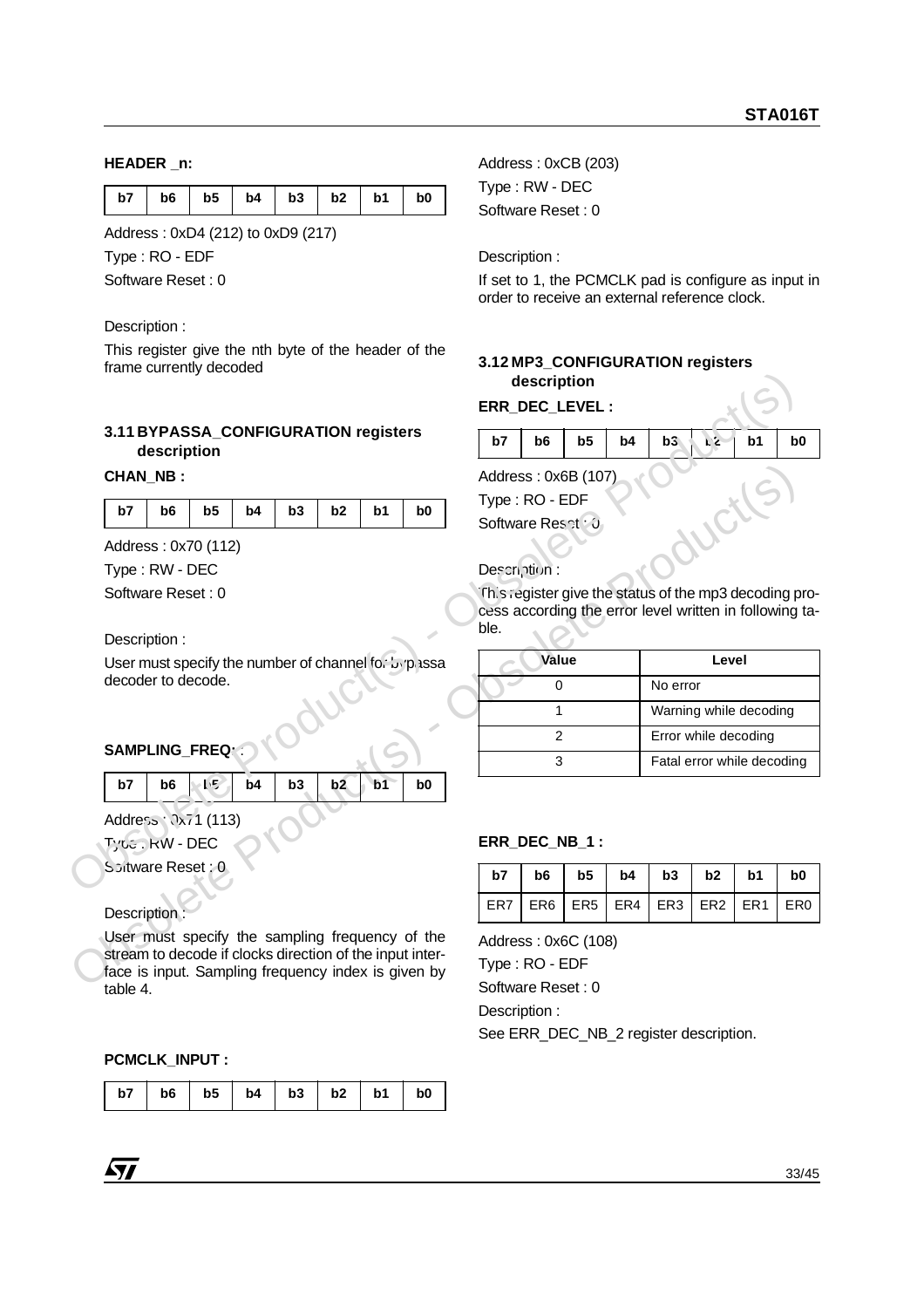## **ERR\_DEC\_NB\_2 :**

|  |  | $b7$   $b6$   $b5$   $b4$   $b3$   $b2$   $b1$ |  | b <sub>0</sub> |
|--|--|------------------------------------------------|--|----------------|
|  |  | ER15 ER14 ER13 ER12 ER11 ER10 ER9 ER8          |  |                |

Address : 0x6D (109)

Type : RO - EDF

Software Reset : 0

#### Description :

|                                    | This register give the status of the mp3 decoding pro-<br>cess according the error number written in following |           |                                    |                | with right channel. |    |                | stream stereo encoded as mono                                                                             |                |
|------------------------------------|----------------------------------------------------------------------------------------------------------------|-----------|------------------------------------|----------------|---------------------|----|----------------|-----------------------------------------------------------------------------------------------------------|----------------|
| table.                             |                                                                                                                |           |                                    |                |                     |    |                | stream mono stands for only 1 charme. is transmi                                                          |                |
| Event                              | <b>Comment</b>                                                                                                 |           | ted, data are also not interleaved |                |                     |    |                |                                                                                                           |                |
| $ER0 == 1$                         | crc_error                                                                                                      |           | the encoded data.                  |                |                     |    |                | Encode a stereo stream as mono reduce from an ha                                                          |                |
| $ER1 == 1$                         | cutoff_error                                                                                                   |           |                                    |                |                     |    |                |                                                                                                           |                |
| $ER2 == 1$                         | big value error                                                                                                |           |                                    |                |                     |    |                |                                                                                                           |                |
| $ER3 == 1$                         | hufftable_error                                                                                                |           | SAMPLING FREQ.:                    |                |                     |    |                |                                                                                                           |                |
| $ER4 == 1$                         | mod_buf_size_error                                                                                             | $-hr$     | b <sub>6</sub>                     | b <sub>5</sub> | b4                  | b3 | b <sub>2</sub> | b1                                                                                                        | b0             |
| $ER5 == 1$                         | huffman decode error                                                                                           |           |                                    |                |                     |    |                |                                                                                                           |                |
| $ER6 == 1$                         | dynpart_exchange_error                                                                                         |           | Address: 0x71 (113)                |                |                     |    |                |                                                                                                           |                |
| $ER7 == 1$                         | gr_length_error                                                                                                |           | Type: RW - DEC                     |                |                     |    |                |                                                                                                           |                |
| $ER8 == 1$                         | input_bit_ava"a.Ne_error                                                                                       |           | Software Reset: 0                  |                |                     |    |                |                                                                                                           |                |
| $ER9 == 1$                         | ch_length, error                                                                                               |           |                                    |                |                     |    |                |                                                                                                           |                |
| $ER10 == 1$                        | heal_t/amelength_error                                                                                         |           | Description:                       |                |                     |    |                |                                                                                                           |                |
| $ER11 == 1$                        | ayipart_length_error                                                                                           |           |                                    |                |                     |    |                | It allows the user to specify the sampling frequend<br>of the stream to encode. See table 6 of sample fre |                |
| $ER12 == 1$                        | block_type_error                                                                                               | quencies. |                                    |                |                     |    |                |                                                                                                           |                |
| $ER15 = 1$                         | head_emphasis_error                                                                                            |           |                                    |                |                     |    |                |                                                                                                           |                |
| $E_1$ , 4 == 1                     | head_samp_freq_error                                                                                           |           |                                    |                |                     |    |                |                                                                                                           |                |
| $ER15 == 1$                        | head_layer_error                                                                                               |           | ENC_STATE_REPEAT :                 |                |                     |    |                |                                                                                                           |                |
|                                    |                                                                                                                | b7        | b <sub>6</sub>                     | b5             | b4                  | b3 | b <sub>2</sub> | b1                                                                                                        | b <sub>0</sub> |
|                                    |                                                                                                                |           | Address: 0x72 (114)                |                |                     |    |                |                                                                                                           |                |
| 3.13 ADPCM_CONFIGURATION registers |                                                                                                                |           | Type: RW - DEC                     |                |                     |    |                |                                                                                                           |                |
| description                        |                                                                                                                |           | Software Reset: 0                  |                |                     |    |                |                                                                                                           |                |
| <b>CHAN_NB:</b>                    |                                                                                                                |           | Description:                       |                |                     |    |                |                                                                                                           |                |

# **3.13 ADPCM\_CONFIGURATION registers description CHAN\_NB :**

|  | $b7$   $b6$   $b5$   $b4$   $b3$   $b2$   $b1$   $b0$ |  |  |
|--|-------------------------------------------------------|--|--|
|  |                                                       |  |  |

Address : 0x70 (112) Type : RW - DEC Software Reset : 0

Description :

It allows the user to specify the number of channel of the stream to encode.

| Value | Codec                                                |
|-------|------------------------------------------------------|
|       | stream mono encoded as mono                          |
|       | stream stereo encoded as stereo                      |
| 5     | stream stereo encoded as mono<br>with left channel.  |
|       | stream stereo encoded as mono<br>with right channel. |

# SAMPLING TREQ. :

| $\frac{1}{1}$ b6   b5   b4   b3   b2   b1   b0 |  |  |  |
|------------------------------------------------|--|--|--|
|                                                |  |  |  |

#### Description :

## **ENC\_STATE\_REPEAT :**

| b7   b6   b5   b4   b3   b2   b1  <br>b <sub>0</sub> |
|------------------------------------------------------|
|------------------------------------------------------|

Description :

It allows the user to specify at which frequency the state of the encoder should be repeated in the stream :(1/HOST\_ENC\_STATE\_REPEAT) frame.

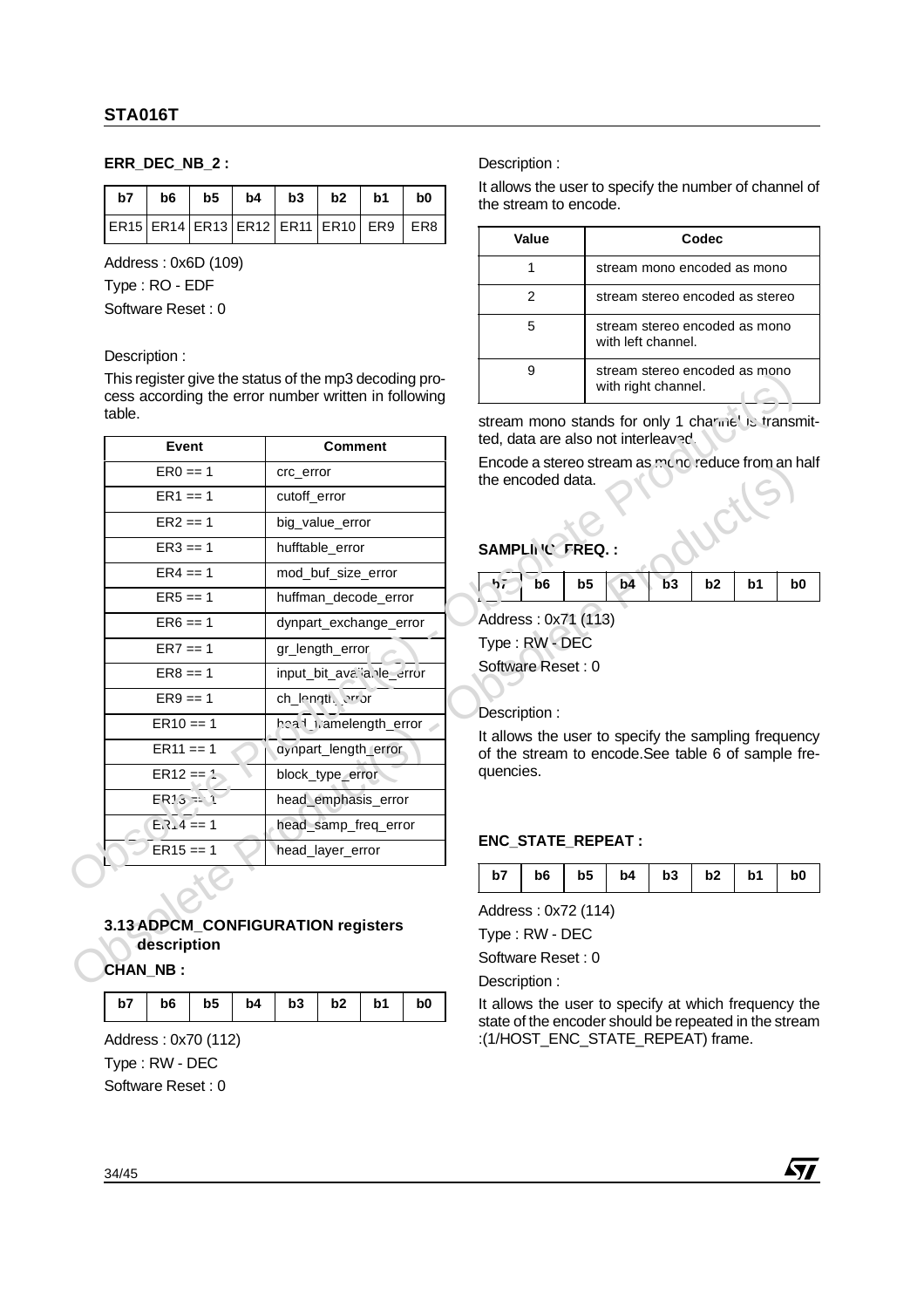## **ENC\_CODEC** :

| b7   b6   b5   b4   b3   b2   b1   b0 |  |
|---------------------------------------|--|
|---------------------------------------|--|

Address : 0x73 (115) Type : RW - DEC Software Reset : 0

#### Description :

It allows the user to specify the codec to use for the encoding:

| unuumny.                                                                                                                                   |                |                |                |                |                 |                           |                |                                                      |    |                |                |                |
|--------------------------------------------------------------------------------------------------------------------------------------------|----------------|----------------|----------------|----------------|-----------------|---------------------------|----------------|------------------------------------------------------|----|----------------|----------------|----------------|
| Value                                                                                                                                      |                | Codec          |                |                | b7              | b <sub>6</sub>            | b <sub>5</sub> | b4                                                   | b3 | b2             | b <sub>1</sub> | b <sub>0</sub> |
| 0                                                                                                                                          | Intel/DVI      |                |                |                |                 |                           |                |                                                      |    |                |                |                |
| 1                                                                                                                                          | G723_24        |                |                |                |                 | Address: 0x76 (118)       |                |                                                      |    |                |                |                |
| $\overline{2}$                                                                                                                             | G721           |                |                |                |                 | Type: RW - ABO            |                |                                                      |    |                |                |                |
| 3                                                                                                                                          | G723_40        |                |                |                |                 | Software Reset: 0         |                |                                                      |    |                |                |                |
| ENC_FRAME_LEN:                                                                                                                             |                |                |                |                | $dB$ )          | Description:              |                | This register specifies the direct left attenuation  |    |                |                |                |
| b <sub>5</sub><br>b7<br>b <sub>6</sub><br>b4                                                                                               | b3             | b2             | b <sub>1</sub> | b <sub>0</sub> |                 |                           |                |                                                      |    |                |                |                |
| Address: 0x74 (116)<br>Type: RW - DEC<br>Software Reset: 0                                                                                 |                |                |                |                | MIX_DLB:<br>b7  | b6<br>Address: 0x77 (119) | b <sub>5</sub> | b4                                                   | b3 | b <sub>2</sub> | b1             | b <sub>0</sub> |
| Description:                                                                                                                               |                |                |                |                |                 | Type: RW - ABO            |                |                                                      |    |                |                |                |
| It allows the user to specify the number of words by<br>channel included in 1 rame: value from 1 to 15 (mul-<br>tiplied by 64 inside dsp). |                |                |                |                |                 | Software Reset: 0         |                |                                                      |    |                |                |                |
|                                                                                                                                            |                |                |                |                | Description:    |                           |                |                                                      |    |                |                |                |
| 2.14 MIX_CONFIGURATION registers<br>description                                                                                            |                |                |                |                |                 | rigth channel.            |                | This register specifies the left attenuation (in dB) |    |                |                |                |
| <b>MIX_MODE:</b><br>b6<br>b <sub>5</sub><br>b4<br>b7                                                                                       | b <sub>3</sub> | b <sub>2</sub> |                |                | <b>MIX_DRA:</b> |                           |                |                                                      |    |                |                |                |
|                                                                                                                                            |                |                | b <sub>1</sub> | b <sub>0</sub> |                 |                           |                |                                                      |    |                |                |                |

#### **ENC\_FRAME\_LEN :**

|  |  | b7   b6   b5   b4   b3   b2   b1   b0 |  |  |  |
|--|--|---------------------------------------|--|--|--|

## Description :

**ENC\_FRAME\_LEN**:<br>  $\frac{1}{3}$  - Of 223.40<br> **Obsorbing Reset :** 0<br>
Description :<br>
Description :<br>  $\frac{1}{10}$ <br>  $\frac{1}{10}$ <br>  $\frac{1}{10}$ <br>
Address : 0x74 (116)<br>  $\frac{1}{10}$ <br>
Obsorbing Reset : 0<br>
Obsorbin:<br>
Type : RW - DEC<br>
Software It allows the user to specify the number of words by channel included in 1 rrame: value from 1 to 15 (multiplied by 64 inside dsp).

## **3.14 MIX\_CONFIGURATION registers description**

#### **MIX\_MODE:**

|  |  |  |  | $b7 - b6$ b5 b4 b3 b2 b1 b0 |  |  |  |  |
|--|--|--|--|-----------------------------|--|--|--|--|
|--|--|--|--|-----------------------------|--|--|--|--|

Address : 0x75 (117) Type : RW - ABO

Software Reset : 2

#### Description :

This register selectes the mode of mix/volume control

| Value | Mode                        |
|-------|-----------------------------|
|       | diseable mix/volume control |
|       | volume control              |
| 2     | mono to stereo (up-mix)     |
|       | stereo to mono (down-mix)   |

#### **MIX\_DLA:**

| b7 | b6 | $\vert$ b5 | $\vert$ b4 | $\vert$ b3 $\vert$ b2 $\vert$ b <sup>1</sup> |  |  | b <sub>0</sub> |
|----|----|------------|------------|----------------------------------------------|--|--|----------------|
|----|----|------------|------------|----------------------------------------------|--|--|----------------|

## Description :  $\mathbb{R}$

# **MIX\_DLB:**

|  | $b7$ b6 b5 b4 b3 b2 b1 |  |  | b <sub>0</sub> |
|--|------------------------|--|--|----------------|
|  |                        |  |  |                |

#### **MIX\_DRA:**

| b7 |  |  |  |  |  | $\frac{1}{10}$   $\frac{1}{10}$   $\frac{1}{10}$   $\frac{1}{10}$   $\frac{1}{10}$   $\frac{1}{10}$   $\frac{1}{10}$   $\frac{1}{10}$   $\frac{1}{10}$   $\frac{1}{10}$   $\frac{1}{10}$   $\frac{1}{10}$   $\frac{1}{10}$   $\frac{1}{10}$   $\frac{1}{10}$   $\frac{1}{10}$   $\frac{1}{10}$ |  |
|----|--|--|--|--|--|------------------------------------------------------------------------------------------------------------------------------------------------------------------------------------------------------------------------------------------------------------------------------------------------|--|
|----|--|--|--|--|--|------------------------------------------------------------------------------------------------------------------------------------------------------------------------------------------------------------------------------------------------------------------------------------------------|--|

Address : 0x78 (120) Type : RW - ABO Software Reset : 0

Description :

This register specifies the direct right attenuation (in dB).

 $\sqrt{1}$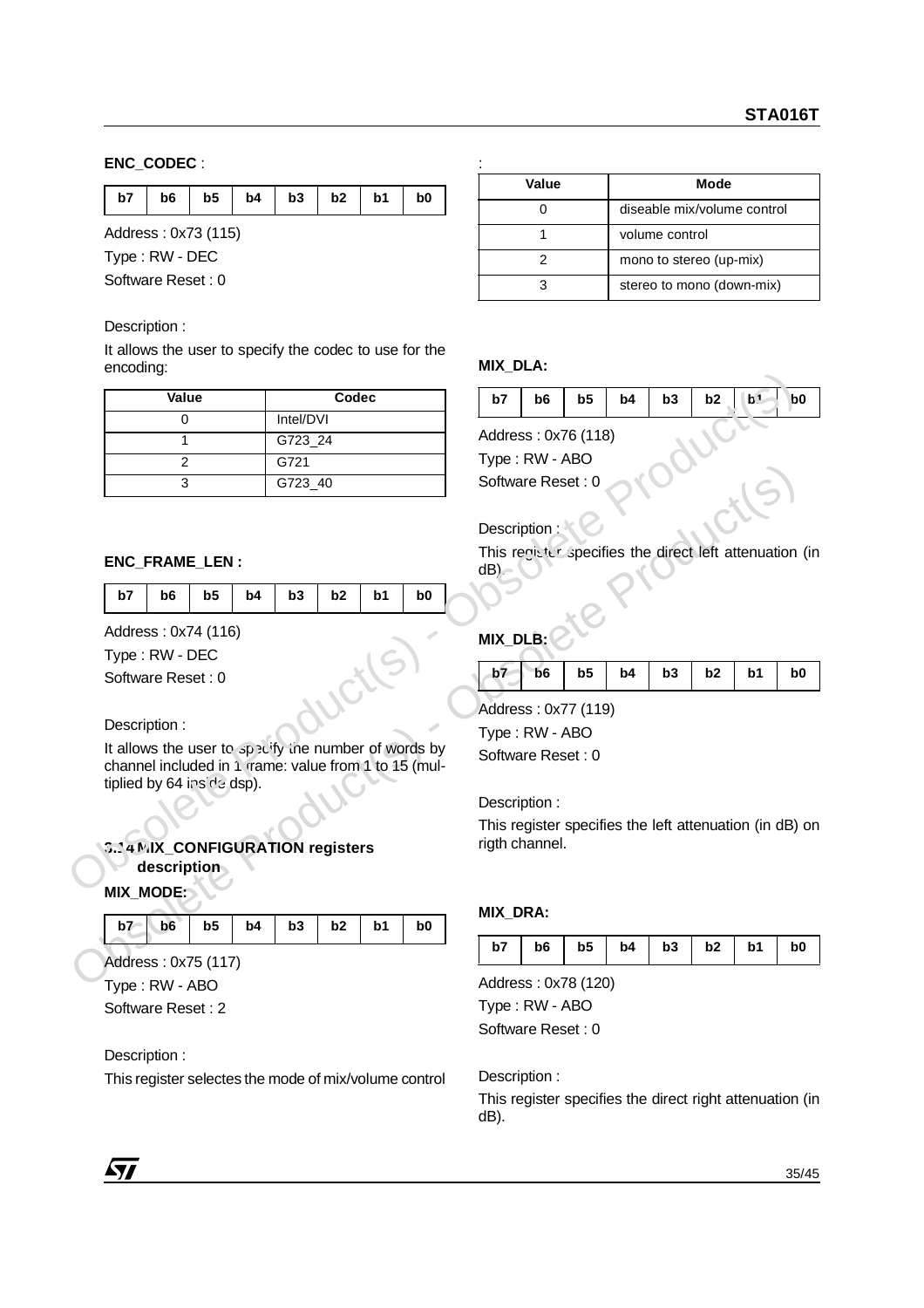## **MIX\_DRB:**

|  |  | b7   b6   b5   b4   b3   b2   b1 |  | b0 |
|--|--|----------------------------------|--|----|

Address : 0x79(121)

Type : RW - ABO

Software Reset : 0

Description :

This register specifies the rigth attenuation (in dB) on left channel.

#### **3.15 TONE\_CONFIGURATION registers description**

#### **TONE\_ON:**

|  |  |  | b7   b6   b5   b4   b3   b2   b1   b0 |  |  |  |  |
|--|--|--|---------------------------------------|--|--|--|--|
|--|--|--|---------------------------------------|--|--|--|--|

Address : 0x7A(122) Type : RW - ABO Software Reset : 0

Description :

This register enables/diseables (1/0) the tonc control.

## **TONE\_FCUTH :**

| b7 | b6 | b5 | 54 | $b3$ $b2$ $b1$ | b0 |
|----|----|----|----|----------------|----|
|    |    |    |    |                |    |

Address :  $(x)$ B(123) Type : RW - ABO

Software Reset : 20

Description :

This register specifies the high cut frequency: fcut(in Hz)=(TONE\_FCUTH+1)\*50.

## **TONE\_FCUTL :**

|  |  |  | $b7$   $b6$   $b5$   $b4$   $b3$   $b2$   $b1$   $b0$ |  |  |  |  |
|--|--|--|-------------------------------------------------------|--|--|--|--|
|--|--|--|-------------------------------------------------------|--|--|--|--|

Address : 0x7C(124)

Type : RW - ABO

Software Reset : 10

Description :

This register specifies the low cut frequency: fcut(in  $Hz$ ) = (TONE\_FCUTL+1)\*10

#### **TONE\_GAINH :**

| b7 |  |  |  |  |  | $b6$   $b5$   $b4$   $b3$   $b2$   $b1$   $b0$ |  |
|----|--|--|--|--|--|------------------------------------------------|--|
|----|--|--|--|--|--|------------------------------------------------|--|

Address : 0x7D(125)

Type : RW - ABO Software Reset : 12

#### Description :

This register specifies the gain on high frequencies: gain(in  $Db$ )=( $TC$ <sup>N<sub>it</sub></sub> GAINH-12)\*1.5</sup>

# **TONE\_GAINL :**

| b6<br>$b5$   b4   b3   b2<br>b7<br>b <sub>0</sub><br>b1 |
|---------------------------------------------------------|
|---------------------------------------------------------|

Address : 0x7E(126) Type : RW - ABO Software Reset : 12

#### Description :

TONE\_ON:<br>  $\frac{b\overline{z}}{10}$ <br>  $\frac{b\overline{z}}{10}$ <br>
Address : 0x7A(122)<br>
Type : RW - ABO<br>
Software Reset : 0<br>
Obsorbina:<br>
Description :<br>
This register enables/diseables (1/0) the type of the CoMEL.<br>
This register enables/diseab This register specifies the gain on high frequencies: gain (in Db)=(TONE\_GAINL-12)\*1.5. Value of register from 0 to 24. 3.15 TONE CONFIGURATION registers<br>  $\overline{OP}$  - Obsortigation<br>
TONE ON TONE US - Obsolet Reset : 12<br>
Obsolete Products<br>
Obsolete Products<br>
Obsolver Products<br>
Obsolver Products<br>
Obsolver Products<br>
Obsolver Products<br>
Obsolver

#### **TONE\_GAIN\_ATTEN :**

| b7   b6   b5   b4   b3   b2   b1   b0 |  |
|---------------------------------------|--|
|---------------------------------------|--|

Address : 0x7F(127)

Type : RW - ABO Software Reset : 0

Description :

This register specifies the attenuation on global spectrum: gain (in dB)=-TONE\_GAIN\_ATTEN\*1.5. Value of register from 0 to 12.

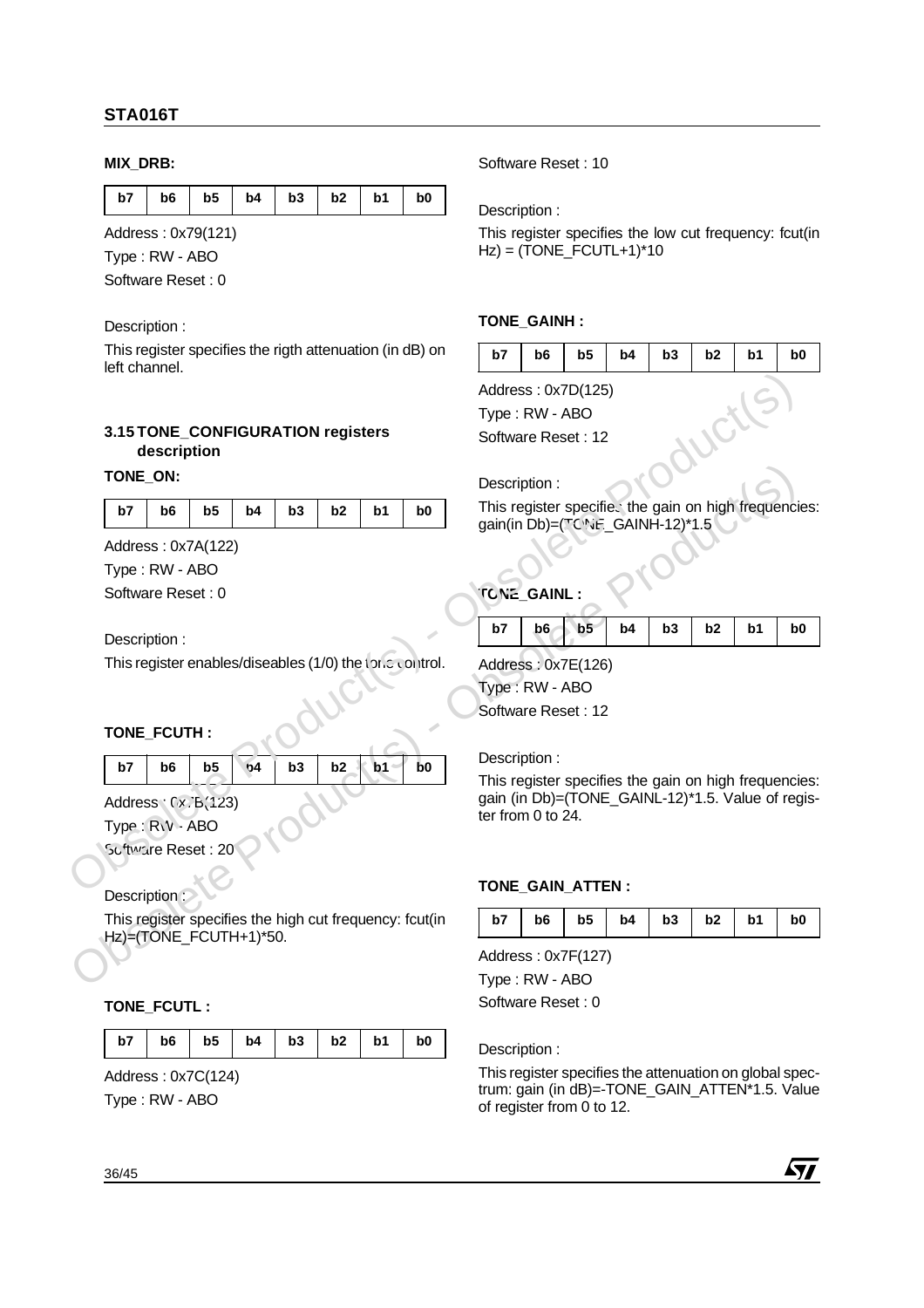## **3.16 TABLES**

#### **Table 2. values to configure audio PLL for ofact==256.**

This table give values to configure the audio PLL according CRYCK so that to generate a PCMCK == 256\*SF.

| Register           | <b>CRYCK in MHz</b><br>10 | <b>CRYCK in MHz</b><br>14.31818 | <b>CRYCK in MHz</b><br>14.7456 |
|--------------------|---------------------------|---------------------------------|--------------------------------|
| PLL_AUDIO_PEL_192  | 42                        | 58                              | 85                             |
| PLL_AUDIO_PEH_192  | 169                       | 187                             | 85                             |
| PLL_AUDIO_NDIV_192 | $\Omega$                  | $\mathbf 0$                     | 0                              |
| PLL_AUDIO_XDIV_192 | 3                         | 3                               |                                |
| PLL AUDIO MDIV 192 | 18                        | 12                              |                                |
| PLL_AUDIO_PEL_176  | 56                        | 54                              | $\Omega$                       |
| PLL AUDIO PEH 176  | 16                        | 118                             | 64                             |
| PLL_AUDIO_NDIV_176 | $\Omega$                  |                                 | 0.                             |
| PLL_AUDIO_XDIV_176 | 3                         | 2                               | 3                              |
| PLL_AUDIO_MDIV_176 | 17                        | 8                               | 11                             |

# **Table 3. values to configure audio PLL for ofact==384**

| $1.$ LL_AUDIO_IVDIV_IJZ                                                                                                                                           |                               |                                 |                                |
|-------------------------------------------------------------------------------------------------------------------------------------------------------------------|-------------------------------|---------------------------------|--------------------------------|
| PLL_AUDIO_XDIV_192                                                                                                                                                | 3                             | 3                               |                                |
| PLL_AUDIO_MDIV_192                                                                                                                                                | 18                            | 12                              | Ž.                             |
| PLL_AUDIO_PEL_176                                                                                                                                                 | 56                            | 54                              | 0                              |
| PLL_AUDIO_PEH_176                                                                                                                                                 | 16                            | 118                             | 64                             |
| PLL_AUDIO_NDIV_176                                                                                                                                                | $\mathbf 0$                   |                                 | $\mathbf{0}$                   |
| PLL_AUDIO_XDIV_176                                                                                                                                                | $\mathfrak{S}$                | $\mathbf{C}$                    | 3                              |
| PLL_AUDIO_MDIV_176                                                                                                                                                | 17                            | 8                               | 11                             |
| Table 3. values to configure audio PLL for ofact==384<br>This table give values to configure the Ludic PLL according CRYCK so that to generate a PCMCK == 384*SF. |                               |                                 |                                |
|                                                                                                                                                                   |                               |                                 |                                |
|                                                                                                                                                                   |                               |                                 |                                |
| Register                                                                                                                                                          | <b>CRYCK in MHz</b><br>$10 -$ | <b>CRYCK in MHz</b><br>14.31818 | <b>CRYCK in MHz</b><br>14.7456 |
| PLL_AUDIO_PFL_192                                                                                                                                                 | 224                           | 108                             | $\mathbf 0$                    |
| PLL_AUDD_PEH_192                                                                                                                                                  | 190                           | 76                              | $\mathbf 0$                    |
| PLL_AUDIO_NDIV_192                                                                                                                                                | $\pmb{0}$                     | $\mathbf 0$                     | $\mathbf 0$                    |
| FLL_AUDIO_XDIV_192                                                                                                                                                | $\mathbf{1}$                  | 1                               | $\mathbf{1}$                   |
| PLL_AUDIO_MDIV_192                                                                                                                                                | 13                            | 9                               | 9                              |
| PLL_AUDIO_PEL_176                                                                                                                                                 | 42                            | 54                              | $\mathbf 0$                    |
| PLL_AUDIO_PEH_176                                                                                                                                                 | 140                           | 118                             | 48                             |
| PLL_AUDIO_NDIV_176                                                                                                                                                | $\mathbf 0$                   | $\mathbf 0$                     | $\mathbf 0$                    |
| PLL_AUDIO_XDIV_176                                                                                                                                                | $\mathbf{1}$                  | $\mathbf{1}$                    | $\mathbf{1}$                   |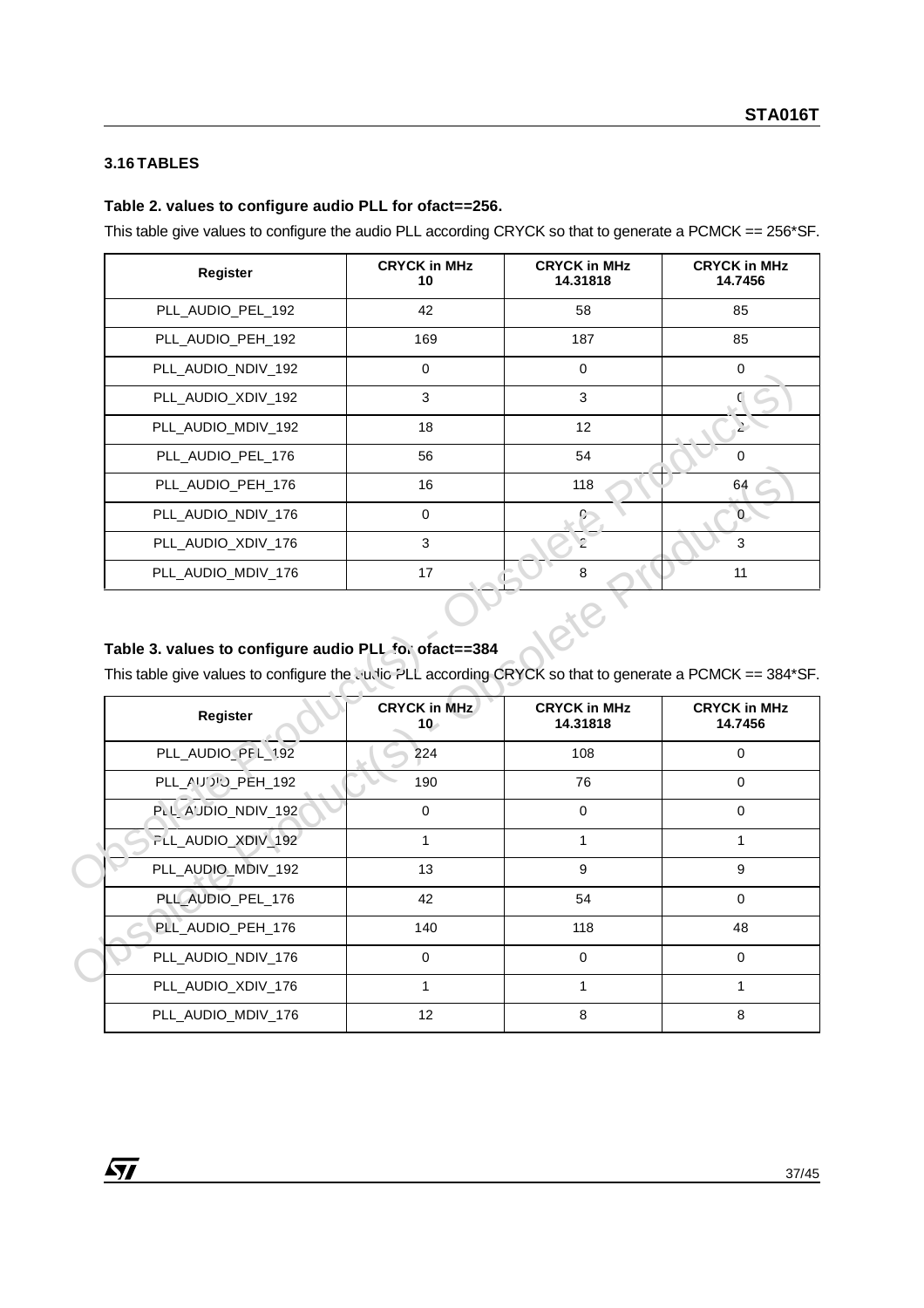## **Table 4. values to configure audio PLL for ofact==512.**

This table give values to configure the audio PLL according CRYCK so that to generate a PCMCK == 512\*SF.

| Register           | <b>CRYCK in MHz</b><br>10 | <b>CRYCK in MHz</b><br>14.31818 | <b>CRYCK in MHz</b><br>14.7456 |
|--------------------|---------------------------|---------------------------------|--------------------------------|
| PLL_AUDIO_PEL_192  | 42                        | 58                              | 85                             |
| PLL_AUDIO_PEH_192  | 169                       | 187                             | 85                             |
| PLL_AUDIO_NDIV_192 | $\Omega$                  | 0                               | 0                              |
| PLL_AUDIO_XDIV_192 |                           | 0                               |                                |
| PLL_AUDIO_MDIV_192 | 18                        | 5                               | 12                             |
| PLL AUDIO PEL 176  | 56                        | 157                             | $\Omega$                       |
| PLL_AUDIO_PEH_176  | 16                        | 157                             | 64                             |
| PLL_AUDIO_NDIV_176 | $\Omega$                  | $\Omega$                        |                                |
| PLL_AUDIO_XDIV_176 | 1                         |                                 |                                |
| PLL_AUDIO_MDIV_176 | 17                        |                                 |                                |

# Table 5. values to configure system PLL for SYSC.

| PLL_AUDIO_MDIV_192                                                                                                                                                                       | 18                     | 5                               | 12                             |  |
|------------------------------------------------------------------------------------------------------------------------------------------------------------------------------------------|------------------------|---------------------------------|--------------------------------|--|
| PLL_AUDIO_PEL_176                                                                                                                                                                        | 56                     | 157                             | $\overline{0}$                 |  |
| PLL_AUDIO_PEH_176                                                                                                                                                                        | 16                     | 157                             | 64                             |  |
| PLL_AUDIO_NDIV_176                                                                                                                                                                       | 0                      | $\mathbf 0$                     | $\mathbf 0$                    |  |
| PLL_AUDIO_XDIV_176                                                                                                                                                                       | 1                      | 1                               |                                |  |
| PLL_AUDIO_MDIV_176                                                                                                                                                                       | 17                     | 1 <sup>2</sup>                  | 11                             |  |
| Table 5. values to configure system PLL for S\ SC.<br>This table give values to configure the system PLL according CRYCK so that to generate a SYSCK == 50MHz.<br>or SYSCK $==$ 42.5MHz. |                        |                                 |                                |  |
|                                                                                                                                                                                          |                        |                                 |                                |  |
| Register                                                                                                                                                                                 | <b>CR</b> CK in MHz 10 | <b>CRYCK in MHz</b><br>14.31818 | <b>CRYCK in MHz</b><br>14.7456 |  |
| PLL_SYSTEM_PEL_50                                                                                                                                                                        | 162                    | $\mathbf 0$                     | 28                             |  |
| PLL_SYSTEM_PEH. 5J                                                                                                                                                                       | 11                     | $\mathbf 0$                     | 152                            |  |
| PLL_SYSTEM_NOIV_50                                                                                                                                                                       | $\mathbf 0$            | $\mathbf 0$                     | $\mathbf 0$                    |  |
| PLL_SYS, EM_XDIV_50                                                                                                                                                                      | 1                      | $\mathbf{1}$                    | 1                              |  |
| <b>PLL SYSTEM_MDIV_50</b>                                                                                                                                                                | 19                     | 13                              | 12                             |  |
| PLL_SYSTEM_PEL_42_5                                                                                                                                                                      | 0                      | 126                             | 100                            |  |
| PLL_SYSTEM_PEH_42_5                                                                                                                                                                      | $\mathbf 0$            | 223                             | 135                            |  |
| PLL_SYSTEM_NDIV_42_5                                                                                                                                                                     | $\mathbf 0$            | $\mathbf 0$                     | $\mathbf 0$                    |  |
| PLL_SYSTEM_XDIV_42_5                                                                                                                                                                     | $\mathbf 1$            | $\mathbf{1}$                    | 1                              |  |
| PLL_SYSTEM_MDIV_42_5                                                                                                                                                                     | 16                     | 10                              | 10                             |  |

冈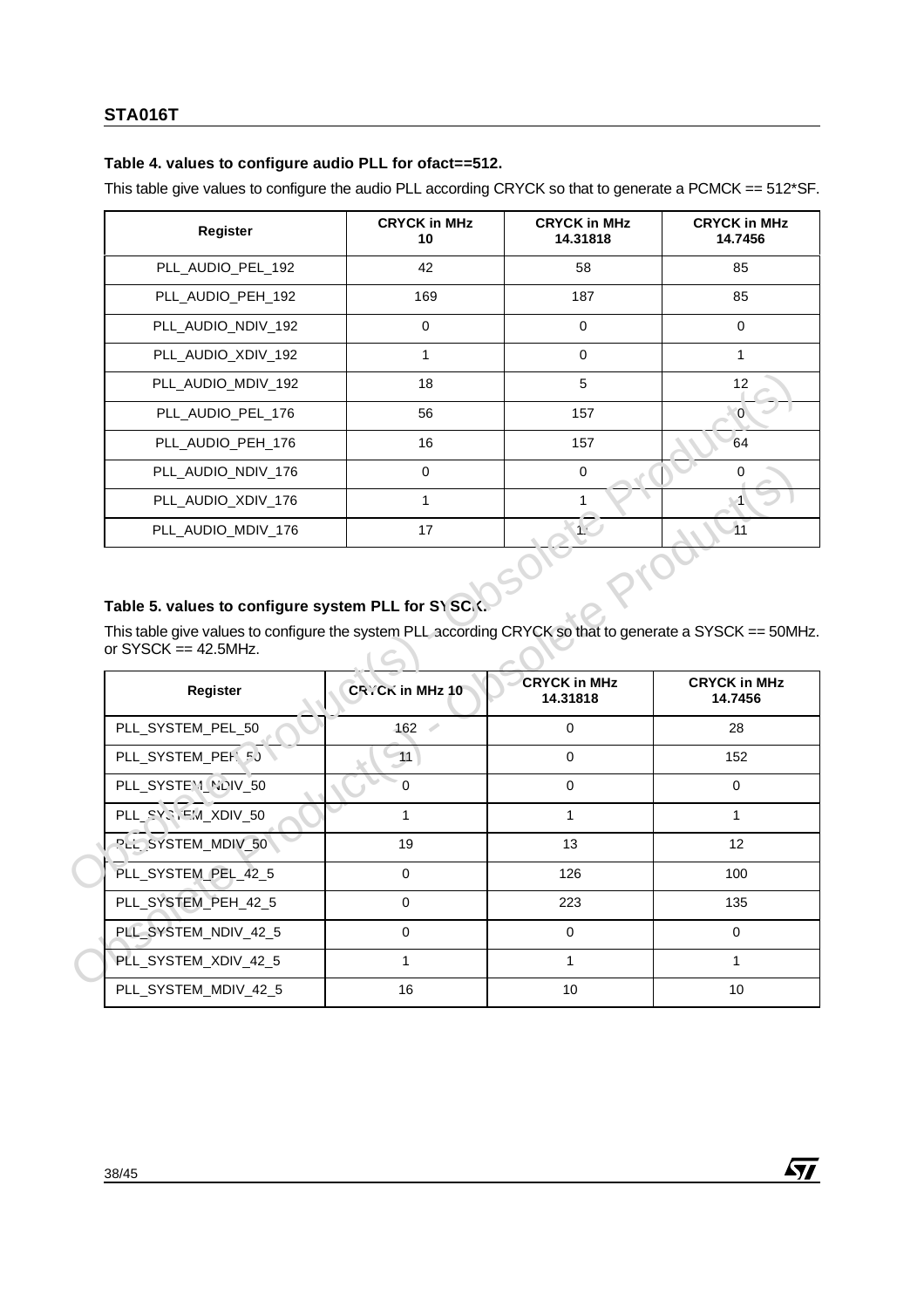| Index              | Frequency                            |  |  |
|--------------------|--------------------------------------|--|--|
| $\mathbf 0$        | 48 kHz                               |  |  |
|                    | 44.1 kHz                             |  |  |
| 2                  | 32 kHz                               |  |  |
| 4                  | 96 kHz                               |  |  |
| 5                  | 88.2 kHz                             |  |  |
| 6                  | 64 kHz                               |  |  |
| 8                  | $24$ kHz                             |  |  |
| 9                  | 22.05 kHz                            |  |  |
| 10                 | $16$ kHz                             |  |  |
| 12                 | $12$ kHz                             |  |  |
| 13                 | 11.025 kHz                           |  |  |
| 14                 | 8 kHz                                |  |  |
| 16                 | 192 kH:                              |  |  |
| 17                 | 16.117                               |  |  |
| 18                 | $123$ kHz                            |  |  |
| 3, 7, 11, 15 or 19 | <b>i.</b> cyal frequency<br>$\Delta$ |  |  |

## **Table 6. index of the Sampling Frequency.**

## **3.17 NOTATIONS**

|                | 10                                                         | $16$ kHz                                                                |  |  |
|----------------|------------------------------------------------------------|-------------------------------------------------------------------------|--|--|
|                | 12                                                         | $12$ kHz                                                                |  |  |
|                | 13                                                         | 11.025 kHz                                                              |  |  |
|                | $\overline{14}$                                            | $8$ kHz                                                                 |  |  |
|                | 16                                                         | 192 kH:                                                                 |  |  |
|                | $\overline{17}$                                            | 16.117                                                                  |  |  |
|                | 18                                                         | $123$ kHz                                                               |  |  |
|                | 3, 7, 11, 15 or 19                                         | hic yal frequency                                                       |  |  |
| 3.17 NOTATIONS |                                                            | JUV- LETE                                                               |  |  |
| <b>ABO</b>     | : After BOot (see I).                                      |                                                                         |  |  |
| <b>AEC</b>     | : After External Config (see I).                           |                                                                         |  |  |
| <b>BCK</b>     | : Bit ClocK                                                |                                                                         |  |  |
| <b>BSA</b>     | : BitStream input interface in Audio mode.                 |                                                                         |  |  |
| <b>BSB</b>     | : Pics're'anninput interface in Burst mode.                |                                                                         |  |  |
| <b>BS</b>      | Bit3tream input interface.                                 |                                                                         |  |  |
| <b>BYPASSA</b> | decoder BYPASS an Audio stream.                            |                                                                         |  |  |
| <b>CD</b>      | : input interface for CD.                                  |                                                                         |  |  |
| <b>CK</b>      | : ClocK.                                                   |                                                                         |  |  |
| <b>CRYCK</b>   | CRYstal ClocK provided to the chip by an external crystal. |                                                                         |  |  |
| DBO            | During BOot (see I).                                       |                                                                         |  |  |
| <b>DEC</b>     | : During External Config (see I).                          |                                                                         |  |  |
| <b>DWT</b>     | : During Whole Time (see I).                               |                                                                         |  |  |
| <b>EDB</b>     | : Every Decoded Block (see I).                             |                                                                         |  |  |
| <b>EDF</b>     | : Every Decoded Frame (see I).                             |                                                                         |  |  |
| <b>LRCK</b>    | : Left Right ClocK for an I2S interface.                   |                                                                         |  |  |
| ofact          | : oversampling factor for PCMCK (PCMCK == ofact * SF).     |                                                                         |  |  |
| <b>PCMCK</b>   | : PCM ClocK (can be generated by the audio PLL).           |                                                                         |  |  |
| <b>SF</b>      | : Sampling Frequency.                                      |                                                                         |  |  |
| <b>SYSCK</b>   |                                                            | : SYStem ClocK (clock of the core, can be generated by the system PLL). |  |  |
| X              | : don't care.                                              |                                                                         |  |  |
|                |                                                            |                                                                         |  |  |

 $\sqrt{27}$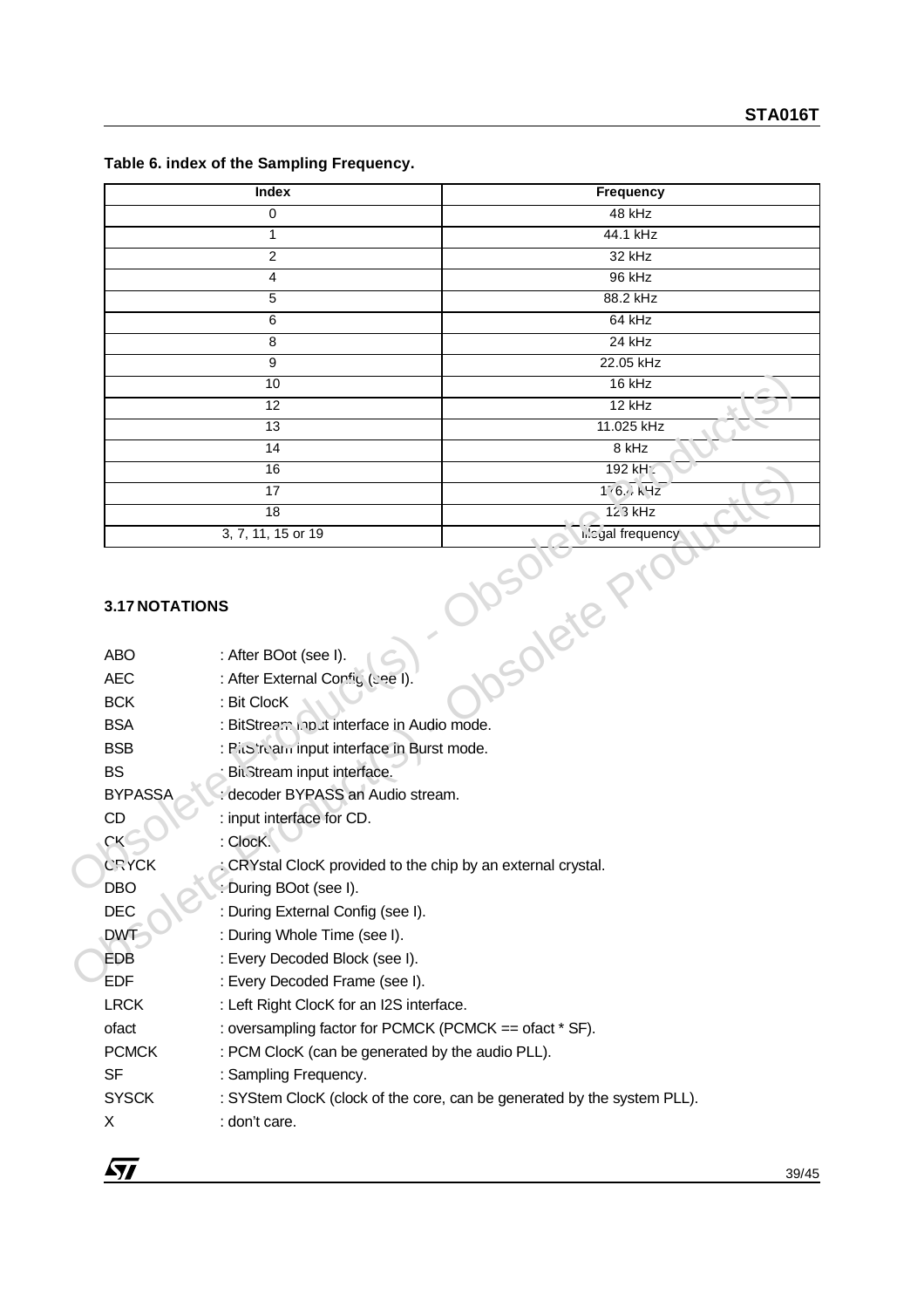## **I/O CELL DESCRIPTION**

**1) TTL Tristate Output Pad Buffer**, 3V capable 4mA, with Slew Rate Control

Pin numbers: 4, 18, 20, 21, 22, 25, 54, 56, 59



| <b>INPUT PIN</b> | <b>MAX LOAD</b> |
|------------------|-----------------|
|                  | 100pF           |

**2) TTL Schmitt Trigger Bidir Pad Buffer**, 3V capable, 4mA, with Slew Rate Control

Pin numbers: 1, 2, 3, 7, 8, 9, 19



|    | <b>INPUT PIN   CAPACITANCE</b> | <b>OUTPL'T</b><br>P <sub>N</sub> | <b>MAX</b><br>LOAD |
|----|--------------------------------|----------------------------------|--------------------|
| IО | TBD                            | $\Omega$                         | 100pF              |
|    |                                |                                  |                    |

**3) TTL Schmitt Trigger Inpud Pad Buffer**, 3V capable / Pin numbers:17, 60, 63



| Pin numbers: 17 30, 63  |                    |
|-------------------------|--------------------|
| <b><i>INPUT PIN</i></b> | <b>CAPACITANCE</b> |
|                         | TBD                |
|                         |                    |

4) TTL Inpud Pad Buffer, 3V capable with Pull-Up / Pin numbers:15, 16



| <b>INPUT PIN</b> | <b>CAPACITANCE</b> |
|------------------|--------------------|
|                  | TRD                |

**5) TTL Schmitt Trigger Bidir Pad Buffer**, with Pull-up, 4mA, with slew rate control / 3V capable Pin numbers: 26, 27, 28, 31, 32, 33, 34, 35, 44, 45, 46, 47, 48, 49, 50, 51, 64



|    | <b>INPUT PIN   CAPACITANCE</b> | <b>OUTPUT</b><br><b>PIN</b> | <b>MAX</b><br><b>LOAD</b> |
|----|--------------------------------|-----------------------------|---------------------------|
| IO | TBD                            | IО                          | 100pF                     |

**6) TTL Input Pad Buffer,** 3V capable, with pull down / Pin numbers: 12, 13, 14, 55



| <b>INPUT PIN</b> | <b>CAPACITANCE</b> |
|------------------|--------------------|
|                  | TRD                |

冈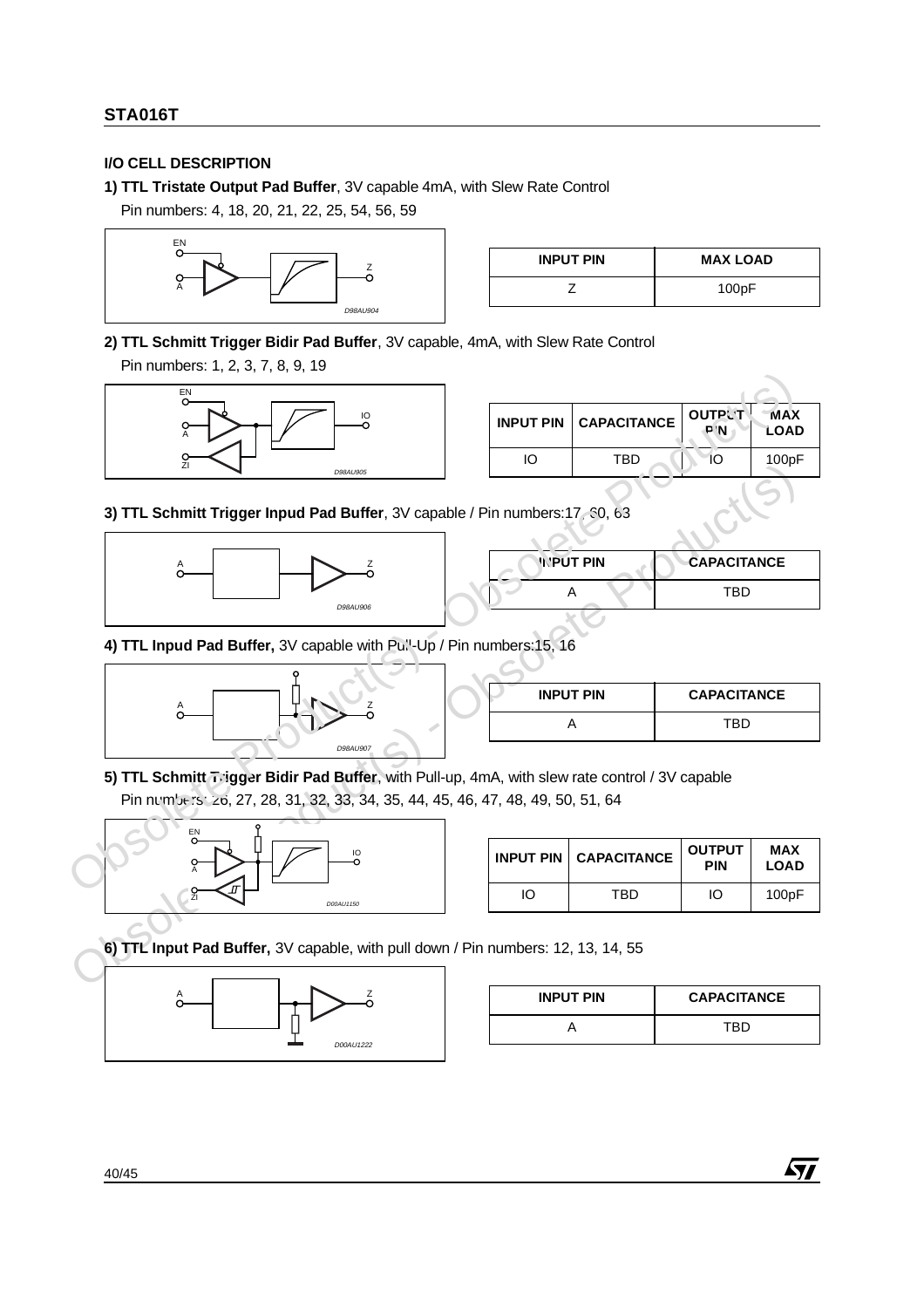## **4 COMMAND PROTOCOL CONFIGURATION**

#### **General Information About The Command Protocol**

#### **I2C protocol :**

CD\_module & mmdsp are using an I2C protocol to communicate : CD\_module is master of the I2C protocol, and can access (in read and write mode) host registers of the sta016 to write commands to the mmdsp and to read request from the mmdsp. It must use following I2C syntax :

device\_address, host\_register\_number, host\_register\_value

where :

for a write acces, device\_address is 0x86.

for a read acces, device\_address is 0x87.

#### **Writing a command to mmdsp :**

CD\_module write its command inside dedicated host registers (mainly H64 to H69), then it must signals the writing of this command to mmdsp by sending the interrupt IT\_CMD to the core of mmdsp.

Note that IT\_CMD is generated by cd\_module threw a falling edge on the input line number 0 of the sta016 (the INTLINE[0] pin).

#### **Reading a request from mmdsp :**

MMDSP write its request inside dedicated host registers (mainly  $H70$  to H78 and H134 to H169), then it signals to cd\_module that it must read a request by sending the interrupt IT\_REQ.

Note that IT\_REQ interrupt is generated by mmdsp  $c \wedge$  the IRQB pin of sta016.

Note that IT CMD is generated by od\_module threw a falling edge on the input line a imper 0 of the sta016 (the<br>
INTLINE[0] pin).<br>
Reading a request from mmdsp :<br>
MMDSP with the request inside dedicated host registers (main Note also that once it has finished to read the message, cd\_module must always acknowledge it by reading H10.Writing a command to mmdsp :<br>
CD\_module write its command inside dedicated host registers (mainly H64 to H69), then it must signals the vigor<br>
ing of this command to mmdsp by sending the interrupt IT\_CMD to the core of mm

*ky*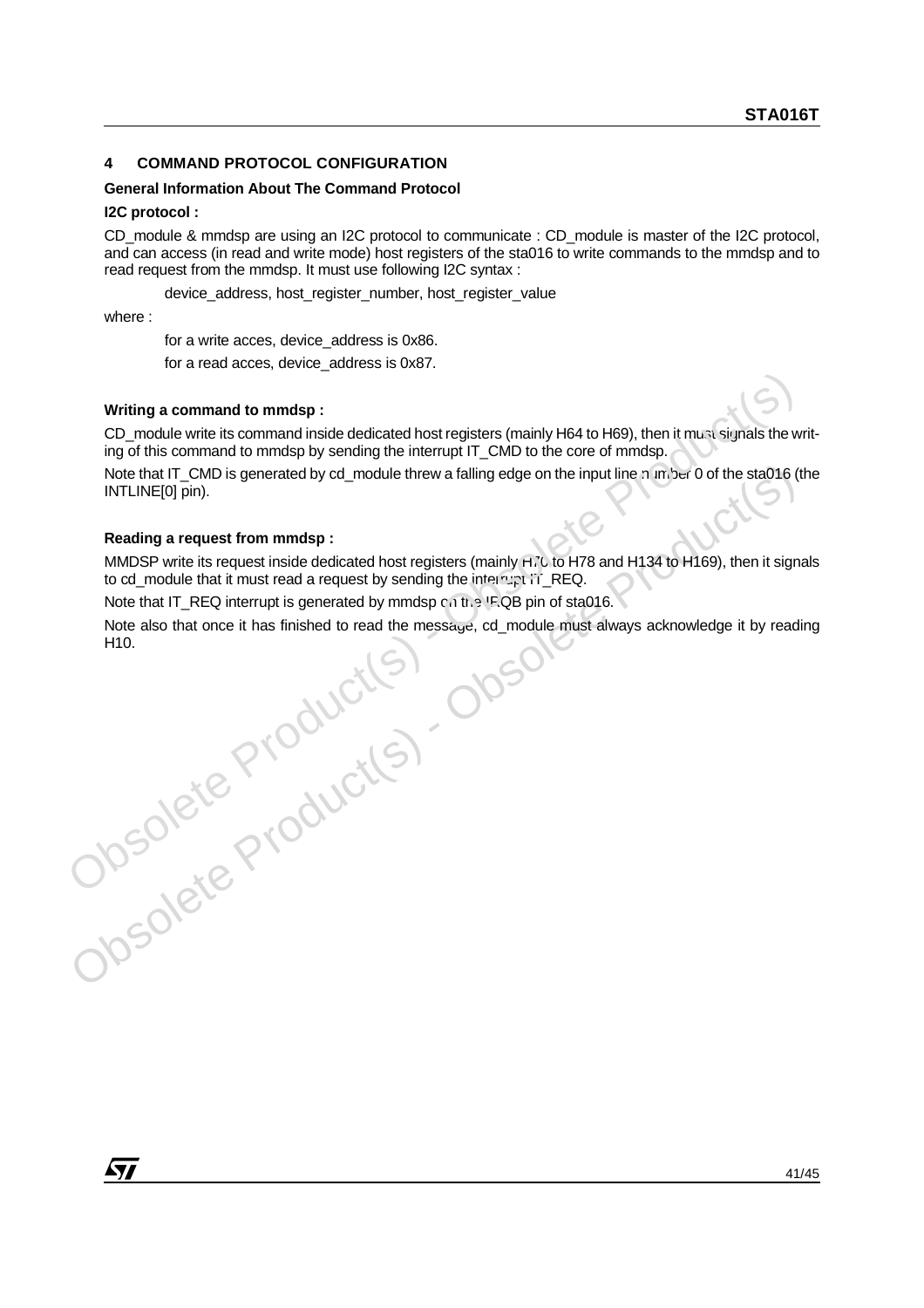#### **Figure 4. Block diagram for running the CD application.**

start ed-rom application:<br>
write 0 in FSS, then 1 in H86<br>
write 0 in FSS, then 1 in H86<br>
write 12 in H64<br>
write 112 in H64<br>
send play\_music command :<br>
write 112 in H64<br>
send IT\_CMD<br>
send play\_music command :<br>
write 2 in H power on  $\mathbf{r}$  and  $\mathbf{r}$  and  $\mathbf{r}$  and  $\mathbf{r}$  and  $\mathbf{r}$  and  $\mathbf{r}$  and  $\mathbf{r}$  $cd$ inserted ? no wait IT\_REQ with  $35$  in H70 start cd-rom application: write  $0$  in E<sup>85</sup>, then 1 in H86 send play\_music command : write 112 in H64 send IT\_CMD wait IT\_REQ with 112 in H70 any<br>command?  $\alpha$  $\mathbf{J}$  and  $\mathbf{J}$  and  $\mathbf{J}$  and  $\mathbf{J}$  and  $\mathbf{J}$  and  $\mathbf{J}$  and  $\mathbf{J}$  and  $\mathbf{J}$  and  $\mathbf{J}$  and  $\mathbf{J}$  and  $\mathbf{J}$  and  $\mathbf{J}$  and  $\mathbf{J}$  and  $\mathbf{J}$  and  $\mathbf{J}$  and  $\mathbf{J}$  and  $\mathbf{J}$  and cd ejected? run other s application? send IT\_CMD yes ejected?<br>
yes eigeted?<br>
yes application?<br>
any<br>
command?<br>
send other command :<br>
write in H64<br>
send IT\_CMD ed<br>
other<br>
aation?<br>
y<br>
mo<br>
ther command :<br>
rite in H64<br>
d IT\_CMD send pause command : write 2 in H64 send IT\_CMD  $5 \text{cm}$   $\text{cm}$   $\text{cm}$ run the other application the contract of the contract of the contract of the contract of the contract of the contract of the contract of no yes yes return yes to cd? no e i . . e other<br>cation<br>rn send other command : write in H64 Hxx: host register number xx write 1 in SOFT\_RESET write 0 in CK\_CMD with US and FREQ<br>
with  $35$  in H7 and FREQ<br>
with  $35$  in H7 and FREQ<br>
with  $112$  in H86<br>
with  $112$  in H64<br>
with  $112$  in H64<br>
with  $112$  in H64<br>
with  $112$  in H64<br>
with  $112$  in H64<br>
with  $112$  in H64<br>
with  $112$  in H64<br>



 $\frac{1}{2}$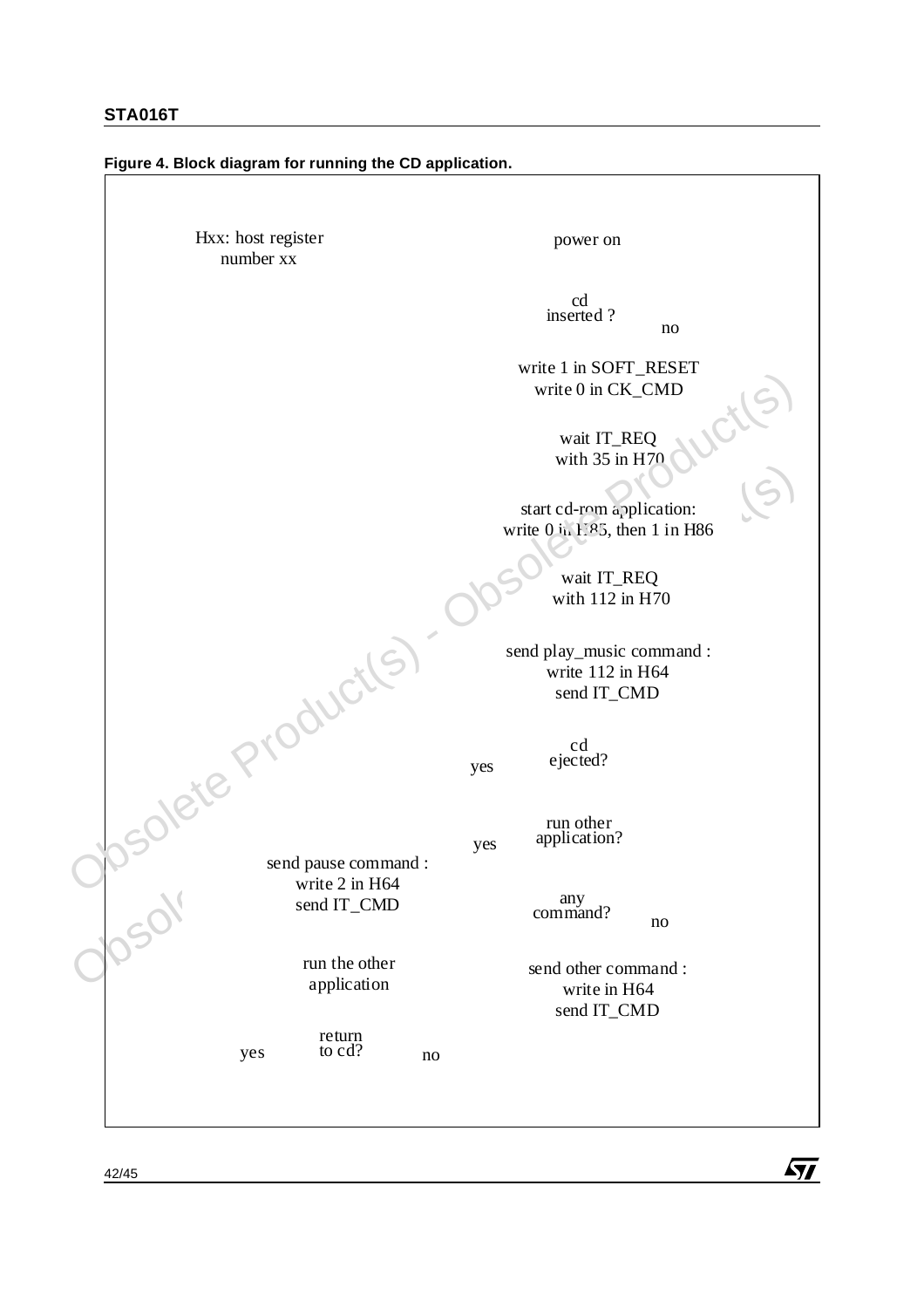

**Figure 5. Block diagram for answer to a sector request from dsp.** 

 $\sqrt{1}$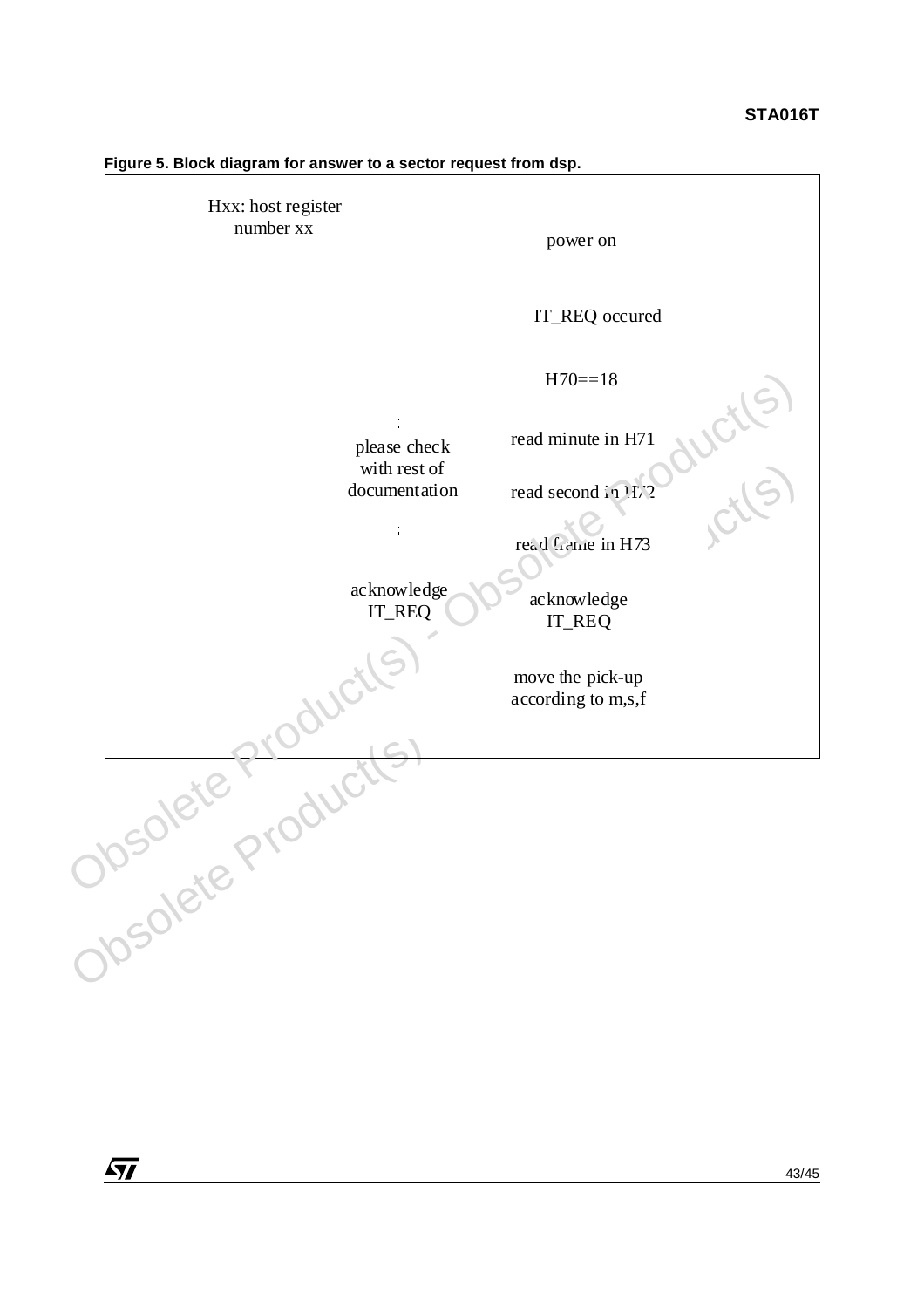| DIM.           | mm                                     |       | inch |        |        |        |
|----------------|----------------------------------------|-------|------|--------|--------|--------|
|                | MIN.                                   | TYP.  | MAX. | MIN.   | TYP.   | MAX.   |
| A              |                                        |       | 1.60 |        |        | 0.063  |
| A <sub>1</sub> | 0.05                                   |       | 0.15 | 0.002  |        | 0.006  |
| A2             | 1.35                                   | 1.40  | 1.45 | 0.053  | 0.055  | 0.057  |
| B              | 0.18                                   | 0.23  | 0.28 | 0.007  | 0.009  | 0.011  |
| C              | 0.12                                   | 0.16  | 0.20 | 0.0047 | 0.0063 | 0.0079 |
| D              |                                        | 12.00 |      |        | 0.472  |        |
| D <sub>1</sub> |                                        | 10.00 |      |        | 0.394  |        |
| D <sub>3</sub> |                                        | 7.50  |      |        | 0.295  |        |
| e              |                                        | 0.50  |      |        | 0.0197 |        |
| Е              |                                        | 12.00 |      |        | 0.472  |        |
| E1             |                                        | 10.00 |      |        | 0.394  |        |
| E <sub>3</sub> |                                        | 7.50  |      |        | 0.295  |        |
| L              | 0.40                                   | 0.60  | 0.75 | 0.0157 | 0.0236 | 0.0295 |
| L1             |                                        | 1.00  |      |        | 0.0393 |        |
| K              | $0^{\circ}$ (min.), $7^{\circ}$ (max.) |       |      |        |        |        |





44/45